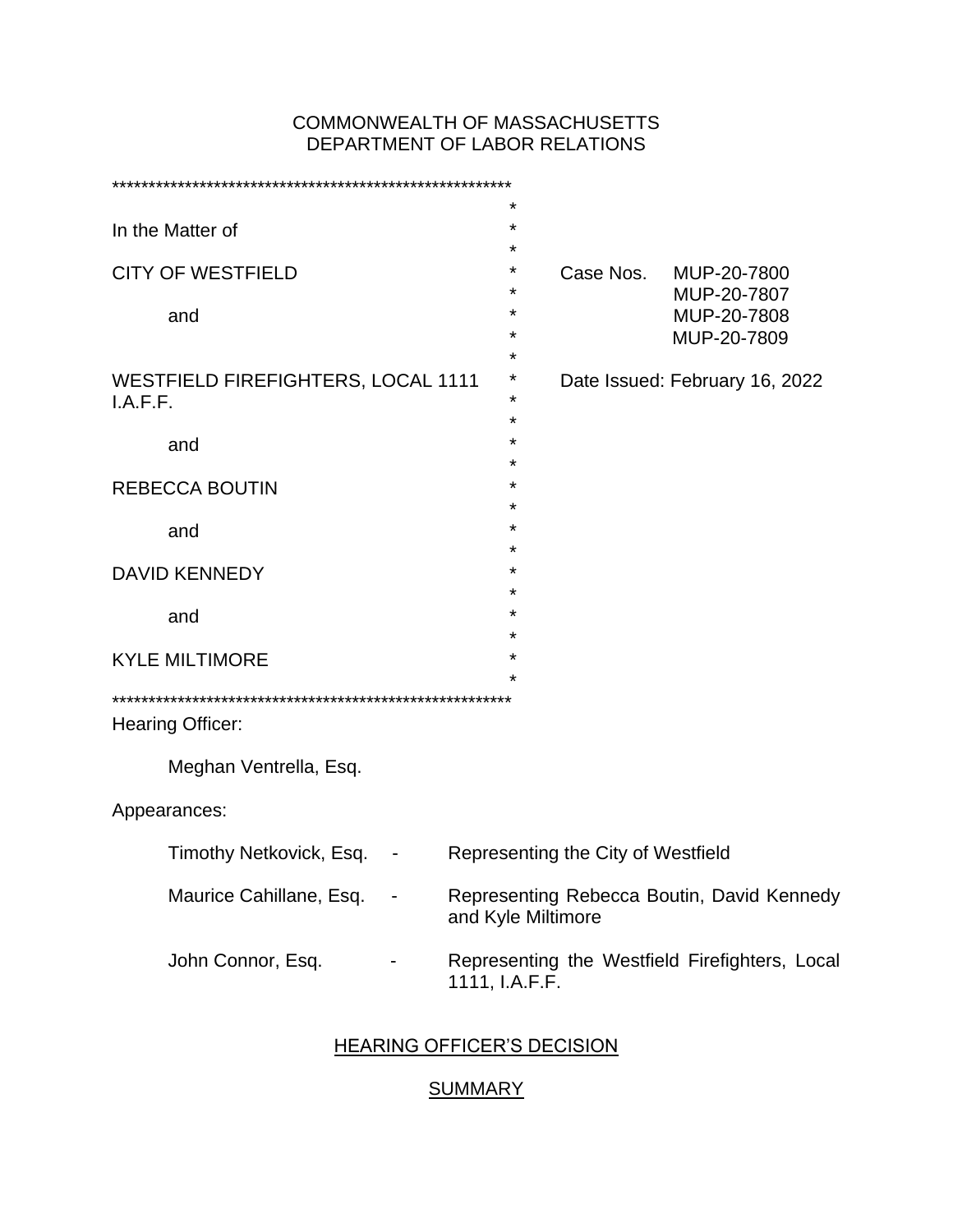| $\mathbf{1}$   | The issue in this case is whether the City of Westfield (City) violated Section 10                         |
|----------------|------------------------------------------------------------------------------------------------------------|
| $\overline{2}$ | (a)(3), and derivatively, Section 10(a)(1) of Massachusetts General Law Chapter 150E                       |
| 3              | (the Law) by terminating Kyle Miltimore (Miltimore), Rebecca Boutin (Boutin), and David                    |
| 4              | Kennedy (Kennedy).                                                                                         |
| 5              | I find that the City violated the Law as alleged.                                                          |
| 6              | <b>STATEMENT OF CASE</b>                                                                                   |
| $\overline{7}$ | On January 17, 2020, the Westfield Firefighters, Local 1111, I.A.F.F. (Union) filed                        |
| 8              | a Charge of Prohibited Practice (Charge) with the Department of Labor Relations (DLR)                      |
| 9              | alleging that the City of Westfield (City) had engaged in prohibited practices within the                  |
| 10             | meaning of Section $10(a)(3)$ , and, derivatively, Section $10(a)(1)$ of Massachusetts                     |
| 11             | General Laws, Chapter 150E (the Law). <sup>1</sup> On January 22, 2020, Boutin, Kennedy, and               |
| 12             | Miltimore (collectively Charging Parties) filed individual Charges with the DLR alleging                   |
| 13             | that the City had engaged in prohibited practices within the meaning of Sections $10(a)(5)$ <sup>2</sup>   |
| 14             | $10(a)(3)$ , and $10(a)(1)$ of the Law. <sup>3</sup> On July 20, 2020, a DLR Investigator investigated the |
| 15             | Charges docketed as MUP-20-7800, MUP-20-7807, MUP-20-7808, and MUP-20-7809.                                |
| 16             | On August 17, 2020, the Investigator issued a Consolidated Complaint of Prohibited                         |
| 17             | Practice and Partial Dismissal (Complaint) alleging that the City violated Section 10(a)(3)                |
| 18             | and, derivatively, Section 10(a)(1) of the Law. On August 12, 2020, the Charging Parties                   |

<sup>&</sup>lt;sup>1</sup> The Union's charge was docketed as MUP-20-7800.

<sup>&</sup>lt;sup>2</sup> At the investigation, the Individual Charging Parties withdrew their individual Section 10(a)(5) allegations.

 Boutin's charge was docketed as MUP-20-7807. Kennedy's charge was docketed as MUP-20-7808. Miltimore's charge was docketed as MUP-20-7809.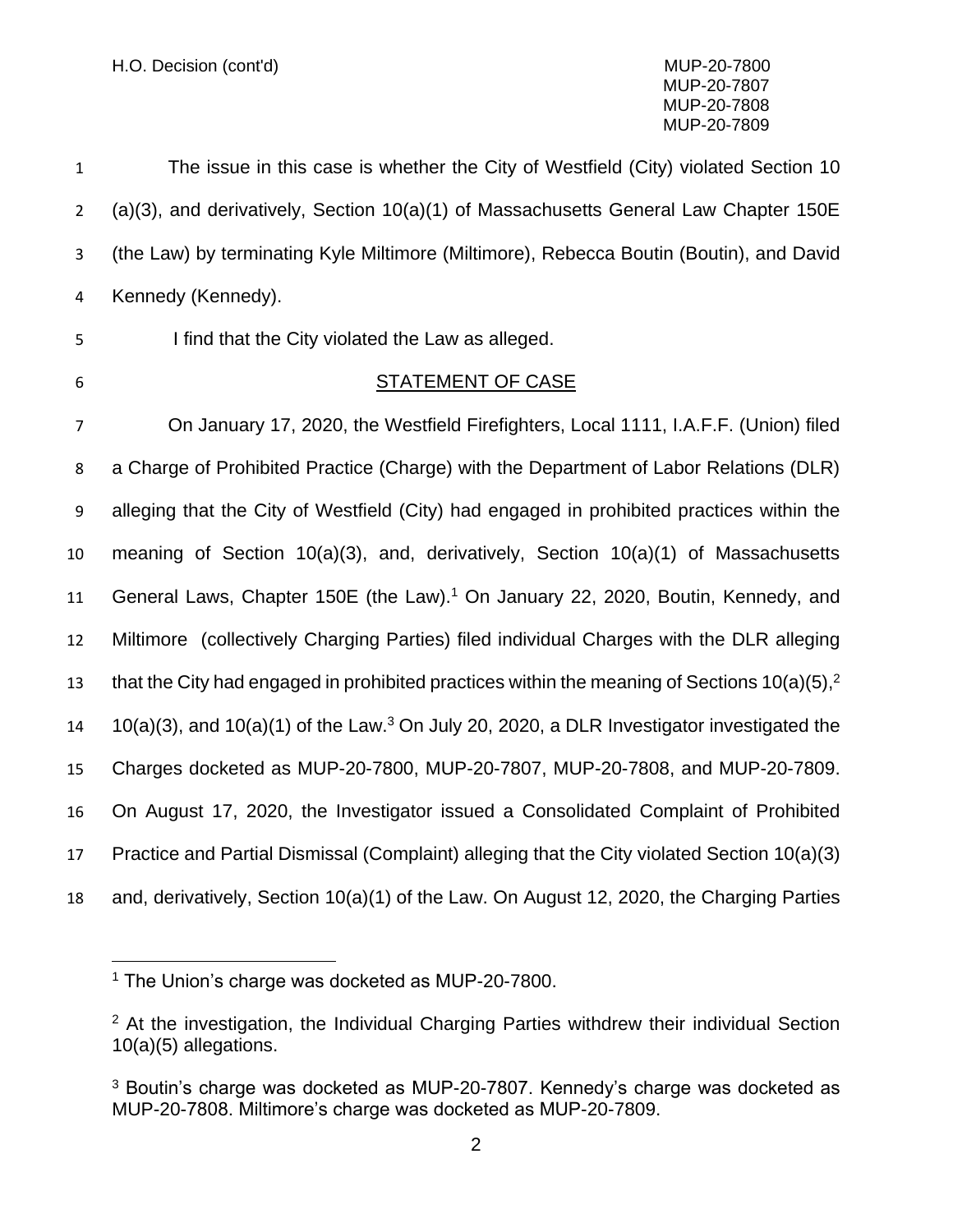filed a request for review of the partial dismissal with the Commonwealth Employment Relations Board (CERB). On August 27, 2020, the City filed its Answer to the Consolidated Complaint. On October 28, 2020, the CERB affirmed the Investigator's partial dismissal.

 On February 11, March 3, March 17, April 8, and April 15, 2021, I conducted a hearing by video conference during which the parties received a full opportunity to be heard, to examine and cross-examine witnesses, and to introduce evidence. On June 11, 8 2021, the parties filed post-hearing briefs.<sup>4</sup> Based on my review of the record, including my observation of the demeanor of the witnesses, I make the following findings of fact and render the following opinion.

### 11 STIPULATIONS OF FACT

- 1. The City is a public employer within the meaning of Section 1 of the Law.
- 2. The Union is an employee organization within the meaning of Section 1 of the Law.
- 3. The Union is the exclusive bargaining representative for all uniformed fire fighters who are employed in the City's Fire Department including paramedics and EMT's but excluding the Chief, Deputy Chiefs and non-uniformed clerical employees.
- 4. At all relevant times, David Kennedy (Kennedy) was a member of the bargaining unit referenced in paragraph 3, and the City employed him as a uniformed firefighter.
- 

<sup>&</sup>lt;sup>4</sup> In this case, the Union agreed that counsel for Boutin, Miltimore, and Kennedy would present the Charging Parties' case in chief and cross-examine the City's witnesses. The Union supported and agreed with the Charging Parties' arguments and assertions in the case. The Union and the Charging Parties submitted a joint post-hearing brief.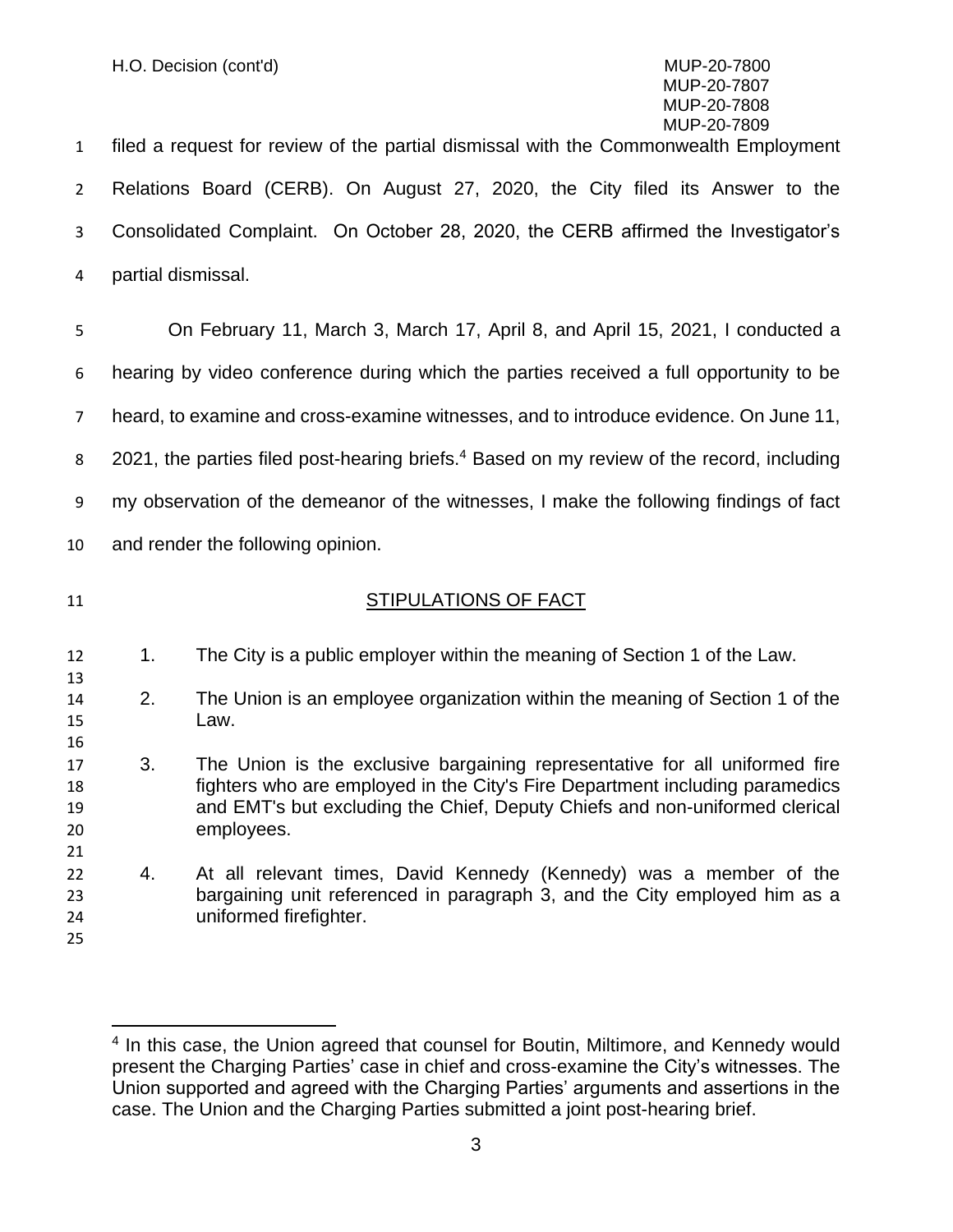- 5. At all relevant times, Kyle Miltimore (Miltimore) was a member of the bargaining unit referenced in paragraph 3, and the City employed him as a uniformed firefighter.
- 6. At all relevant times, Rebecca Boutin (Boutin) was a member of the bargaining unit referenced in paragraph 3, and the City employed [her] as a uniformed firefighter.
- 7. On or about February 22, 2018, an anonymous letter was sent to [the City's] Personnel Director [Jane] Sakiewicz signed only by "Westfield Firefighters".
- 8. On or about March 18, 2018, the City hired Dawn D. MacDonald, Esq. (MacDonald) to investigate the allegations raised in the anonymous letter referenced in paragraph (7).
- 9. Pursuant to the investigation referenced in paragraph (8), MacDonald conducted 91 interviews with 88 individuals, including Kennedy, Miltimore and Boutin between April 2, 2018 and June 5, 2018.
- 10. [Lee] Kozikowski, Miltimore and Kennedy attended a meeting at Miltimore's house. Others they believed had issues with [Patrick] Egloff were invited, including Boutin (who was unavailable) and firefighter, Chris Generoux.
- 11. At the meeting, [the] attendees discuss[ed] what possible courses of action they had, but did not make a decision as to what to do.
- 27 12. Before and after the meeting at Miltimore's house, David Kennedy had a series of text exchanges with Ms. S.
- 13. After the meeting, Kyle Miltimore called a friend.
- 14. That friend was Massachusetts State Trooper Christopher Dolan.
- 15. Shortly thereafter, Miltimore received a call from Trooper Michael McNally [(McNally)] who asked to interview him. McNally and another Trooper, Jeffrey Burke [(Burke)], met with Miltimore.
- 16. Miltimore met with McNally and Burke on February 1, 2018 at Action Ambulance where [Miltimore] worked part time. McNally and Burke were investigators working for the Hampden County District Attorney's office.
- 17. Miltimore and Boutin both met with the State Police and gave taped interviews.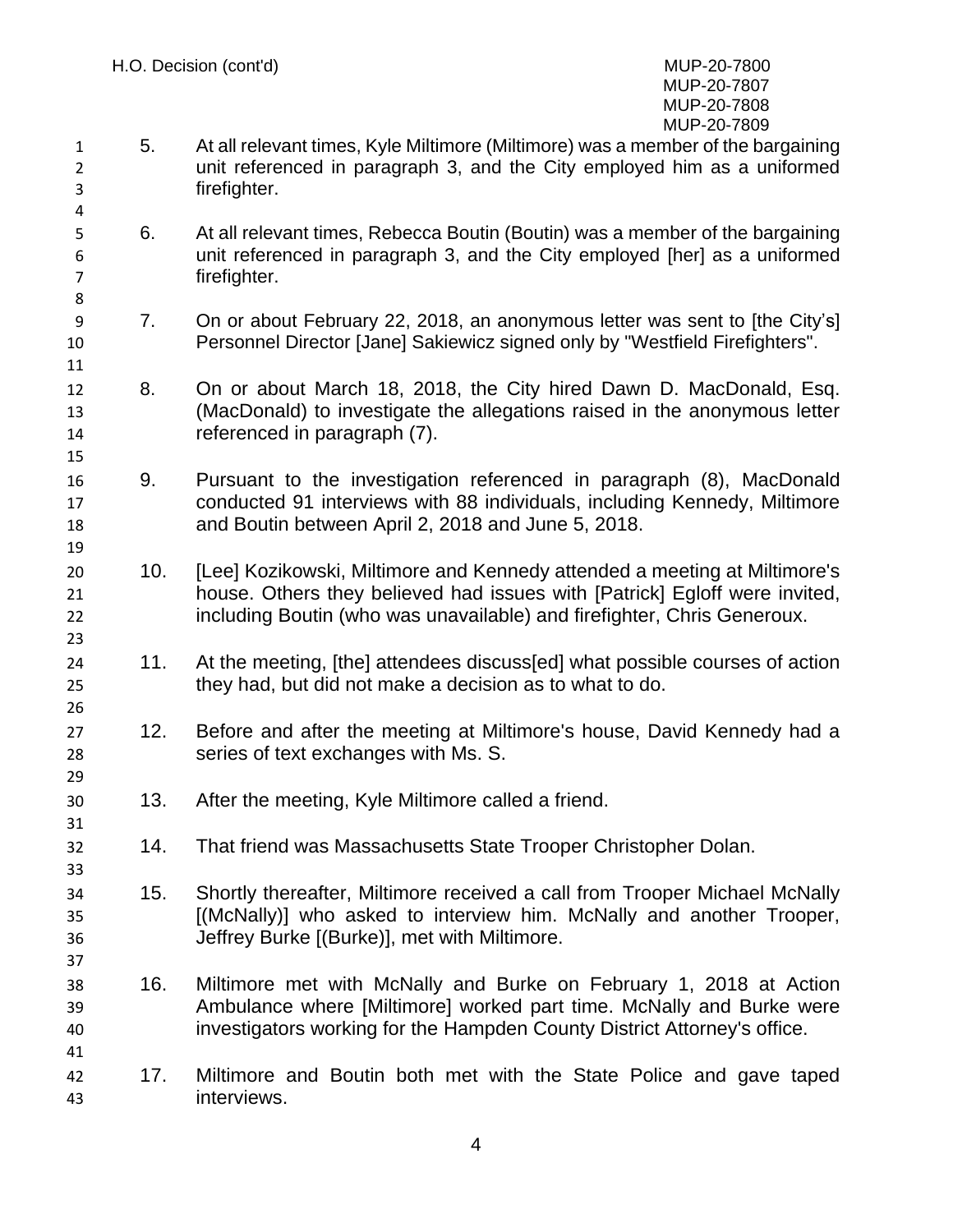- 18. On February 22, 2018, [the same letter referenced in paragraph 7] was sent to Westfield Personnel Director Jane Sakiewicz, signed as "Sincerely, Westfield Fire Fighters".
- 19. MacDonald recommended that all three Appellants be terminated and that 7 others receive lesser discipline.[<sup>5</sup>]
- 20. The Appellants received Notices of Contemplated Action of Discharge from Employment on August 7, 2018.
- 21. After the Court's August 29, 2018 decision, the WFC took no further action 13 **13** On the proposed terminations until December of 2019.<sup>[6</sup>]
- 22. On December 4, 2019, each of the Appellants were served with Notices of Contemplated Action which were, in content, identical to the August 2018 notices.
- 23. On December 10, 2019, the WFC held a hearing regarding the proposed terminations.
- 24. On December 18, 2019, the WFC met again to deliberate. The WFC members discussed their reasons, and then voted to accept, with only a few differences, the recommendations of MacDonald['s] report.
- 25. [Patrick] Egloff was promoted to Interim [Fire] Chief and later to [Fire] Chief.
- 28 FINDINGS OF FACT
- Background

The term "Appellants" refers to Boutin, Kennedy, and Miltimore.

<sup>&</sup>lt;sup>6</sup> After receiving their 2018 Notices of Termination, Boutin, Kennedy, and Miltimore filed a claim in Massachusetts Superior Court alleging that the City violated the Open Meeting Law when the Westfield Fire Commission (WFC or Fire Commission) voted to terminate the three firefighters. The Court agreed with Boutin, Kennedy, and Miltimore and overturned the City's 2018 termination on the basis that it had violated the Open Meeting Law. The WFC refers to the Westfield Fire Commission which is the body of government responsible for voting to take disciplinary actions against firefighters employed by the City.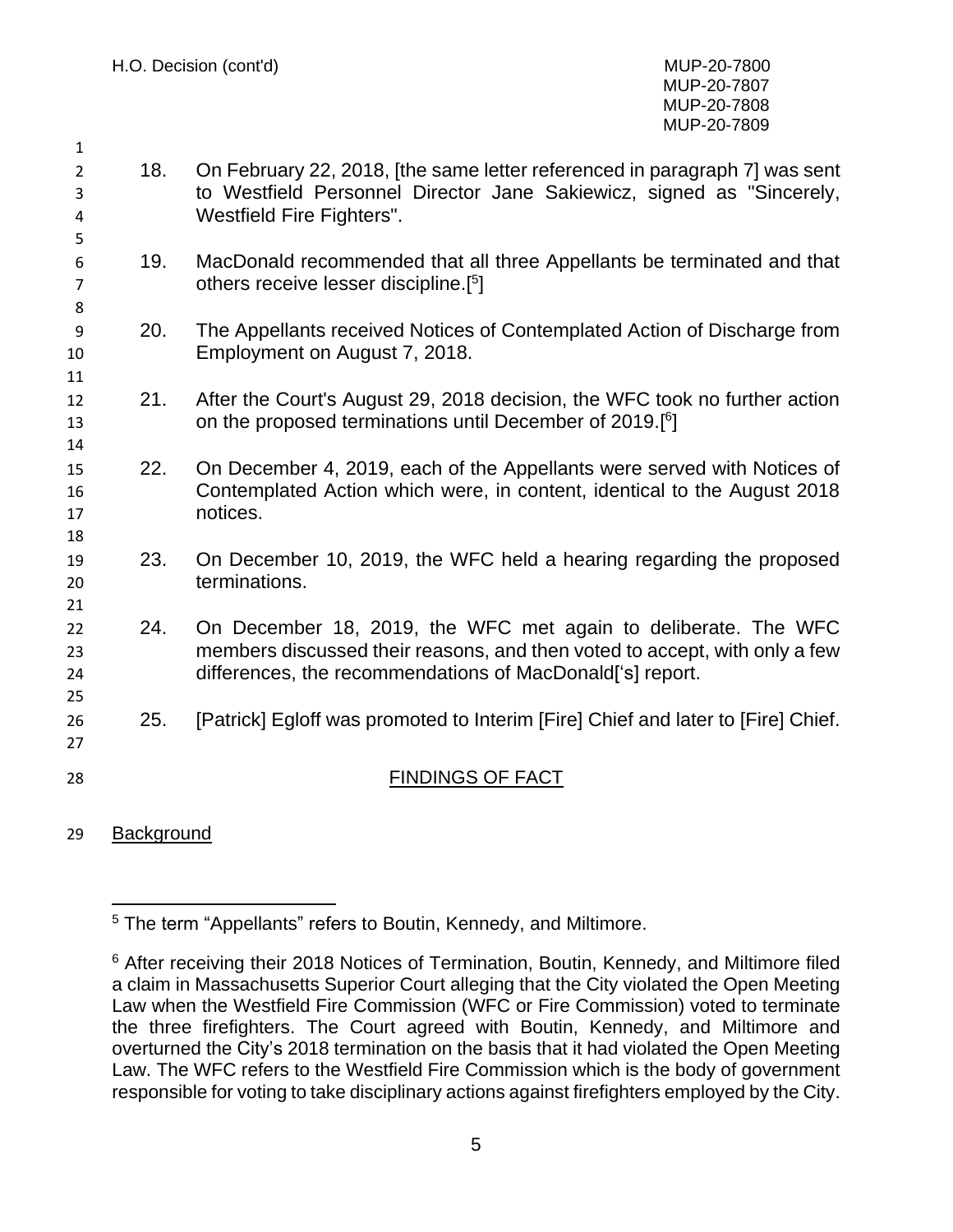The Union is the exclusive bargaining agent for all uniformed fire fighters who are employed in the City's Fire Department, including paramedics and EMTs, but excluding the Chief, Deputy Chiefs and non-uniformed clerical employees.<sup>7</sup> In September of 1999, the City hired Boutin as a firefighter and paramedic. On or about 2012, the City promoted Boutin to Captain. In 1989, the City hired Kennedy as a reserve firefighter and as a full- time firefighter in 1992. In April of 2012, the City hired Miltimore as a firefighter/paramedic. 7 On or about 2010, the City hired Niles LaValley (LaValley) as a firefighter.<sup>8</sup> On or about 1992, the City hired Chris Generoux (Generoux) as firefighter. On or about 2011, the City hired Lee Kozikowski as a firefighter. On or about 2005, the City hired Christy Humason (Humason) as a firefighter. Additionally, Humason works as a nursing supervisor for the Noble Hospital. From at least 2016 to 2018, Patrick Egloff (Egloff) was a Deputy Chief of the

 Westfield Fire Department. As the Deputy Chief, Egloff was a member of management and the direct supervisor of Boutin. In 2019, the City made Egloff the interim Fire Chief for the Department. Later on in 2019, the WFC voted to promote Egloff to Fire Chief.

Charging Parties' Miscellaneous Grievances and Complaints

 Within the City's Fire Department, the ranks are firefighter, captain, deputy chief, and chief.

<sup>&</sup>lt;sup>8</sup> In early 2019, LaValley became the Union president for the bargaining unit of firefighters in Westfield.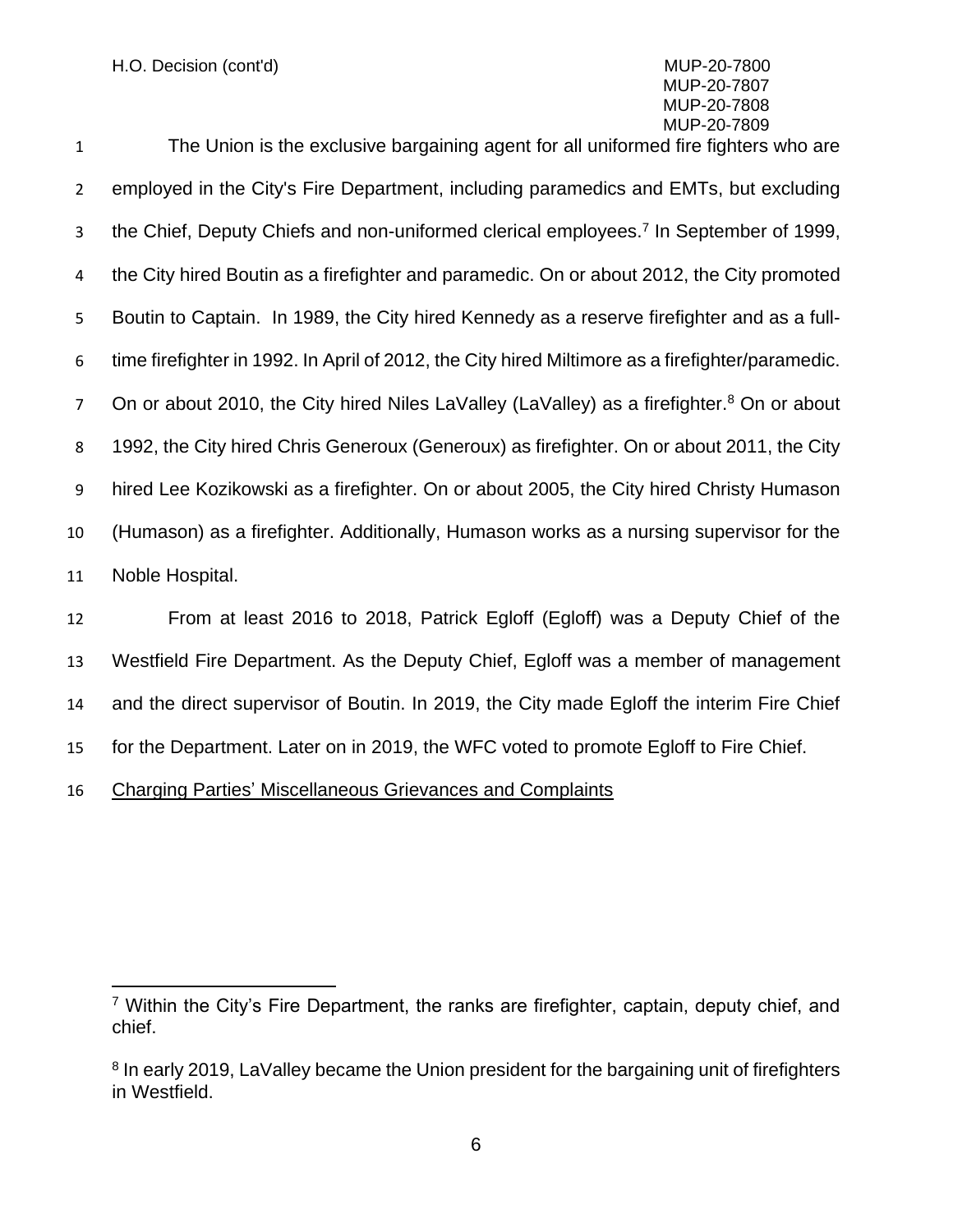1 On or about January 12, 2018, the City issued Kennedy a Verbal Warning for being 2 absent from a continuing education class. On or about January 17, 2018, Kennedy filed 3 a grievance appealing the verbal warning.<sup>9</sup>

 On or about June 11, 2018, the City issued Boutin a verbal warning for failing to transfer essential equipment assigned to the engine apparatus during the operational shift. On the same day, Boutin filed a grievance on the discipline. The Fire Commission pushed the grievance hearing back each month and it was never heard. In late 2018, 8 Boutin spoke with LaValley and Chris Kane (Kane), the Union's vice president, about 9 being harassed in the workplace by Egloff.<sup>10</sup> Specifically, Boutin informed LaValley and 10 Kane that Egloff had a habit of pulling Boutin's ponytail and a tendency to scream at her.<sup>11</sup> LaValley and Kane suggested that Boutin file a grievance with the City about Egloff's behavior. Boutin explained to LaValley and Kane that she was scared that Egloff would retaliate against her if she filed a grievance. On or about January 16, 2019, someone in the Fire Department posted a picture

15 in the station of Boutin and Miltimore in which their heads were cut out of the picture.

<sup>&</sup>lt;sup>9</sup> Article IX, Section 4 of the City and Union's collective bargaining agreement explains the grievance process. The first step of the grievance process is between the employee and the Chief of the Department. If no settlement is reached at Step 1, then the grievance may be submitted to the WFC.

<sup>&</sup>lt;sup>10</sup> In December of 2017, Boutin had scheduled a yoga instructor to come to the station to teach a class for the firefighters. However, Boutin had not cleared the yoga session with Egloff and a CPR training was scheduled for the same day. Egloff instructed Boutin to cancel the yoga class.

<sup>&</sup>lt;sup>11</sup> I find that Egloff had pulled Boutin's ponytail on occasion. Egloff did not testify to refute the allegation, and Kennedy testified that he had witnessed Egloff on several occasions pull Boutin's ponytail.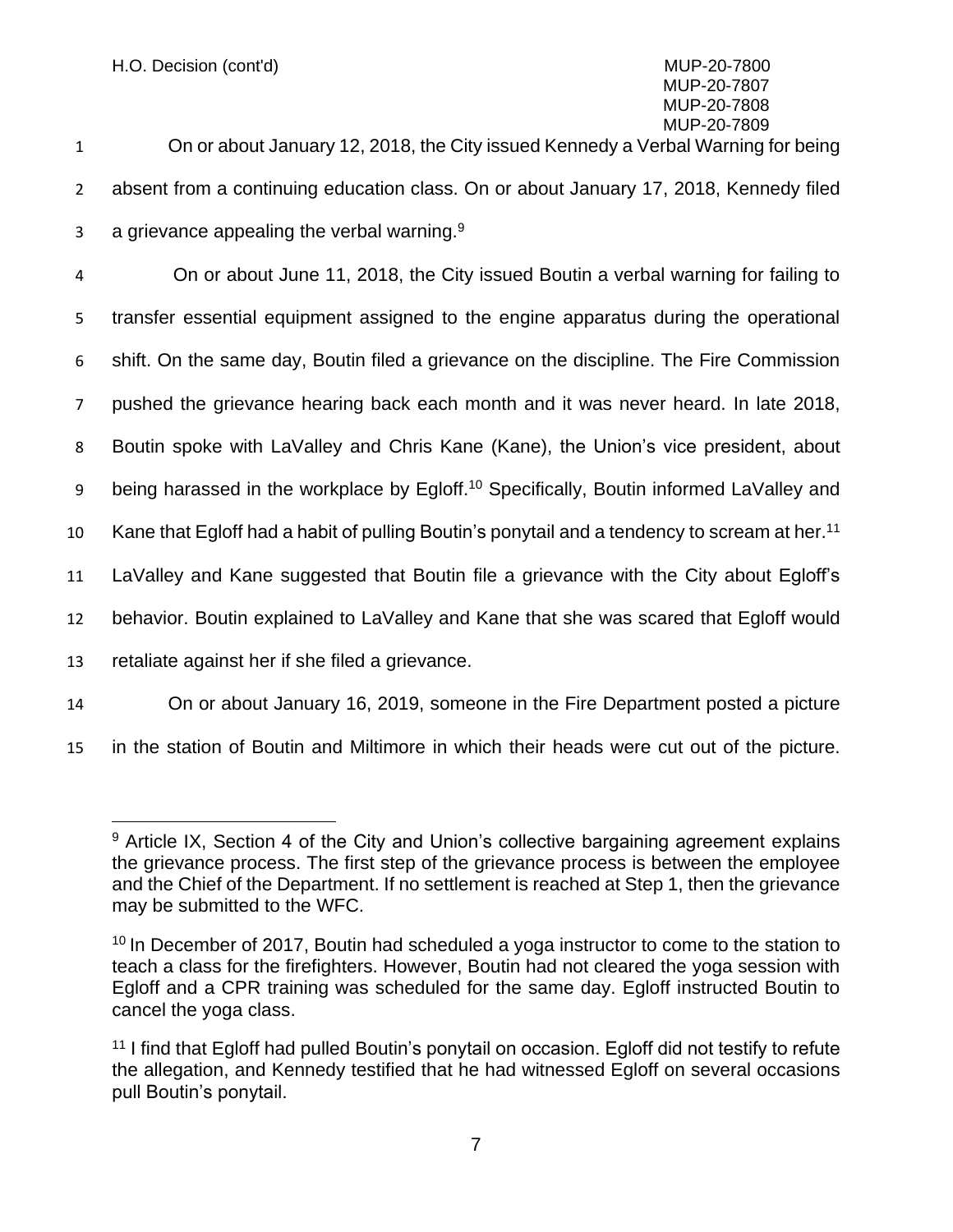Later that day, Boutin and Miltimore filed grievances over the incident. After Boutin and Miltimore filed the grievances, the City conducted an investigation. By letter dated January 28, 2019, Egloff, as the Interim Fire Chief, denied Boutin's grievance citing insufficient information. Similarly, by letter dated January 28, 2019, Egloff denied 5 Miltimore's grievance.<sup>12</sup>

 By email dated January 29, 2019, Boutin filed a formal complaint with Jane Sakiewicz (Sakiewicz) of the City's Personnel Department. In the email, Boutin explained that she had reported harassment in the workplace on four separate occasions and an investigation was never conducted. Boutin informed Sakiewicz that a firefighter had posted a picture of her in the common area of the fire department, and Boutin's head had been cut out of the photograph. Boutin claimed that she had been informed that Egloff was informing firefighters in the Department that he would be accepting the Fire Chief position, and that he would make sure that "we" get fired. Boutin requested a formal investigation into the harassment.

15 Sakiewicz requested Evelyn Rivera-Riffenberg (Rivera), the Director of the Human 16 Resources for the Chicopee Public Schools, to take part in the investigation of the picture 17 incident. On February 11, 2019, Rivera issued an investigation report concluding that

<sup>&</sup>lt;sup>12</sup> In 2014, Miltimore worked part-time for the Southampton Fire Department. While working at Southampton, Miltimore noticed that individuals were not signing the narcotic logs so he addressed the issue with the Southampton Fire Chief, but the issue persisted. Miltimore then informed the Medical Director of the Cooley Dickinson Hospital and as a result, the Commonwealth began an investigation. During the Commonwealth's investigation, Southampton's ambulance service license was suspended. The Commonwealth found that Southampton was not following the policies regarding narcotic logs and ordered the employees to attend remedial training.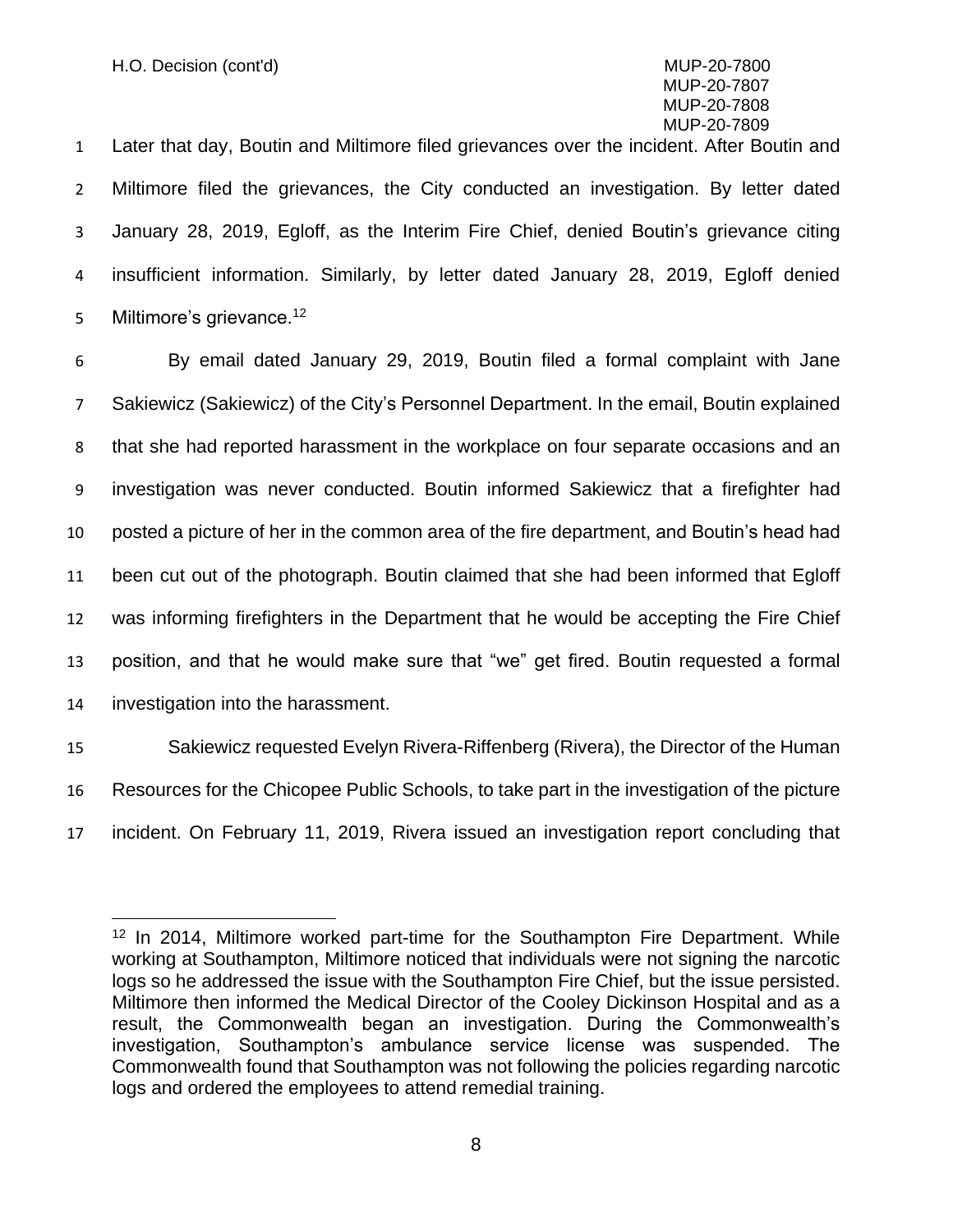1 there was no basis for a harassment claim. On April 1, 2019, City's Personnel Director,

2 Joanne Lemelin (Lemelin) issued a letter stating that all grievances regarding the picture

3 incident were denied, and that there was no evidence that any harassment or a

4 contractual violation occurred. Afterwards, the City denied the grievance.<sup>13</sup>

#### 5 Allegations of Sexual Misconduct by Egloff

 In 2016, the Westfield Fire Department participated in a neighboring town's St. Patricks' Day parade. Several members of the Department attended the parade in 8 uniform, including Egloff.<sup>14</sup> In January of 2018, Kozikowski and the Nurse<sup>15</sup> were at the Noble Hospital (Hospital) talking about Donald Trump's comments regarding grabbing

10 women "by their p\*\*sies."<sup>16</sup> The Nurse told Kozikowski that Trump's comments were

<sup>14</sup> To protect the identities of the women involved in the sexual misconduct allegations, the parties agreed to refer to one of the women as the Nurse and the other as the Secretary. Neither the Nurse nor the Secretary were employees of the City.

 $13$  The City argued that the Fire Commissioners were unaware of any of the Charging Parties' prior grievances. However, MacDonald's investigation report, which is discussed below, mentions the Charging Parties' past grievances. Additionally, the Union provided minutes from a Fire Commission meeting where grievances filed by the Charging Parties were discussed. Finally, Step 2 of the grievance process in the collective bargaining agreement states the grievances will be submitted to the Board of Fire Commissioners. As such, I do not find the City's assertion that the Fire Commissioners did not know of the Charging Parties' past grievances to be credible.

<sup>&</sup>lt;sup>15</sup> At a local bar in Holyoke after the parade, the Nurse informed LaValley that Egloff had touched her breast that day. LaValley had witnessed Egloff touch the Nurse's breast earlier and told Egloff to "knock it off." The group of Westfield firefighters, including Egloff and LaValley, moved on to another Holyoke bar called the Waterfront. At the Waterfront, the Nurse informed LaValley that Egloff had also touched her vagina. Although LaValley did not witness the second incident, he confronted Egloff and again told him to "knock it off." Additionally at the Waterfront, Humason, overheard the Nurse tell Egloff to "knock it off or she would kick his a\*\*."

<sup>&</sup>lt;sup>16</sup> The Westfield Fire Department handles ambulatory care for the City. As such, the firefighters in the Department are often at the Noble Hospital in the course of their duties and interact with hospital staff frequently.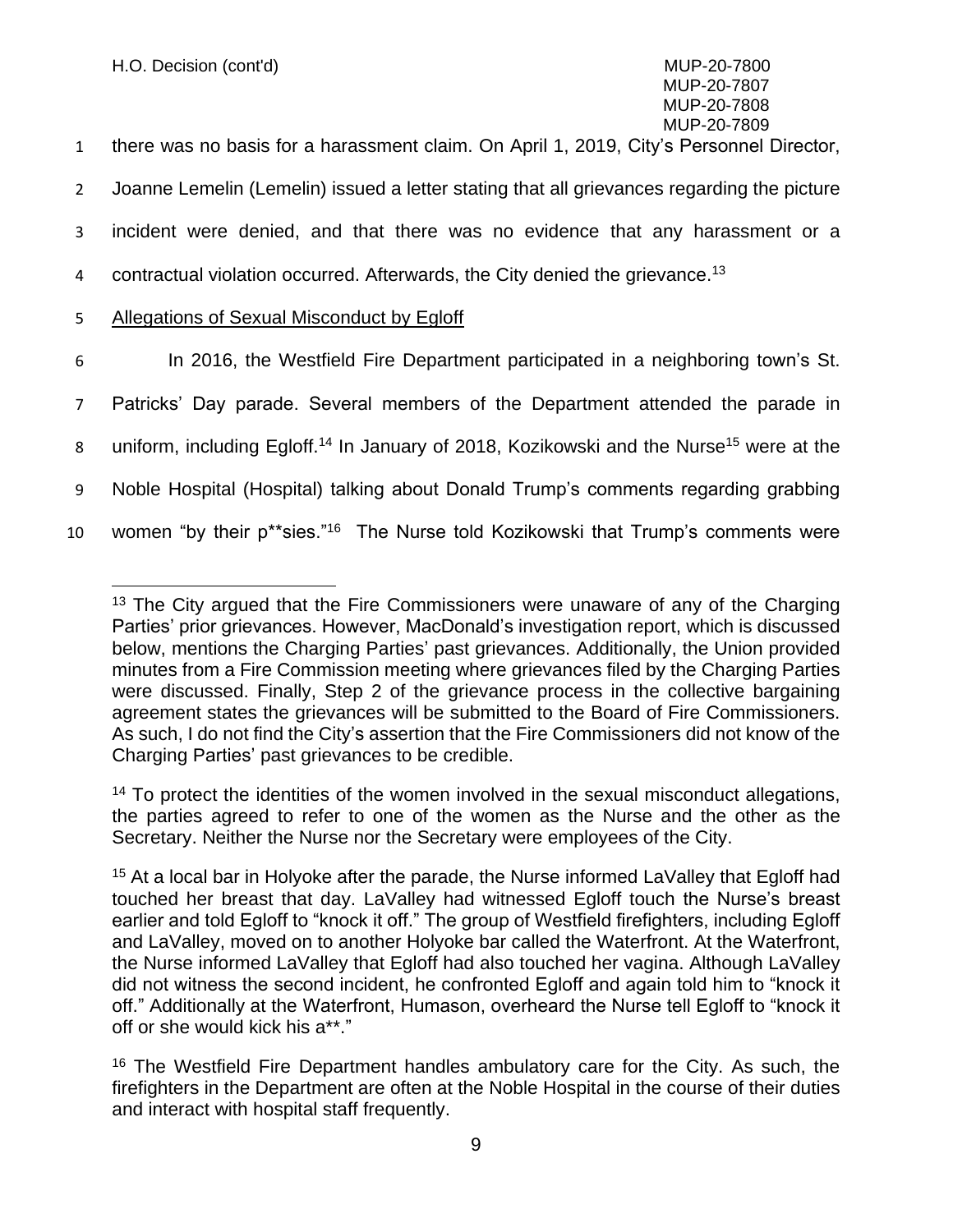1 similar to what happened to her at the St. Patrick's Day parade in 2016.<sup>17</sup> The Nurse told 2 Kozikowski that Egloff had grabbed her in between her legs. Kennedy overheard the 3 conversation between the Nurse and Kozikowski and asked the Nurse if that really 4 happened because he had heard rumors about the incident in the past.<sup>18</sup> The Nurse 5 confirmed that Egloff had grabbed her at the parade.<sup>19</sup> After the conversation with the 6 Nurse, Kozikowski informed Kennedy that Egloff had behaved similarly to the Secretary z at the parade by forcefully putting his hands down her pants and up her shirt.<sup>20</sup>

 After learning of the incidents between the Secretary and Egloff, the next time Kennedy saw the Secretary he told her what he had heard about the allegations and asked if she was ok. The Secretary asked if they could speak in another room. Once they were in a more private setting, the Secretary informed Kennedy that in 2016, at the parade, Egloff had grabbed her, put his hands down her pants and up her shirt. By the end of the conversation, the Secretary was upset and crying. Kozikowski and Kennedy returned to the fire station where several of the firefighters were discussing the rumors about Egloff at the 2016 St. Patrick's Day Parade.

<sup>&</sup>lt;sup>17</sup> Boutin learned about the parade incident from Humason.

<sup>&</sup>lt;sup>18</sup> In 2016, Kennedy heard rumors in the Department that an incident occurred with the Nurse and Egloff at the St. Patrick Day's parade.

<sup>19</sup> Kozikowski told Miltimore about the St. Patrick Day's parade incident with the Nurse and Egloff.

 $20$  Kozikowski informed several firefighters in the Department about the allegations against Egloff regarding the Nurse and the Secretary.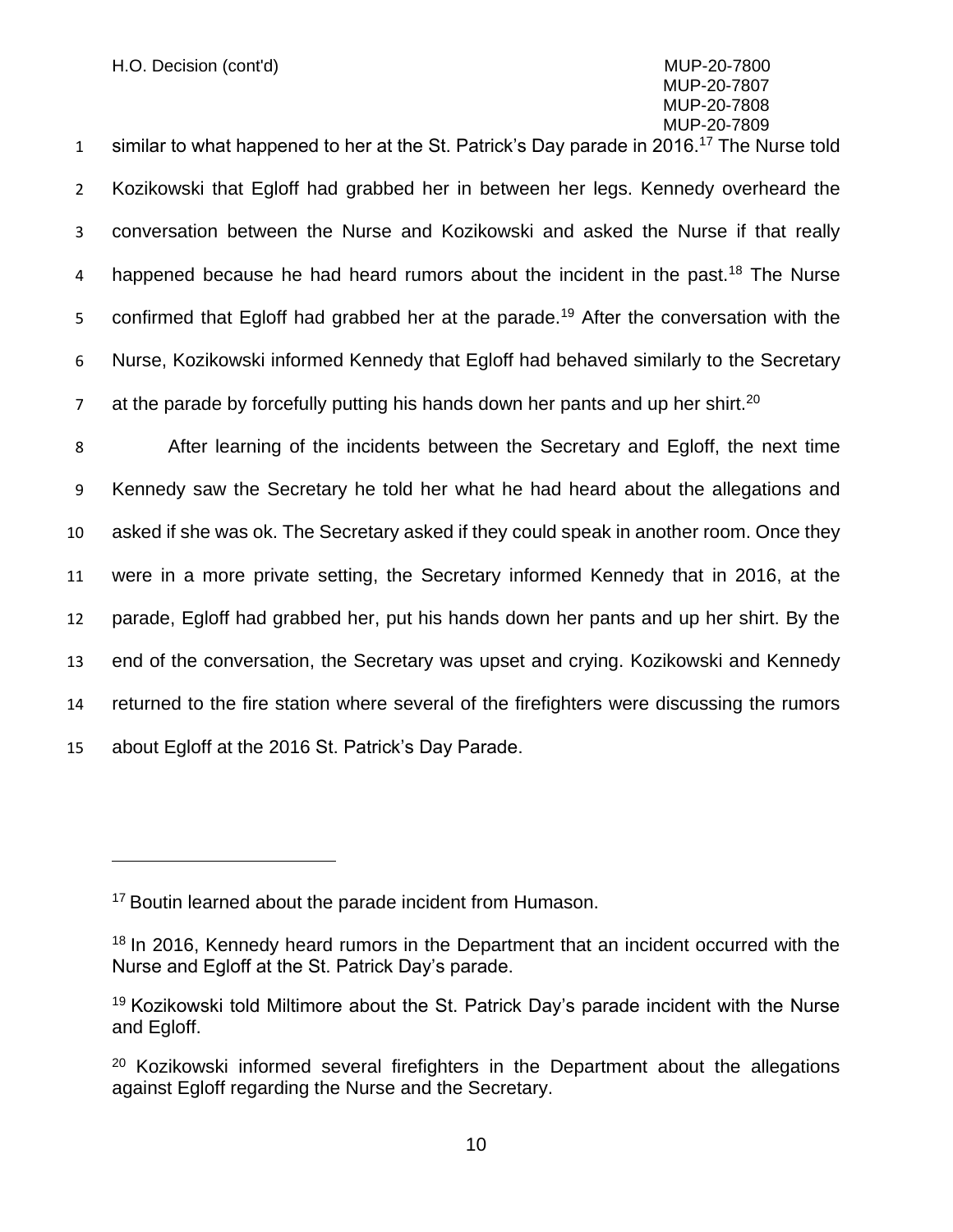H.O. Decision (cont'd) MUP-20-7800

### MUP-20-7807 MUP-20-7808 MUP-20-7809

 Subsequent to the conversations about the Secretary, the rumors in the Fire Department about Egloff's behavior at the parade in 2016 started up again. Several of the firefighters discussed the possibility of setting up a meeting for the firefighters to discuss Egloff's alleged sexual misconduct and harassing behavior including an incident they referred to as the "pie gate incident."<sup>21</sup> Miltimore volunteered to host the meeting.

#### February 2018 Meeting

 On or about February 1, 2018, Miltimore hosted a meeting at his home with Kennedy, Generoux and Kozikowski. Prior to the meeting, Kennedy texted the Secretary the following message: "Hey Secretary this is David from Westfield [F]ire. Hope it's OK that I got your number and it's OK to text. We're discussing some things today at Kyle's house at 2PM and wanted to know if you['d] like to join us if you want text me back or call either one is OK no pressure just wanted to extend the invitation. But we'd love for you to 13 join us." The Secretary responded: "Hey Dave, I'm really sorry I can't make it today. ... I hope you guys come up with a plan. I hope you have a good day. And sorry again." Kennedy responded: "No problem at all, I understand... Just want to make sure that you're still on board if we go forward. Secretary responded: "yes just keep [me] in the loop." Additionally, Kozikowski texted Secretary on February 1 stating: "Hey Secretary.

 It's Lee. Give me a call, we have a lot to talk about. It's all good, no worries." Secretary replied: "Hi Lee[.] I'm so sorry I haven't gotten back sooner. Today was crazy! So how are things going?" Kozikowski replied: "No problem, I assumed you sleep during the day

 In November of 2017, Egloff yelled at Boutin on the phone about giving away extra thanksgiving meals. Several firefighters witnessed Egloff yell at Boutin on the phone over the pies. The Westfield firefighters began to refer to the incident as "pie gate".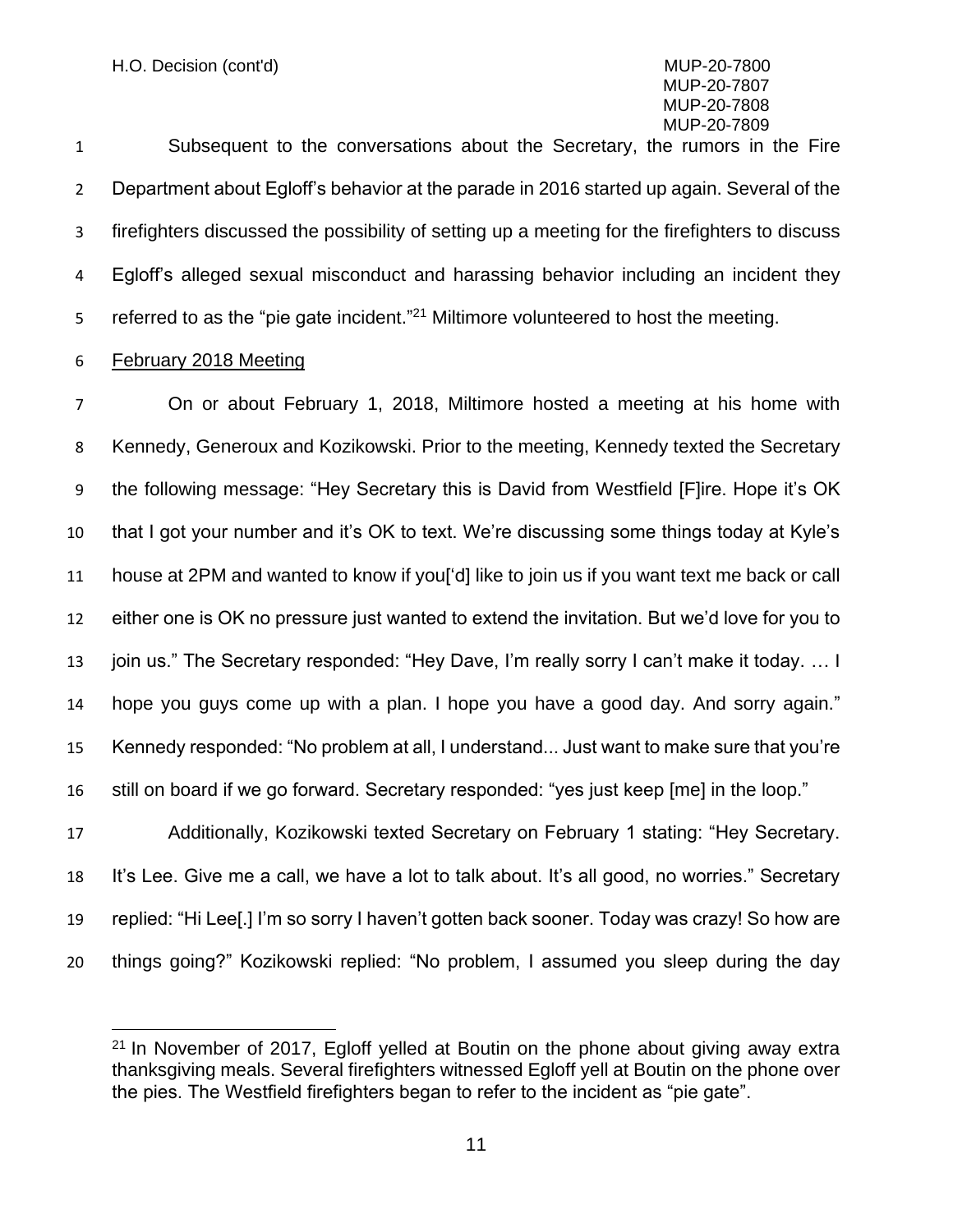anyway for work. I just want you to know with everything that's going on that I believe you

2 and I support you. If you need anything at all or to just talk please let me know."<sup>22</sup>

 At the meeting, the members discussed statements that Egloff had made to Miltimore on or about December of 2017 about being careful of how he used his sick time. Generoux mentioned that Egloff had berated him in front of other firefighters at a 6 meeting.<sup>23</sup> Additionally, the attendees discussed Egloff's behavior in the "pie-gate" incident, and the allegations of Egloff's sexual misconduct towards the Nurse and the Secretary.

 After the meeting, Kennedy texted Secretary stating: "Hey. So we met today and discuss[ed] some things about going forward but we thought it best to speak to you in person[.] what time do you get out in the morning tomorrow? Or before you go into work tomorrow?" The next day, Kennedy texted Secretary again stating: "Hey. We have 4-5 guys who are willing [to go to] personnel[.] Also, a lawyer willing to meet and discuss your options. Just keeping you in the loop as you requested, but I need a response so I can 15 let these people know if we're going over alone or with you?

 On or about February 2, 2018, Miltimore called his friend from church, State Trooper Christopher Dolan (Dolan), to ask advice about the sexual misconduct allegations against Egloff. Dolan explained to Miltimore that he found the allegations to

<sup>&</sup>lt;sup>22</sup> After this text, Secretary told Kozikowski they would talk the next day, and Kozikowski told her to call him if she wanted.

 Generoux had witnessed Egloff, when he was a deputy chief, make comments about being under Fire Chief Reagan's desk performing sexual favors for her during a meeting.

At the meeting, Generoux offered to put the group in contact with his personal attorney.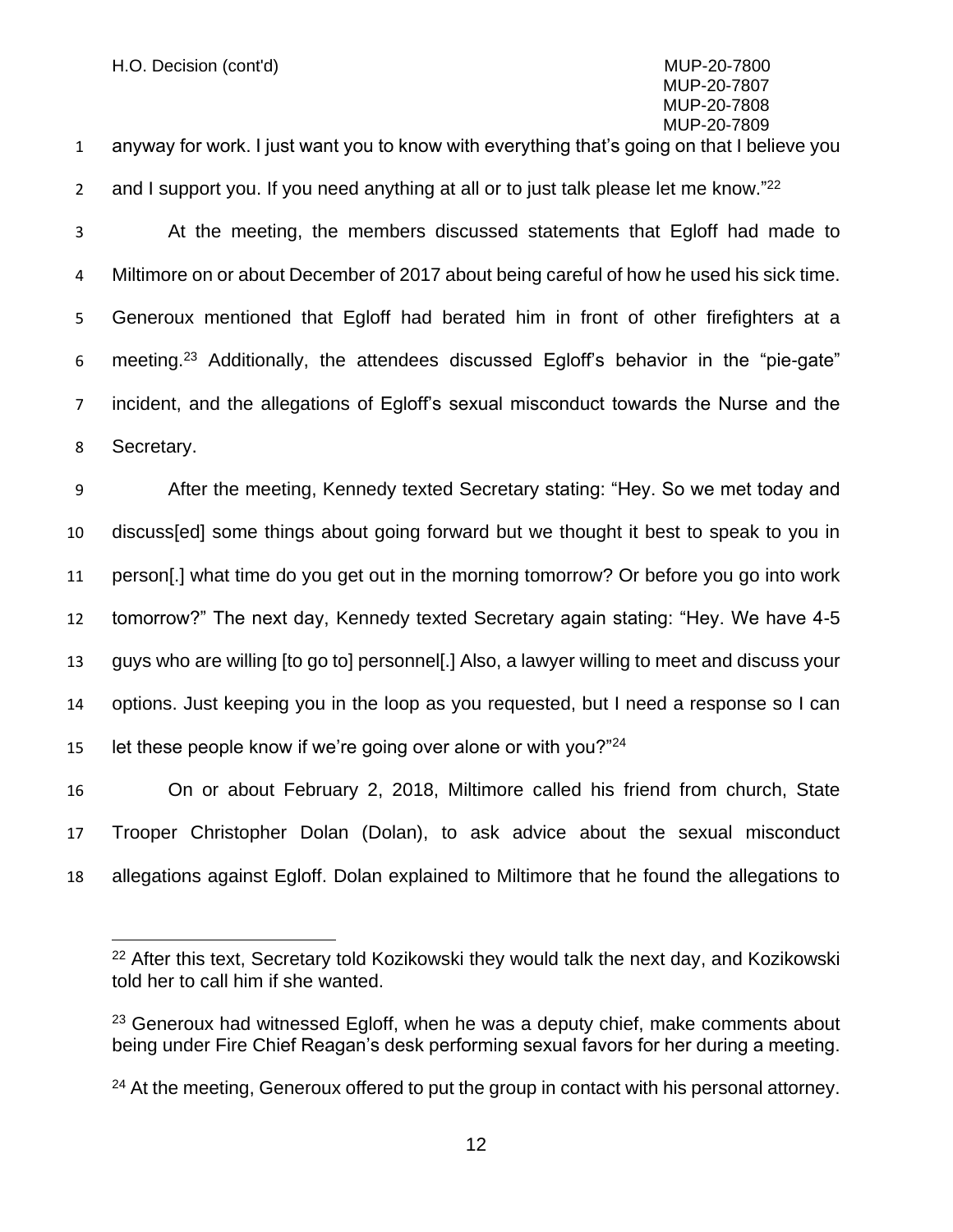be serious in nature and planned to call in the State Police Department about the next 2 steps.<sup>25</sup> Shortly thereafter, State Trooper McNally (McNally) and State Trooper Mark Burke (Burke) called Miltimore to explain that Dolan had mentioned that he had information on a potential crime. Later that day, McNally and Burke met in person with Miltmore.

 Also, on February 2, 2018, Secretary texted Kozikowski that: "This is turning into a huge thing. It makes me completely uncomfortable. But we can talk about it." Kozikowski replied that: "I don't want to make you uncomfortable, just calling to make sure you're ok with what's going on. What he did to you is absolutely inexcusable. I really just wan[t to] touch base with you and make sure you know that I'm on your side. I think once a bunch of us heard exactly what Egloff actually did to you, we realized how serious of an act it was. You shouldn't have had to go through that and deal[] with it in silence." The Secretary responded: "This guy Egloff, what happens to him? I mean he shouldn't be in a role of authority at all, but I don't think he should lose his job or anything of that nature." Kozikowski replied: "Well it's definitely not up to me to decide what his job status should be and I definitely don't want to be in charge of deciding that. All you can do is tell the truth and just remember this was done to you and he needs to deal with the consequences of his actions. I totally understand you trying to wish it away. I think the

<sup>&</sup>lt;sup>25</sup> Dolan contacted McNally to ask for advice about information he received from Miltimore about potential sexual misconduct allegations in the Westfield Fire Department. Thereafter, McNally contacted his supervisor, Captain Wilcox, in the Detective Unit. Wilcox assigned McNally and Burke to investigate the allegations. McNally and Burke were State Police investigators working for the Hampden County District Attorney's Office.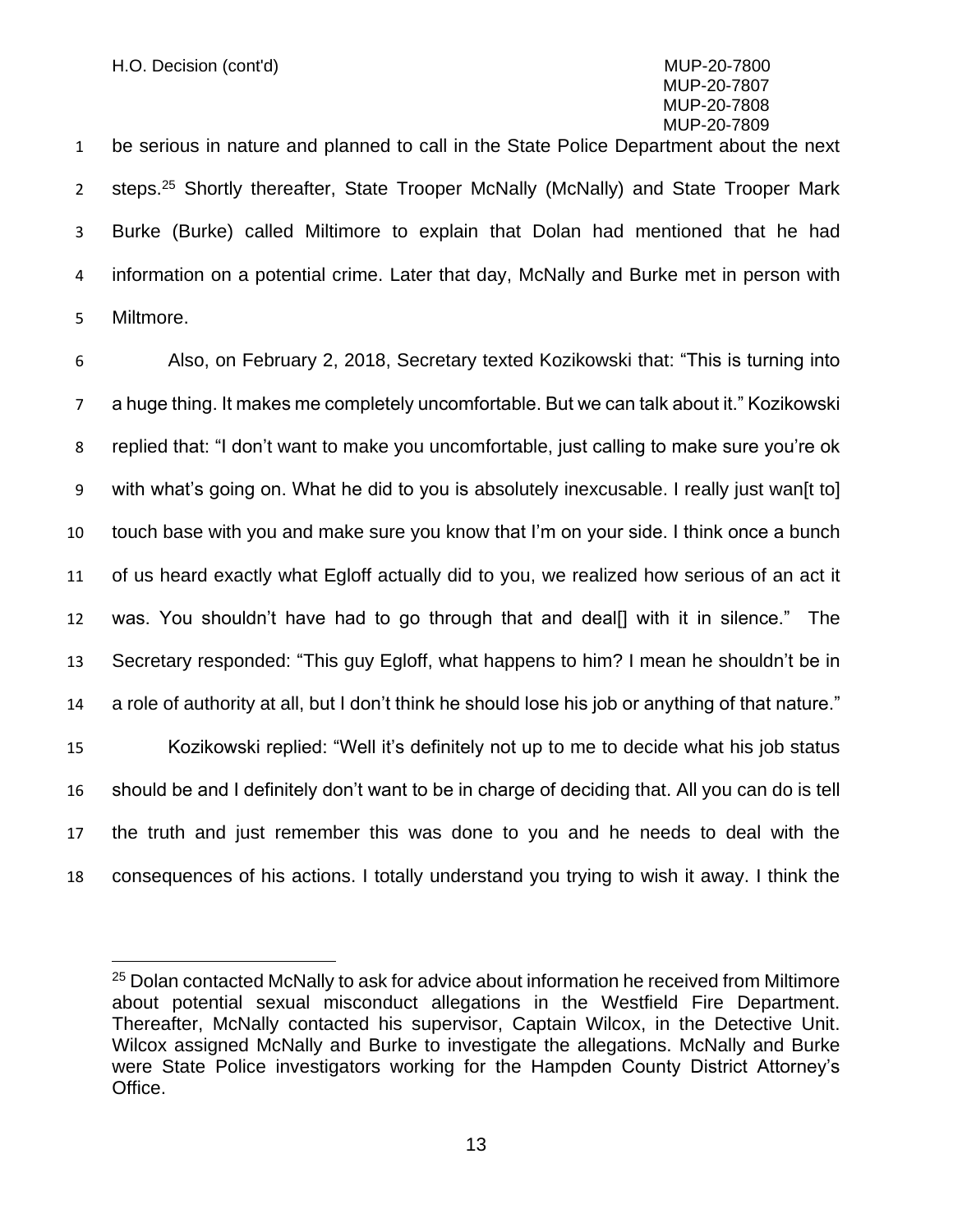Nurse situation came up again because there [are] a number of people questioning his decision making and ability to lead. What he did shows terrifying judgment, drunk or not. I've been drunk around women I know well and have a history with and I would never even think of doing those things. You didn't ask for any of this and I understand you being uncomfortable in the situation. I'm sorry for that. After you told me what he did I couldn't stop thinking about it personally I was dumb founded."

 Kozikowski then said that he hoped talking to the police helped, and that he was 8 "not on Egloff's side."<sup>26</sup> Secretary thanked Kozikowski and stated that she appreciated all the support "you guys" have shown her and the Nurse. Secretary asked Kozikowski if "Egloff knows" and what would happen next. Kozikowski responded that he was not sure if Egloff knew of the investigation or what would happen next. Kozikowski posited that the police would likely speak to Egloff at some point. Kozikowski mentioned that the incident was discussed at the February meeting at Miltimore's house, and they hoped to go to City Hall with Secretary to explain the allegations. Kozikowski explained that Miltimore spoke with his friend who worked for the State Police, but that the State Police had not contacted Kozikowski at that point. The Secretary explained to Kozikowski that no one had spoken to her about the incident. Also, the Secretary stated that she would be willing to speak with people about the Egloff incident, but she would be mortified to "go in front of a ton of 19 people."<sup>27</sup>

<sup>&</sup>lt;sup>26</sup> Shortly after speaking with Secretary, Kozikowski had a meeting with Egloff and his other supervisor, Captain Keith Supinski (Supinski), about Egloff allegedly harassing the Nurse and Secretary.

 On February 5, 2018, Secretary texted Kozikowski that she had a missed call from a state trooper. On February 7, Kozikowski asked Secretary if she decided to see the state trooper yet. Secretary did not reply.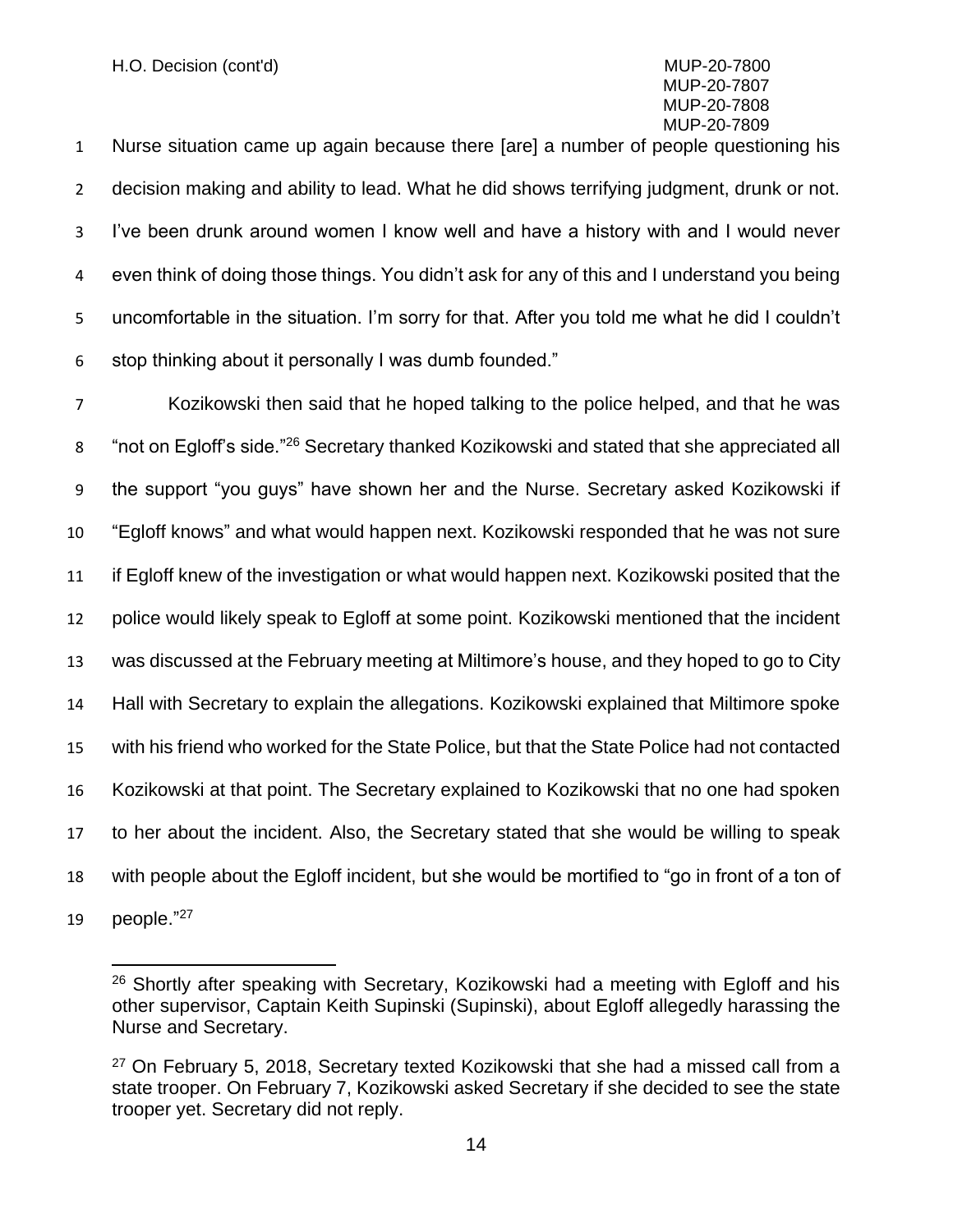#### 1 State Police Investigation

 On or about February 2, 2018, McNally, Burke and Miltimore met in person to discuss the allegations against Egloff.<sup>28</sup> As Boutin was Miltimore's direct supervisor, he provided McNally with her name and contact information. On or about February 2, 2018, McNally contacted Boutin about the sexual misconduct allegations regarding Egloff. McNally requested Boutin come to the State Police barracks for an interview, and he and 7 Burke interviewed Boutin later that day<sup>29</sup> about what happened with Egloff and the Nurse 8 during the St. Patrick's Day Parade.<sup>30</sup> Boutin informed McNally that she was not at the 9 parade, and she only had secondhand knowledge.<sup>31</sup> Boutin informed McNally that Egloff 10 had allegedly grabbed Humason, a firefighter with the City, "by the ass."  $32$  Also, Boutin informed McNally that Humason informed her that Egloff had cupped the Nurse's vagina, grabbed onto her, and made vulgar comments. Boutin stated that the Nurse pushed Egloff off of her and told him to get his "f\*cking hands off of her." In addition to informing McNally of Egloff's assault on the Nurse and Humason, Boutin informed them

<sup>&</sup>lt;sup>28</sup> During his interview with the State Police, Miltimore made it clear that he had not witnessed any of the alleged incidents and was just passing along information that he had heard second hand. McNally had handwritten a statement summarizing the interview, and Miltimore signed it.

<sup>&</sup>lt;sup>29</sup> Neither McNally nor Burke informed Boutin, Miltimore, or Kennedy that Egloff would be arrested for rape.

 $30$  McNally recorded parts of his interview with Boutin. Additionally, Boutin signed a statement summarizing her interview with McNally.

<sup>&</sup>lt;sup>31</sup> At the time, Egloff was Deputy Chief and Boutin's immediate supervisor.

<sup>&</sup>lt;sup>32</sup> Humason denies that Egloff touched her inappropriately.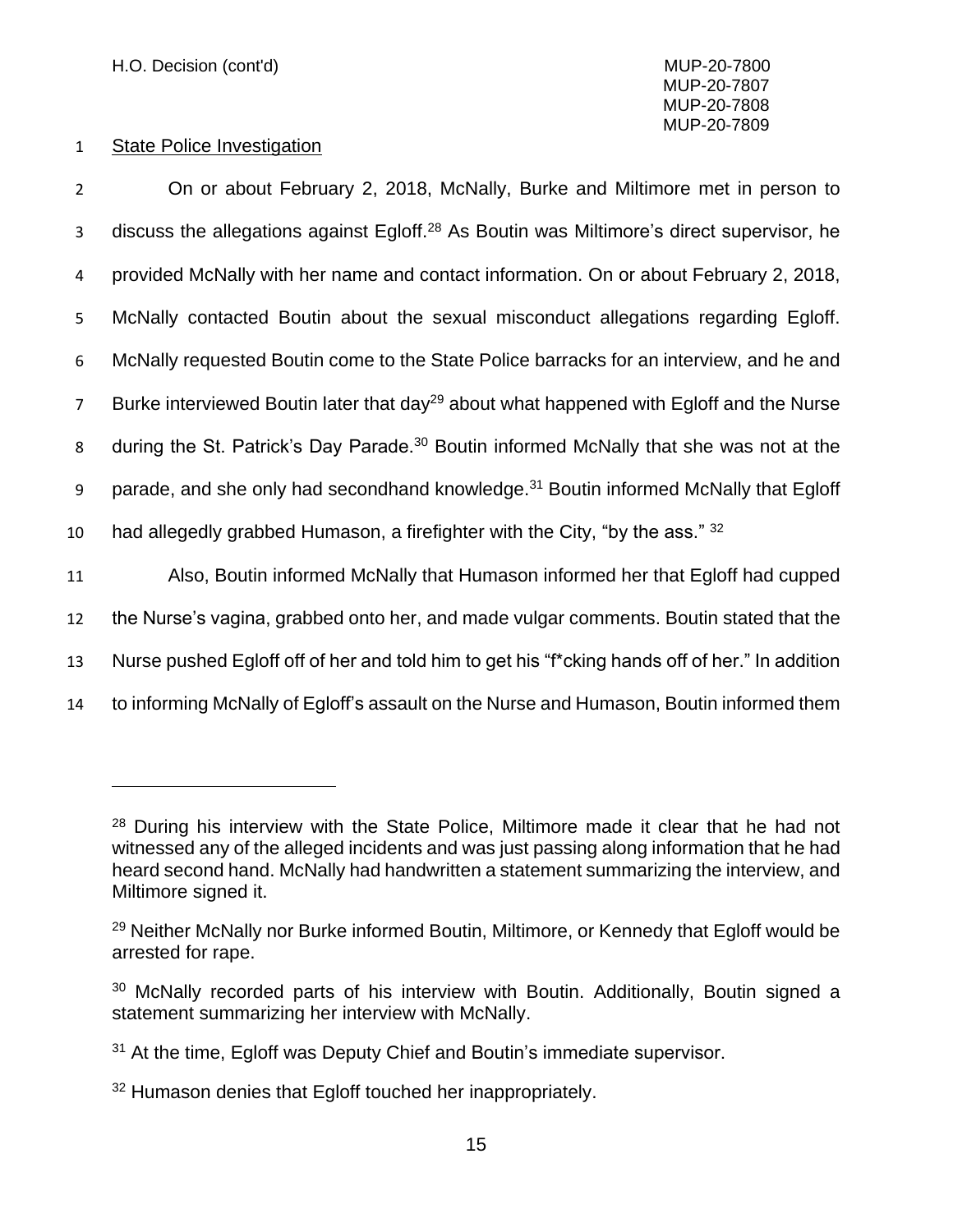- that Egloff had pulled her ponytail at work.<sup>33</sup> Also, Boutin described Egloff's "outrageous" 2 outbursts" at work when the lost his temper.  $34$
- 

3 During the interview, LaValley requested Boutin to contact Humason and the

4 Nurse and explain that the State Police wanted to speak with them about Egloff. Although

5 Boutin was hesitant to comply with the request, Boutin called Humason and the Nurse.

6 During the phone conversation with the Nurse, Boutin informed her that everyone was

7 coming forward to speak about Egloff's behavior, and the Nurse responded that she did

8 not have problem coming forward about the harassment. The Nurse informed Boutin that

- 9 she would speak with the Secretary about reaching out to the State Police.
- 10 Kennedy learned that Miltimore had spoken with the State Police and that they
- 11 were looking for any information on the allegations regarding Egloff. Miltimore gave
- 12 Kennedy McNally's phone number. Kennedy called McNally and relayed the information
- 13 he had learned about the allegation from the Secretary.<sup>35</sup>

<sup>&</sup>lt;sup>33</sup> On several occasions, Boutin attempted to speak with then Fire Chief Reagan about Egloff's temper, the hair pulling, and the allegations spreading through the Department about Egloff inappropriately touching females at the 2016 St. Patrick's Day Parade. However, Reagan refused to listen to Boutin's concerns.

<sup>&</sup>lt;sup>34</sup> In February of 2018, Captain Charles Warren (Warren), a firefighter with the Westfield Fire Department, went to Boutin's house after a tech fire rescue drill. At her house, Boutin asked Warren if he had heard the news, and he responded that he didn't know what she was referring to. Boutin told Warren that Egloff was going to be arrested for rape. Also, in February of 2018, Boutin informed Supinski that Egloff was going to be arrested for rape. Boutin denied informing Warren that Egloff was going to be arrested for rape. However, I credit Warren's testimony on the subject.

 $35$  At some point during the State Police investigation, City firefighter David Ritchie (Ritchie) told Boutin, Miltimore, Kennedy, and Generoux that they should not have gone to the State Police, and that the City Councilors were coming after their jobs.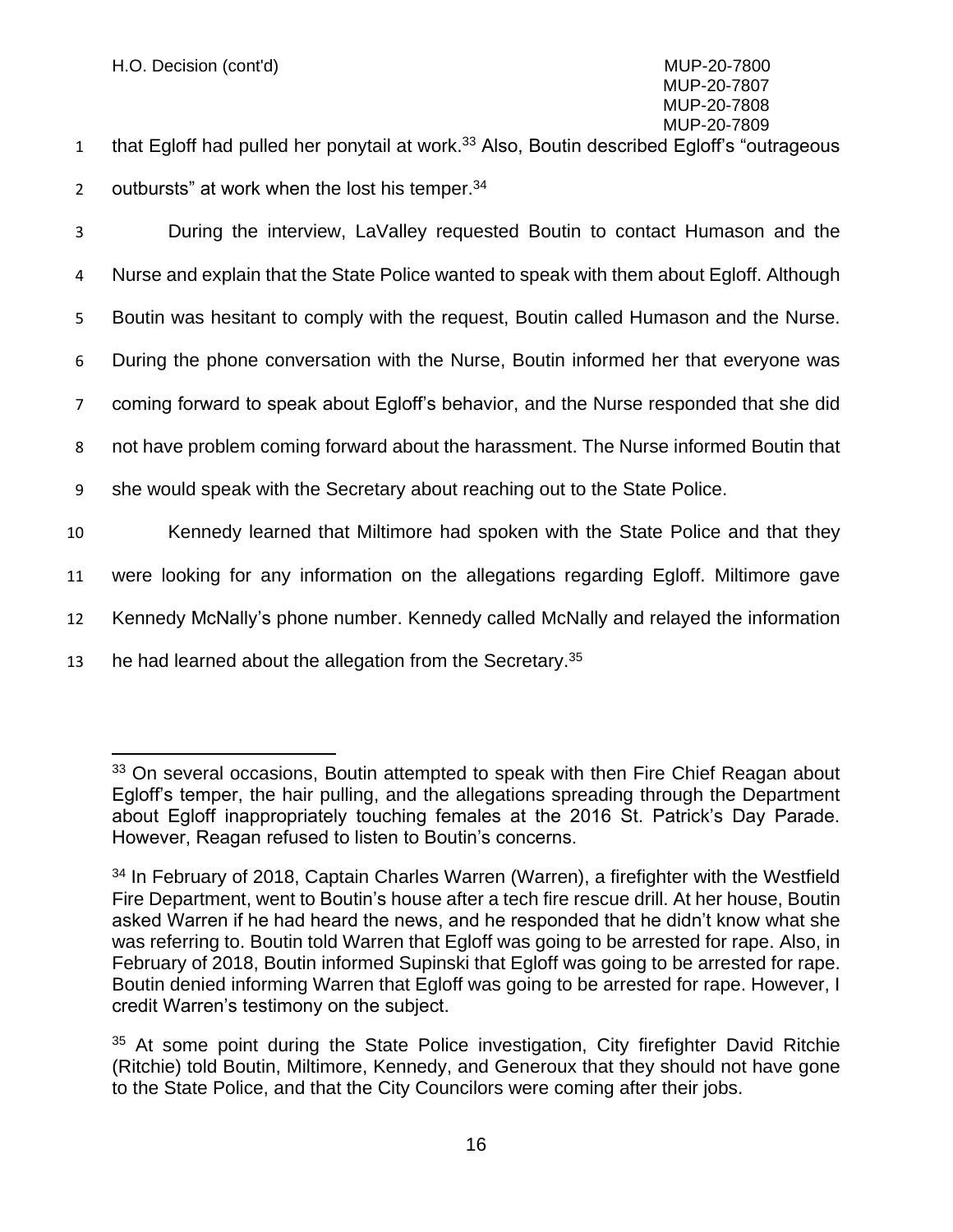## MUP-20-7807 MUP-20-7808

| $\mathbf{1}$   | MUP-20-7809<br>By letter dated February 28, 2018, McNally informed State Police Captain Michael |
|----------------|-------------------------------------------------------------------------------------------------|
| $\overline{2}$ | Lyver (Lyver) that he had interviewed several Westfield Firefighters, including Boutin,         |
| 3              | Egloff, and Miltimore. McNally explained that Egloff refused to be recorded and kept            |
| 4              | demanding to know who was making allegations against him. McNally refused to provide            |
| 5 <sup>1</sup> | him with any information and the interview concluded. McNally asked Lyver to close the          |
| 6              | investigation pending any additional information that warranted further investigation.          |
| $\overline{7}$ | Anonymous Letter                                                                                |

- On or about February 22, 2018, Sakeiwicz received an anonymous letter (letter)
- 9 signed by the "Westfield fire fighters."<sup>36</sup> The letter stated:

 We write to you with the hope to address a serious matter at the Westfield Fire Department. We have great concern regarding Deputy Chief Patrick Egloff. Over the past few years the vast majority of us fire fighters have been victimized in some form by Deputy Egloff. Most recently several fire fighters have been contacted by the Massachusetts State Police regarding a criminal investigation involving Deputy Egloff sexually assaulting several females, which is concern[ing as] it involves female fire fighters and hospital staff. Several fire fighters are in fear of retaliation from Deputy Egloff due to his malicious and violent behavior towards his subordinates. There have been countless occasions where he has acted in an unprofessional manner towards coworkers, and when someone tries to stand up to him he threatens them using his rank as a Deputy Chief. He has voiced in a room full of people on numerous occasions that he has pull with the Chief and the Mayor; he has also mentioned he has been under [the] Fire Chief[']s desk doing sexual favors. He has acted in [a] gross sexual manner verbally and physically towards numerous employees, pulling their hair, making cruel comments, and the list goes on. This is unprofessional, poor leadership, and just out right disgusting. He has bragged to groups of people on group C about his malicious plans toward other employees, such as with unfair schedule assignments, unfavorable duties, blocking health and wellness initiatives, [and] discipline for sick time use. There have been several major events that occurred with Deputy Egloff, especially the thanksgiving (pie gate event); this will summarize his personality

 The anonymous letter was sent to a local news outlet by an unknown source, but it was never published.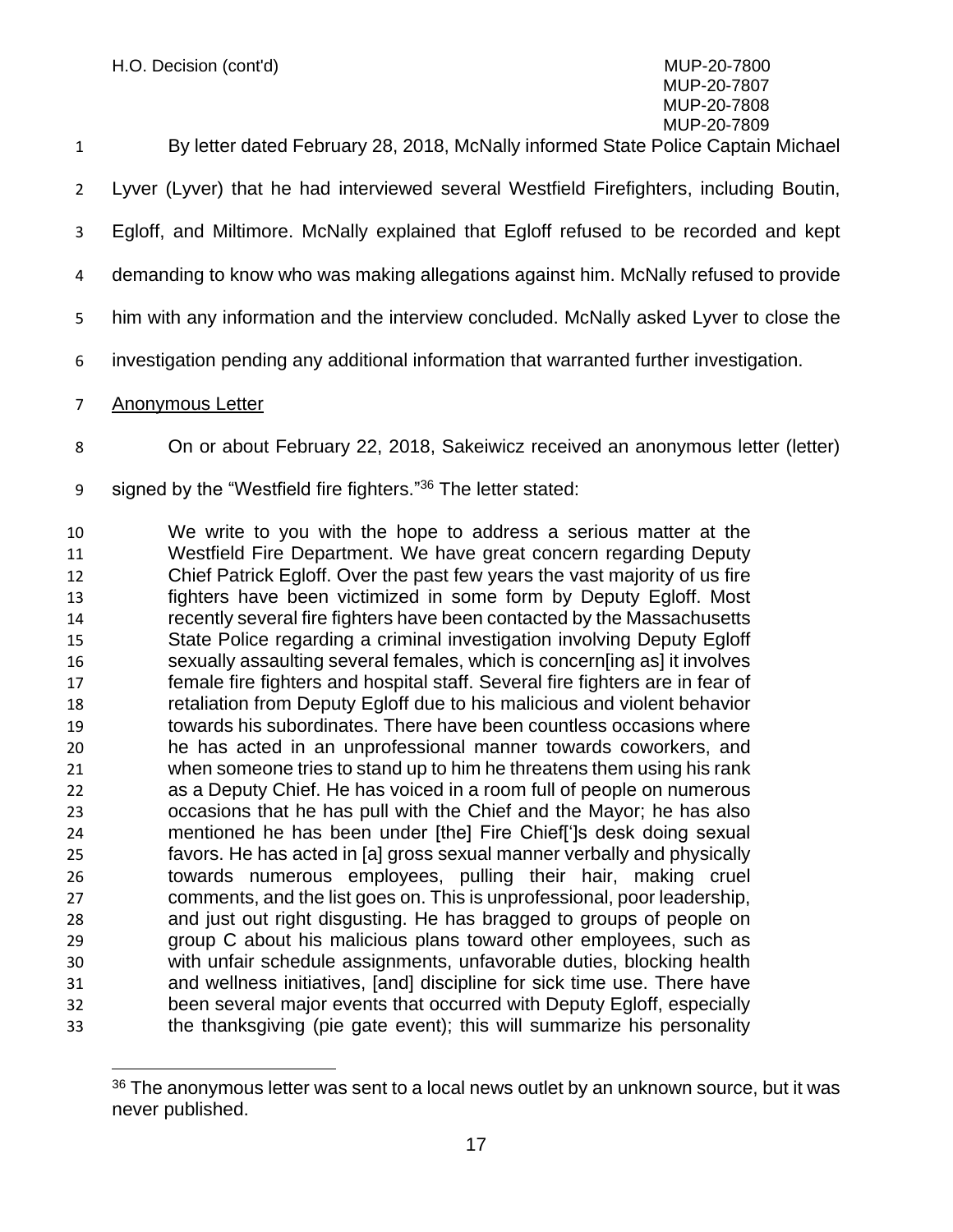MUP-20-7807 MUP-20-7808 MUP-20-7809

- 1 and unprofessional behavior. Our intentions are to notify you of the 2 ongoing problems at the Fire Department, some of which may have 3 been swept under the rug. We hope this is taken seriously and will be 4 addressed.
- 6 Shortly thereafter, the City hired Dawn MacDonald (MacDonald), a private employment
- 7 law attorney, to investigate the letter.  $37$
- 8 MacDonald's Investigation and the Investigation Report
- 9 Between April 2 and June 5, 2018, MacDonald conducted 91 interviews with 88
- 10 individuals, including Egloff, Boutin, Kennedy, and Miltimore.<sup>38 39</sup> On or about April 3 and
- 11 26, 2018, MacDonald conducted two interviews with Boutin. During each interview,
- 12 MacDonald asked Boutin if she knew who wrote the anonymous letter. Boutin said that
- 13 she did not know who wrote the letter, but did not see the problem with someone writing
- 14 the letter.<sup>40</sup> MacDonald responded that the letter was a form of insubordination.
- 15 MacDonald informed Boutin that she would give her a week to think about whether she

<sup>&</sup>lt;sup>37</sup> At the onset of the investigation, the City's Law Department informed MacDonald of the anonymous letter, that Egloff was most likely the next Fire Chief, and that the letter raised concerns about his imminent promotion.

<sup>&</sup>lt;sup>38</sup> After the anonymous letter was sent to the City, Humason asked the Secretary if she knew that there were rumors she had been raped. Secretary informed Humason that she was never raped.

<sup>&</sup>lt;sup>39</sup> In the investigation report, MacDonald stated that Miltimore, Generoux, and Boutin began to complain to others in their group that Egloff treated them poorly, and it did not take much to gain the "frenzied support of Dave Kennedy who lives to file grievances and create upset and conflict in the department."

<sup>&</sup>lt;sup>40</sup> Prior to her interview on April 26, 2018, Boutin sent written notice to then Fire Chief Reagan that Boutin was now represented by Maurice Cahillane, Esq. (Cahillane). At all relevant times, neither Kennedy nor Miltimore retained private counsel. Also prior to the April 26, 2018 interview, MacDonald and LaValley both informed Boutin that she did not require Union representation because her participation in the interview would not result in discipline.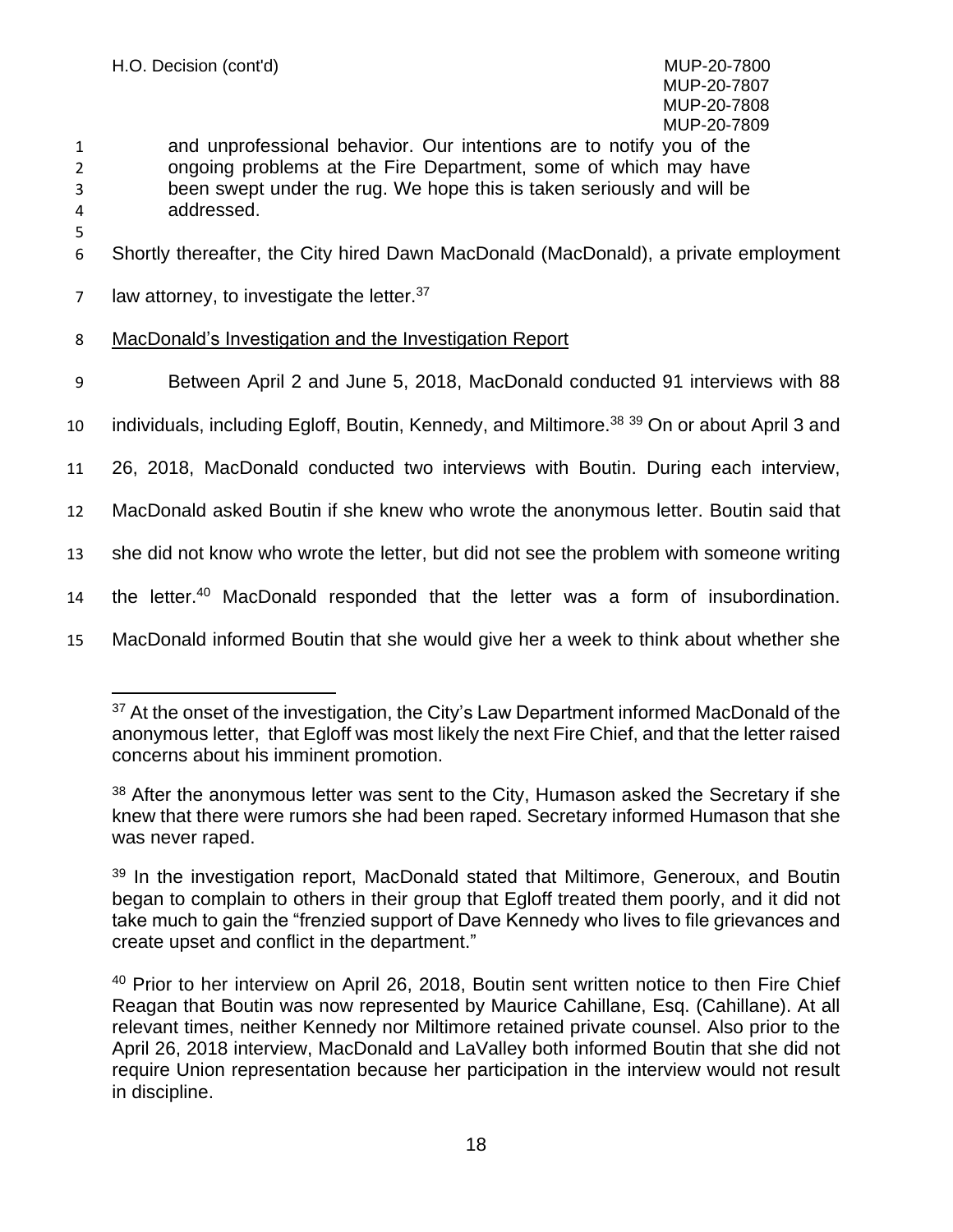1 wanted to provide any more information on Miltimore and Kennedy. Additionally, Boutin 2 informed MacDonald of Egloff's troubling behavior, such as yelling at her at various times 3 and pulling her ponytail. $41$ 

 During her interview with Kennedy, MacDonald repeatedly asked him questions 5 about the grievances he filed.<sup>42 43</sup> At her interview with Miltimore, MacDonald was hostile and was quick to talk over Miltimore. MacDonald accused Miltimore of informing others in the Fire Department that Egloff was a rapist, and that he wrote the anonymous letter.

8 Miltimore denied both accusations.

 In the Findings of Fact Section of the Investigation report, MacDonald wrote that on the day of the 2016 St. Patrick's Day Parade, "Egloff went up to Nurse and grabbed her by the vagina. Nurse immediately shoved him off and yelled at him [or] words to that effect, that if he ever laid hands on her again, she would knock him out. He apologized, Nurse accepted his apology[,] and everyone continued with the festivities and having a good time. Egloff admits to this incident and further states that a few days later he again called Nurse to profusely apologize for his conduct." MacDonald interviewed the Nurse

<sup>&</sup>lt;sup>41</sup> MacDonald testified that she believed Boutin was telling the truth about her interactions with Egloff.

<sup>&</sup>lt;sup>42</sup> MacDonald found that Kennedy knew about the allegations in the anonymous letter, but did not file any grievances about the issues even though he would "file grievances about everything." Additionally, MacDonald took notes during her interviews and wrote that Kennedy was a "lying sack of shit." At the hearing, MacDonald could not remember what exactly she thought Kennedy was lying about during the interview, but stated she thought Kennedy was a "lying sack of shit."

<sup>&</sup>lt;sup>43</sup> In the investigation report, MacDonald stated that Generoux deeply regretted his role in disparaging a senior officer. However, Generoux testified that he did not make such a statement and that MacDonald "turned his words around." At the hearing, MacDonald testified that she believed that Generoux was truthful during his interview.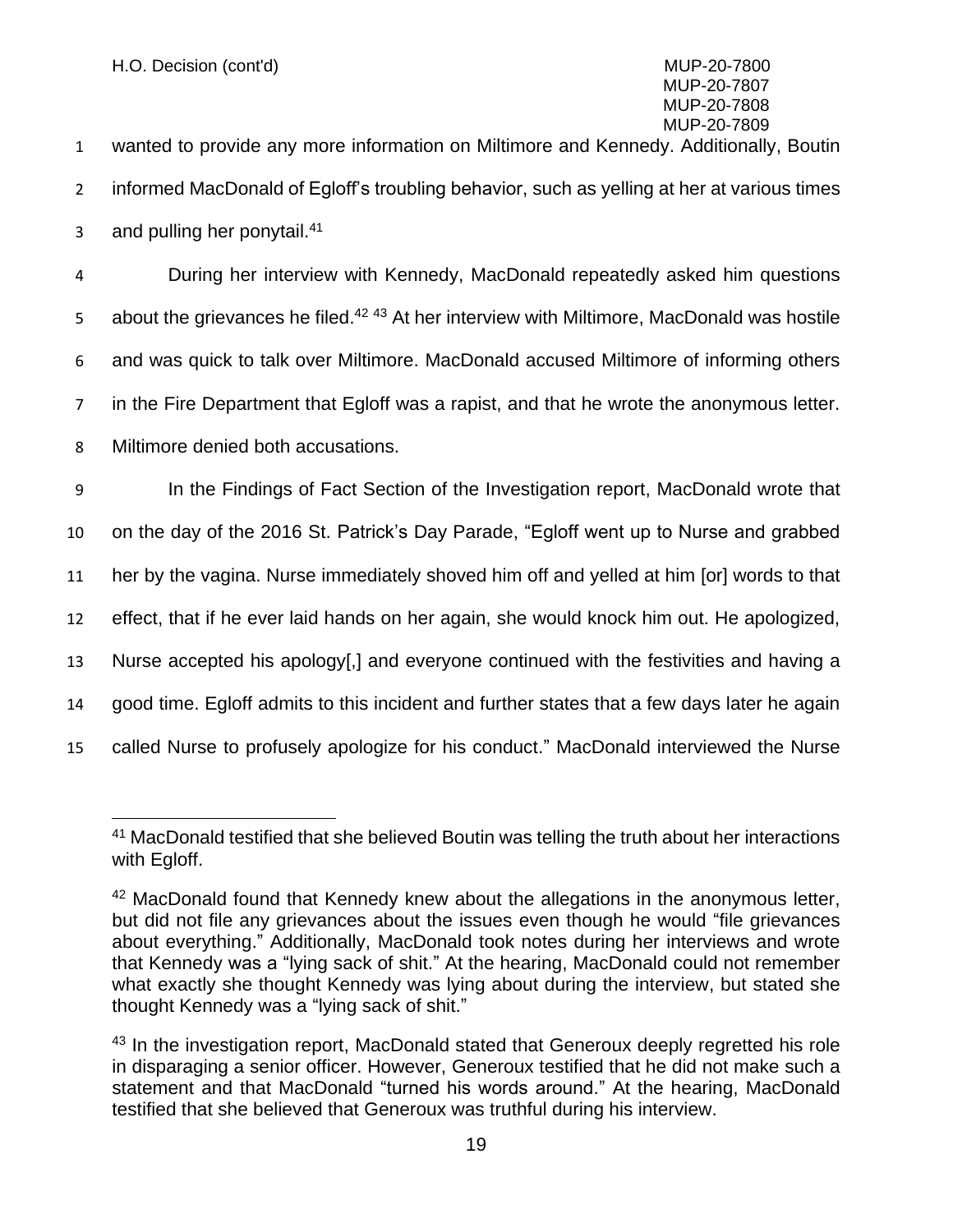during the investigation, and MacDonald wrote in the report that the Nurse verified Egloff's account of the incident and that all the other firefighters who witnessed the incident verified Egloff's account of what happen between him and the Nurse as well.

 On or around August 7, 2018, MacDonald issued her investigative report. In the report, MacDonald stated that the purpose of the investigation was to determine the following: 1) Is there any merit to the allegations of misconduct against Deputy Chief Patrick Egloff as set forth in the Anonymous Letter?, 2) Who wrote the Anonymous Letter?, 3) What was the purpose of sending the Anonymous Letter? Was it sent because there was serious misconduct occurring at the Fire Department or was the letter sent in an effort to undermine, discredit and disgrace Deputy Chief Patrick Egloff, thereby derailing his promotion to Chief of the Westfield Fire Department?, 4) If the sexual misconduct allegations were made, and the Anonymous Letter was sent in an attempt to undermine, discredit and disgrace Deputy Chief Patrick Egloff, thereby derailing his promotion, what is the appropriate discipline for the person(s) involved?, 5) In light of the legislation in the Anonymous Letter, should Deputy Chief Egloff be promoted to Chief of 16 the Westfield Fire Department?<sup>44</sup>

 MacDonald made the following conclusions regarding each allegation in the anonymous letter:

 1.) *Egloff sexually assaulted several females.* MacDonald concluded that "all the female firefighters, including Boutin, denied ever being either assaulted or sexually assaulted by Egloff." MacDonald wrote that "all the witnesses had heard about the criminal investigation, but all except the 5 and Chrissy Humason who had actually been called by

<sup>&</sup>lt;sup>44</sup> MacDonald surmised that if an individual knew of all the allegations in the anonymous letter, that person likely wrote the letter.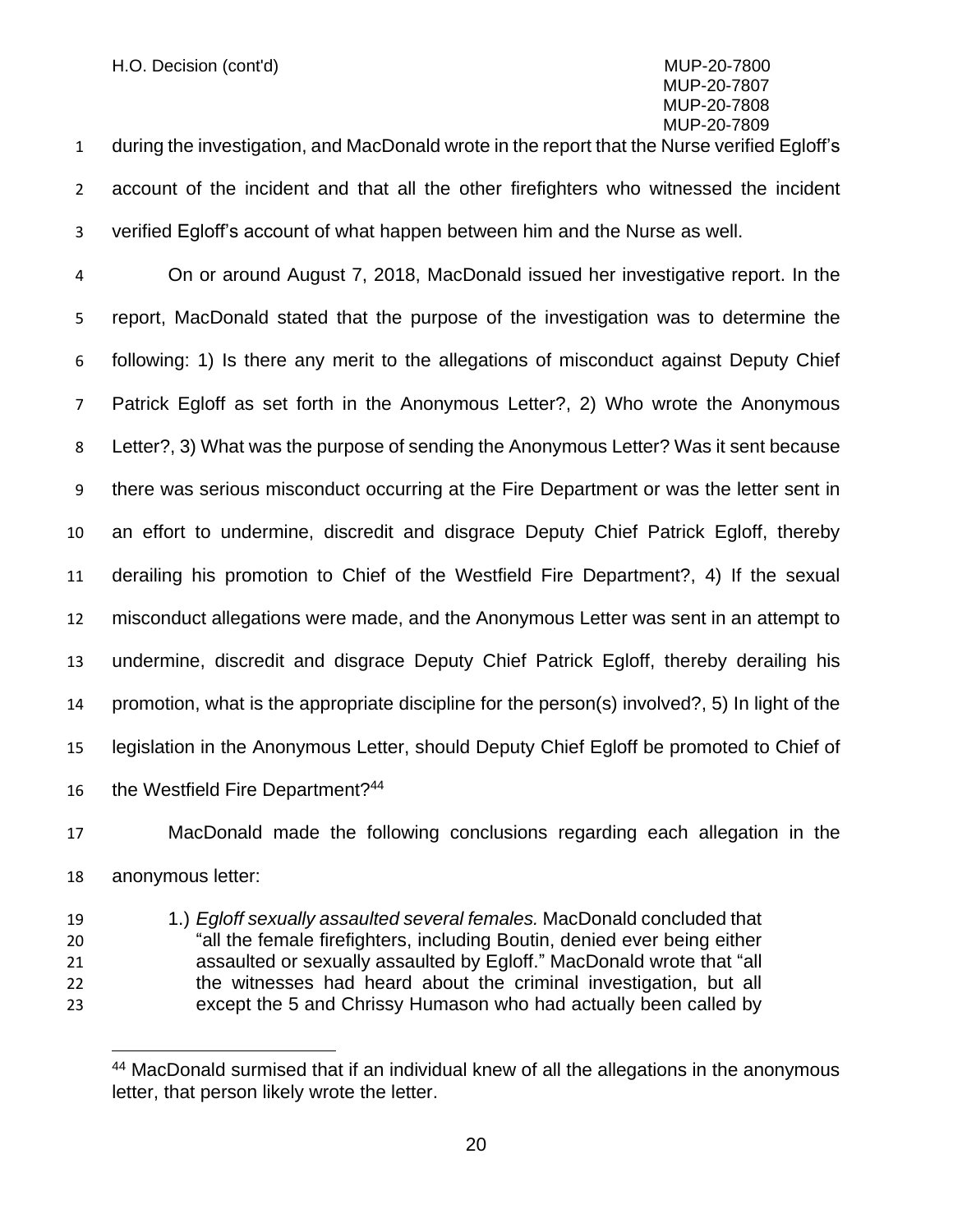police, had the details wrong indicating they only knew about it 2 **through the rumors.**"<sup>45</sup>

- 2.) *Several firefighters are in fear of retaliation from Deputy Egloff due to his malicious and violent behavior towards subordinates*. MacDonald wrote that Boutin feared retaliation, but denied the characterization that Egloff was malicious and violent. Generoux, Miltimore and Kennedy are the only firefighters who said that this allegation was true. Generoux complained about getting kicked out of training. Miltimore talked about Egloff stealing his seat in a class, and then when Miltimore went back to the seat, Egloff told him 'if you touch me 12 I'm going to move you to A Group." When I asked him if Egloff was violent or malicious when he did that or was he joking, Miltimore responded that he just didn't understand and thought he was strange. Kennedy said that Egloff pulled people's hair, grabbed people and pretended to hump them, and put his hands on people's backs. I asked him who and the only name he could come up with was Mike Albert. Mike Albert stated that he and Egloff have a great relationship and he has never been upset or offended by anything that he has done, it is all joking in good fun. Nobody else in the department said that Egloff was malicious and violent toward subordinates. One person responded, 'not towards subordinates, but he is violent with inanimate objects' referring to Egloff's attack on a soda machine.
- 3.) *He has acted in an unprofessional manner towards coworkers, and when someone tries to stand up to him he threatened them using his rank as a Deputy Chief.* MacDonald wrote that witnesses stated that Egloff does like to throw his rank around, although most did not agree with the characterization of the word 'threatens." Egloff does behave in an unprofessional manner. Even those who liked [Egloff], and respected him said that he is "volatile", "bombastic", "has little man syndrome," [and] "has anger management problems." He likes to joke around and be one of the guys, until the joke is on him and then he has an "Egspolsion" a term that the firefighters have for when he loses his temper, which is apparently often. As a result of this behavior, those who genuinely like him, feel a need to "poke the tiger". They play practical jokes on him, all during work hours in an effort to see if they can cause an "Egsplosion." I heard several stories about him attacking a soda machine that ate his money, kicking in the door to the building, tried to flip over a van when he got locked out as a joke,

<sup>&</sup>lt;sup>45</sup> The report does not explicitly identify the "5" individuals who MacDonald is referring to in this section of the report. However, based on the overall context of the report, I conclude MacDonald was referring to the five firefighters who were disciplined as a result of the report: Boutin, Kennedy, Miltimore, Kozikowski, and Generoux.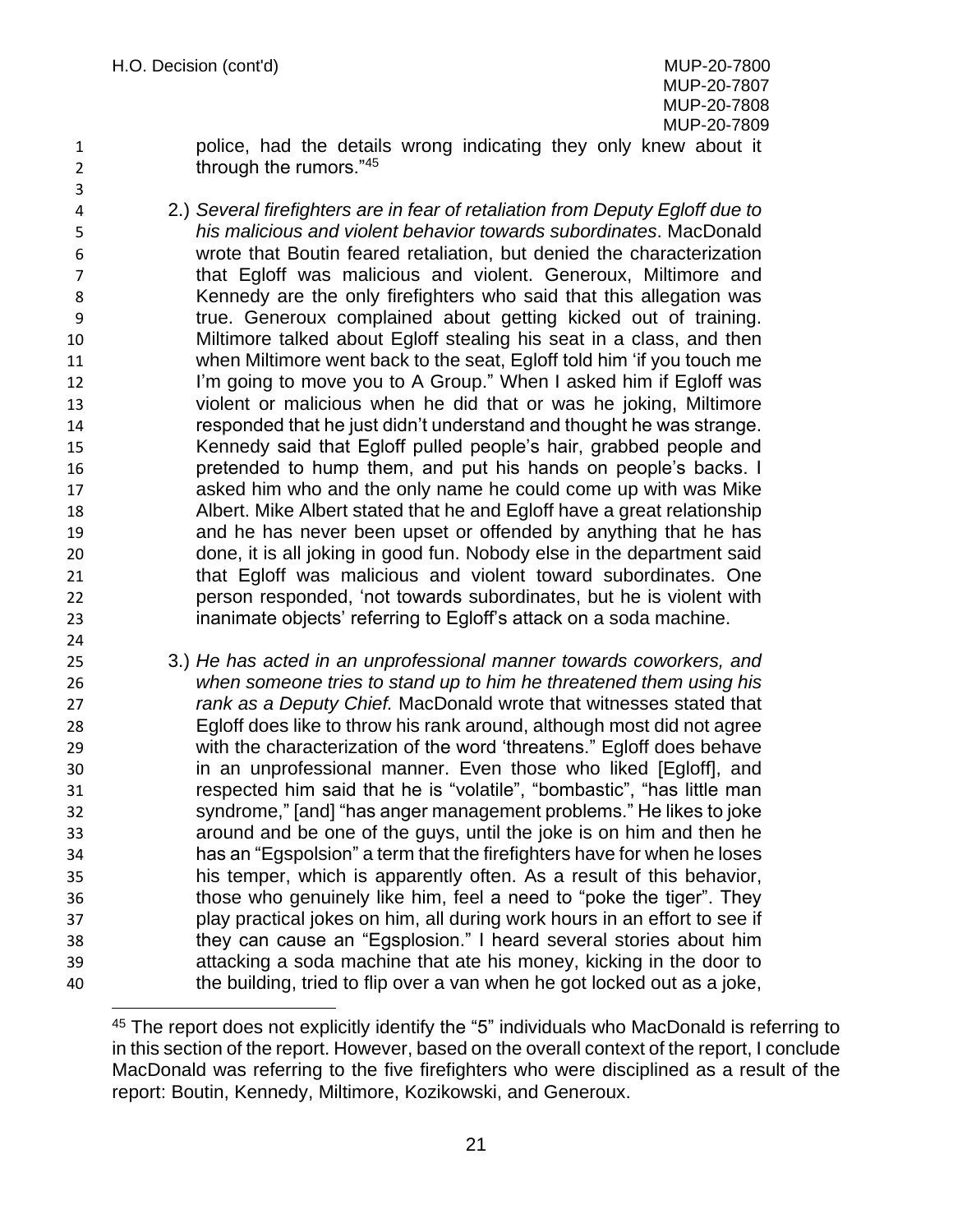and many other stories, the theme[] of which was, that Egloff cannot take a joke and overreacts, sometimes by violently attacking inanimate objects (not subordinates) and always by screaming.

- 4.) *He has voiced in a room full of people that he has pull with the Chief and the Mayor*. MacDonald wrote that this is true according to many witnesses although some of them say it is a joke. #76 laughed and 8 said, "he doesn't have pull with the Chief and the Mayor! I do!"<sup>46</sup> Other than what Boutin, Miltimore, Kennedy, Generoux and Kozowski said, none of the other witnesses said this statement was used as a threat or anything other than Egloff being "bombastic."
- 5.) *He has mentioned he was under the Fire Chief's desk doing sexual favors.* MacDonald wrote that this allegation is true. Egloff has been meeting with the Chief. When he came out of her office and went into the kitchen, someone asked him where he had been. He responded **that he had been under the Chief's desk, made a "V" with his fingers**  and wiggled his tongue between the "V". He did this in front of all of C Group who were present in the kitchen at headquarters.
- 6.) *He has acted in a gross sexual manner towards numerous employees*. MacDonald wrote that only Kennedy and Generoux agreed this was true. Generoux referred back to the Nurse and the Secretary and when I reminded him they weren't employees, he said [Egloff] assaulted Humason. However, MacDonald had concluded that Humason was not assaulted by Egloff.
- 7.) *Pulling people['s] hair*. MacDonald wrote that Boutin claimed Egloff pulled her hair "all the time." She said that when she got back from her neck injury leave, he pulled her ponytail. Kennedy, Generoux, and Miltimore agreed that he pulled Boutin's hair frequently. When I asked all of the other firefighters this question, with one exception (#13), they all said they had never seen him pull Boutin's hair, but most had seen or heard of him pulling Mike Albert's hair, with one person testifying that "I think Mike's ponytail is getting the best of Egloff." By all accounts, including Mike Albert's, Egloff is joking around with him and it does not bother him in the least. #13 said he saw Egloff give Boutin's ponytail a quick little tug, but he was not being mean or violent and Boutin did not object.
- 

 8.) *Making cruel comments*. MacDonald wrote that most witnesses said [that] Egloff did not make "cruel" comments. Most said that he yells

 MacDonald interviewed over 80 individuals in the investigation and refers to most of the interviewees by number in the investigation report.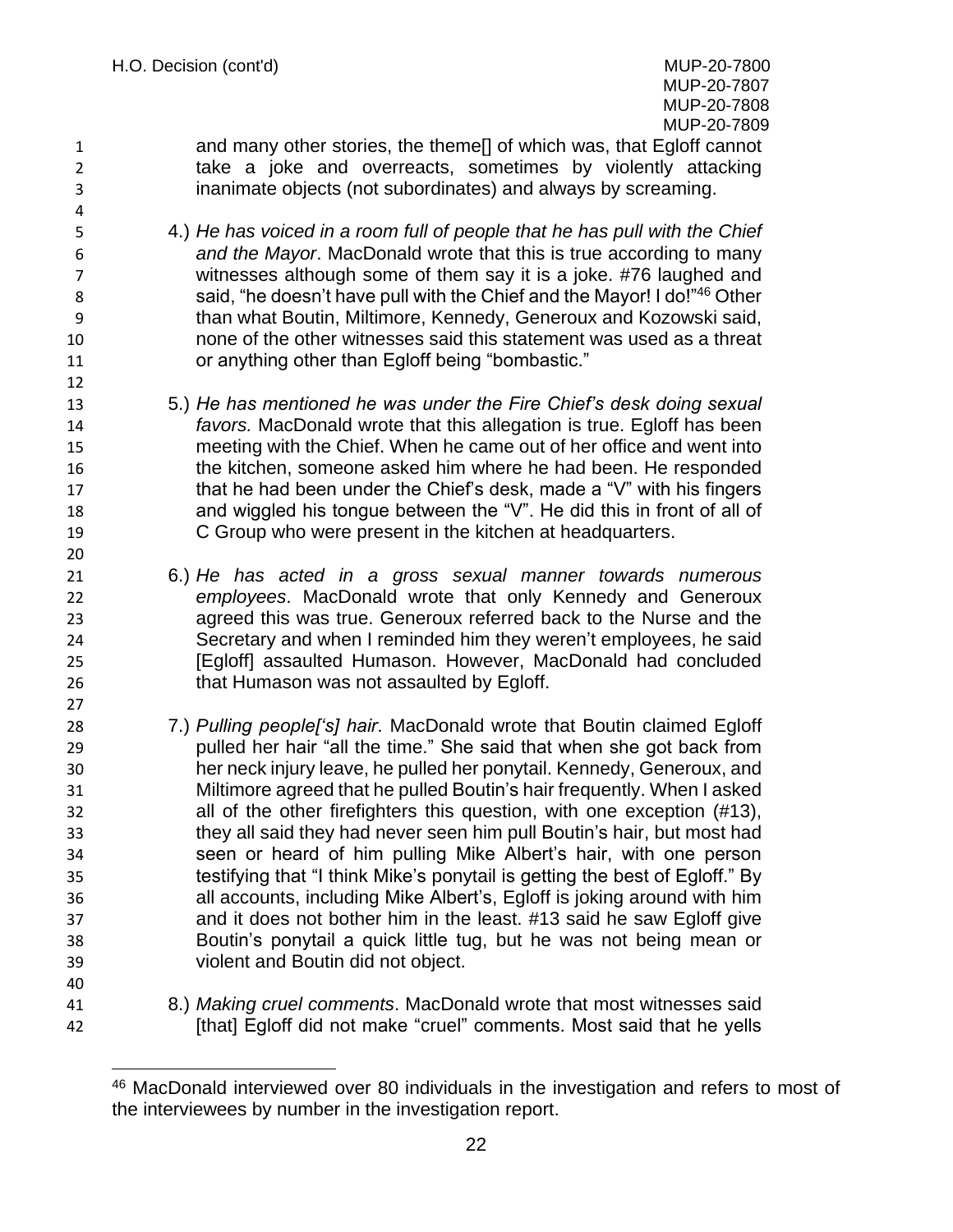and swears and has "Egsplosions" but that he was not cruel. Kennedy repeated what he said previously about Mike Albert and mentioned "Pie Gate." Miltimore and Generoux said he was cruel to Boutin; always yelling at her.

- 9.) *He has bragged about his malicious plans toward other employees such as with unfair schedule assignments*. MacDonald wrote in the report that "5 conspirators are referring to Egloff's frequent statement that if someone displeases him, or doesn't do their job, he will assign them to "Med40", the busiest ambulance assignment, that apparently nobody likes. Once again, this has been completely twisted and mischaracterized. Egloff does say this, however[,] [he] has never followed through. Those witnesses who had heard him say this, say that it is a joke and that if anything, Egloff struggles to keep all assignments as fair as possible and give everyone equal time at "Med40."
- 10.) *Blocking health and wellness initiatives*. MacDonald concluded that this referenced the yoga incident when Boutin did not check with Egloff before she scheduled a yoga instructor to come in, and it conflicted with CPR training so Egloff made her reschedule. Boutin rescheduled the yoga session. Only the 5 said that he "blocked health and wellness initiatives." Nobody else knew what I was talking about.
- 11.) *Discipline for use of sick time*. MacDonald wrote that this was Miltimore's issue referring to when Egloff spoke to him about calling out sick the night before the Captain['s] exam after Egloff denied his request for the night off. Miltimore was not disciplined; Egloff just spoke to him and sent him an email. Nobody else knew anything about this allegation.
- 12.) *There have been several major events that have occurred with Deputy Egloff, especially the Thanksgiving Pie Gate Event*. MacDonald wrote that everyone knew about this, and everyone said that Egloff completely overreacted, and this was just another example of what he does when he loses his temper. Most were sympathetic to Boutin because of how badly he reacted. Most were also mortified that 'Pie Gate' had been public and was the subject of an investigation.
- 

- In addition to the conclusions noted above regarding the allegations listed in the
- anonymous letter, MacDonald's investigative report included several other statements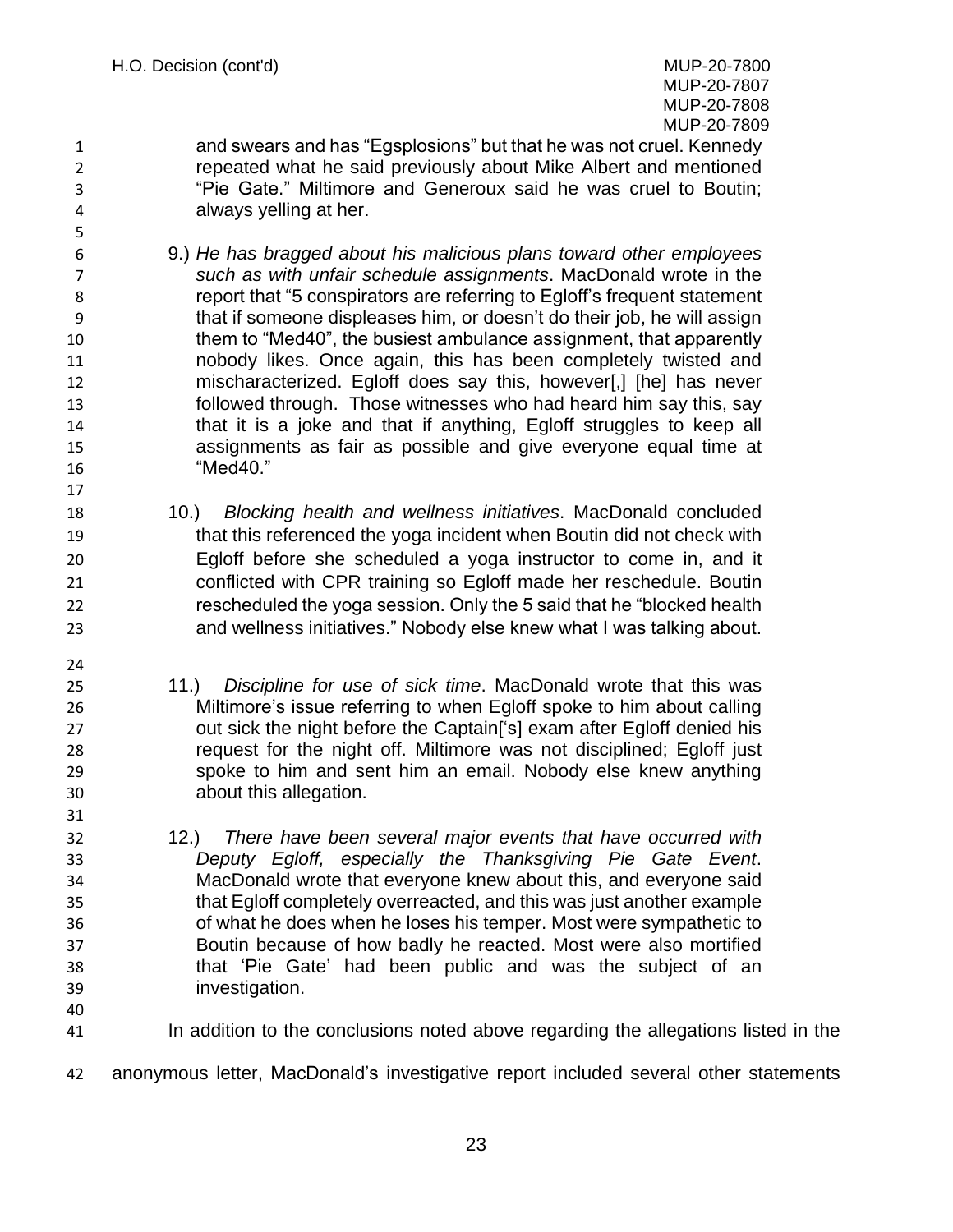about the five firefighters who were disciplined, including the three Charging Parties. For example, in the report, MacDonald mentions Miltimore's decision to report Southampton for not properly logging drugs because "it does reveal a pattern of conduct by Miltimore, who is by most accounts of the department, always at the center of controversy involving lawyers and legal authorities." Additionally, MacDonald wrote that she heard from several individuals that Miltimore has, among other things, instigated bar fights and then sued the bars as a result, and [that he] set up the Southampton Fire Chief and others in the 8 department, filed a lawsuit and then was paid a settlement.<sup>47</sup>

Investigation Report's Conclusions and Recommendations

#### *Egloff*

 MacDonald concluded that the allegations against Egloff regarding the Nurse were true. However, MacDonald concluded that Egloff did not assault the Secretary after the parade. MacDonald based that conclusion on the interviews she conducted with firefighters who were present in a vehicle that transported the Secretary and Egloff from the parade to the Waterfront Tavern. MacDonald wrote that "there was no doubt that Boutin, Miltimore, Kennedy, Generoux and Kozikowski accused Egloff of rape and conspired to ruin his life, and even though the allegations in the letter are exaggerated, twisted and blown out of proportion, he made very poor choices in managing his people and left himself exposed to this kind of attack." MacDonald concluded that Egloff should

<sup>&</sup>lt;sup>47</sup> MacDonald also wrote that her conclusions did not result from any prior incidents involving Miltimore, however[,] she continued that "the witness statements on this point were so numerous, and affect the environment in the Department, that it has to be mentioned."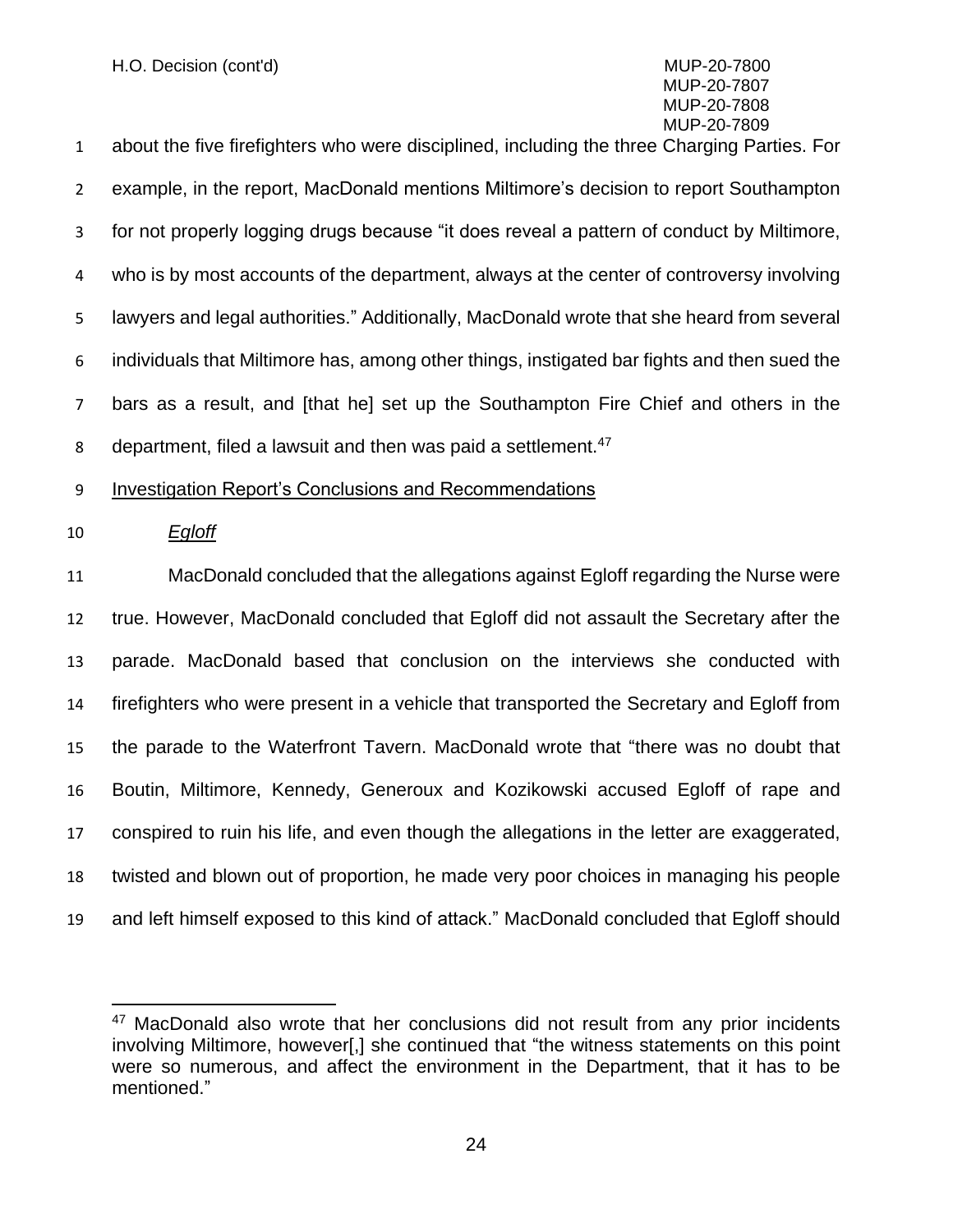not be promoted to Fire Chief. MacDonald recommended that Egloff be sent for immediate training, including but not limited to, Sexual Harassment Training, Personnel Management Training, and Anger Management.

*Boutin*

 In the report, MacDonald wrote that she had no doubt that Boutin was a terrible Captain and had engaged in deplorable conduct and behavior. MacDonald stated that Boutin took great pleasure in spreading false rumors about Egloff's imminent arrest for rape. During the interviews, MacDonald asked Boutin if she felt any remorse for "ruining a man's life based on false allegations." Boutin responded that the Secretary said the allegations were true. MacDonald concluded that when the plot to accuse Egloff of rape failed, Boutin provided Miltimore and Kennedy with information to put in the anonymous letter. MacDonald noted that most of the allegations in the anonymous letter dealt with Boutin's complaints in the Department. MacDonald stated that her recommendations as to Boutin were based on Boutin's conduct in January and February of 2018 that related to the accusation of sexual misconduct against Egloff that Boutin made to the State 16 Police. MacDonald strongly recommended that Boutin be terminated.<sup>48</sup>

*Kennedy*

 For Kennedy, MacDonald concluded that his behavior caused her grave concern because he presented as unstable. MacDonald wrote that his excitement when talking about his grievances and the allegations against Egloff was disturbing. MacDonald

 MacDonald wrote that "all of the 'good' firefighters told her they were concerned that if there were no consequences for Boutin and the others, they would deem themselves untouchable and anarchy would reign in the Fire Department."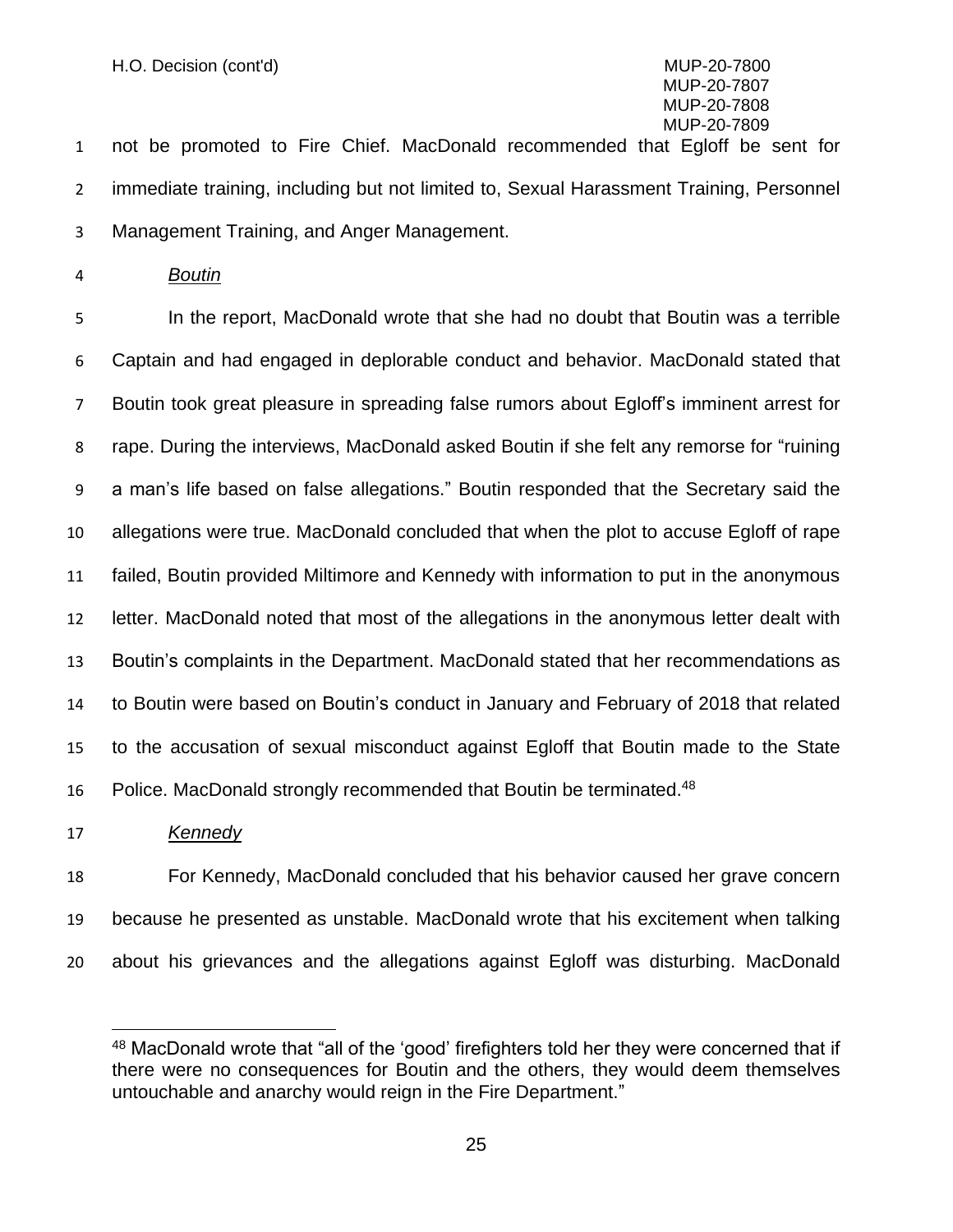1 concluded that Kennedy conspired with others to "do something about Egloff" and tried 2 to recruit people to attend the meeting at Miltimore's house. Also, MacDonald concluded 3 that Kennedy was harassing the Secretary by text and in person.<sup>49</sup> MacDonald 4 recommended that Kennedy be terminated.  $50$ 

5 *Miltimore*

 MacDonald concluded that Miltimore was the individual who reported the rape allegation to the State Police investigators who worked for the District Attorney's Office (DA). MacDonald believed that Miltimore was attempting to set up another lawsuit, likely what he believed to be a whistleblower suit. Concerning the anonymous letter, MacDonald concluded that Miltimore and Kennedy wrote it, despite the fact that Kennedy 11 and Miltimore denied writing the letter and knowing who wrote it.<sup>51</sup> MacDonald recommended that Miltimore be disciplined, not because of the letter, but because Miltimore falsely reported a rape; harassed women to come forward and interfered with their jobs, defamed Egloff to the Department and to others out in the public, and also, because Miltimore was so feared and mistrusted by almost all his co-workers that his

<sup>&</sup>lt;sup>49</sup> MacDonald included in her report that one firefighter commented that if Kennedy spent as much time doing his actual job as he did filing grievances, he might be a good firefighter.

<sup>&</sup>lt;sup>50</sup> MacDonald wrote in her report that she was not a doctor but "I believe that Kennedy is unstable and a danger to the department. He gets whipped into a frenzy over perceived wrongs and someday, I believe there would be harmful consequences of disregarding him and the threat he presents."

<sup>&</sup>lt;sup>51</sup> In the report, MacDonald wrote that Miltimore could not be disciplined for writing the Letter because Egloff "left himself exposed and there was enough truth to some of the allegations that disciplining Miltimore for writing the letter would play into [Miltimore's] hands."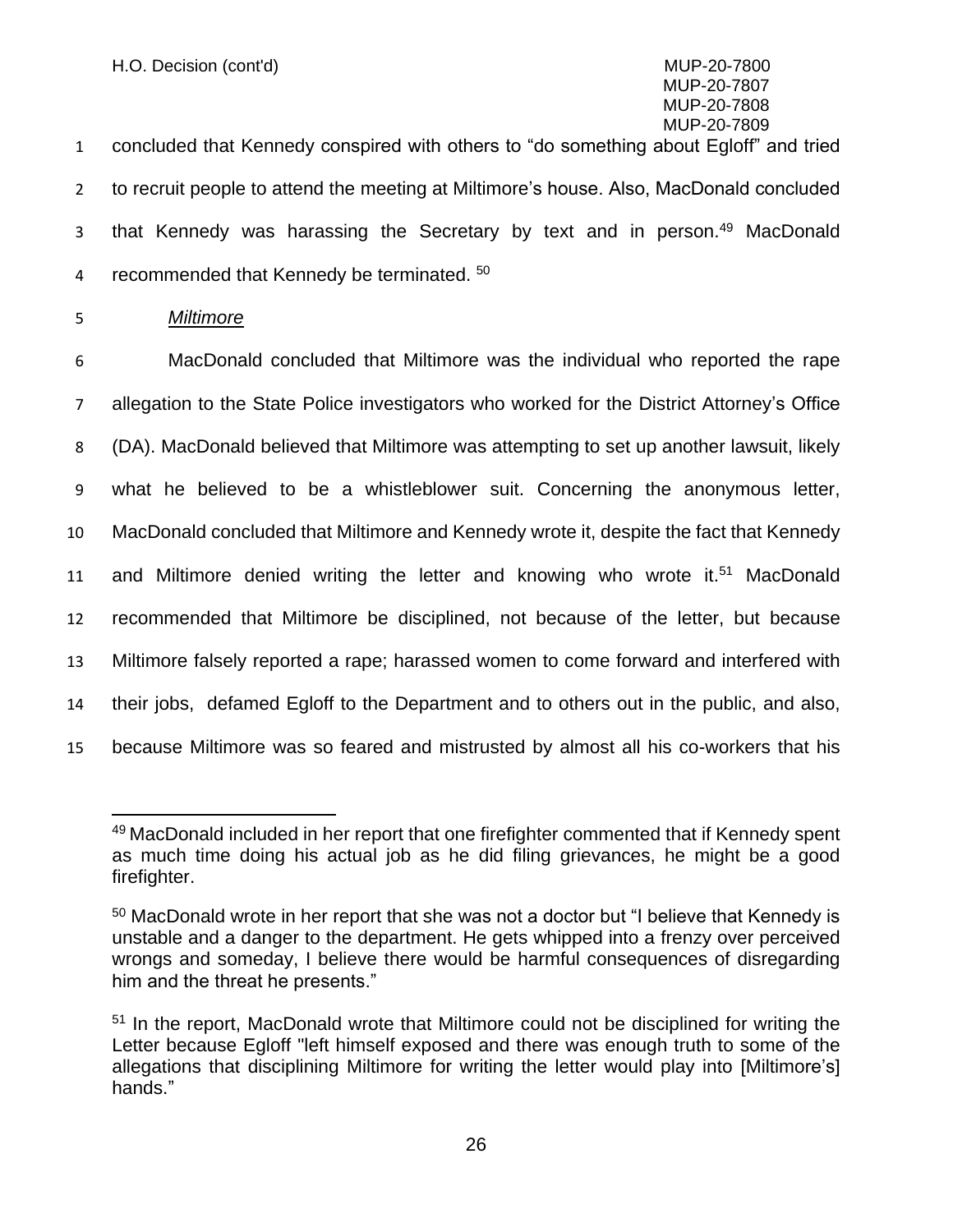mere presence endangers the whole Department. MacDonald recommended that Miltimore be terminated.

*Kozikowski*

 MacDonald concluded that Kozikowski acted as an instigator when he disseminated the information the Secretary told him about Egloff. MacDonald believed that Kozikowski knew about Miltimore reporting a rape allegation and about the anonymous letter, but did not participate in any sort of plan to further those agendas. As such, MacDonald recommended that he receive a suspension.

*Generoux*

 MacDonald concluded that Generoux regretted going to the meeting at Miltimore's house and his limited involvement in accusing Egloff of sexual harassment. MacDonald

recommended that Generoux receive a verbal reprimand.

2018 Notice of Intent to Terminate

 On or about August 7, 2018, Deputy Chief Seth Ellis (Ellis) sent Miltimore, Boutin 15 and Kennedy each an Administrative Leave letter.<sup>52</sup> The City informed each of them that they would be placed on leave effective August 8, 2018. Additionally, on August 7, 2018, 17 the City sent each of the Charging Parties a Notice of Intent to Terminate (Notice).<sup>53</sup> In the Notice, the City alleged that Miltimore, Boutin and Kennedy engaged in serious and

<sup>&</sup>lt;sup>52</sup> On January 31, 2001, the City hired Ellis as a firefighter for the Department. In or about 2014, the City promoted Ellis to a Captain, and subsequently promoted him to Deputy Chief.

<sup>&</sup>lt;sup>53</sup> At the time, Andrew Hart (Hart) was the interim chief for the Department, and he testified that he had no say in issuing the Notice of Termination.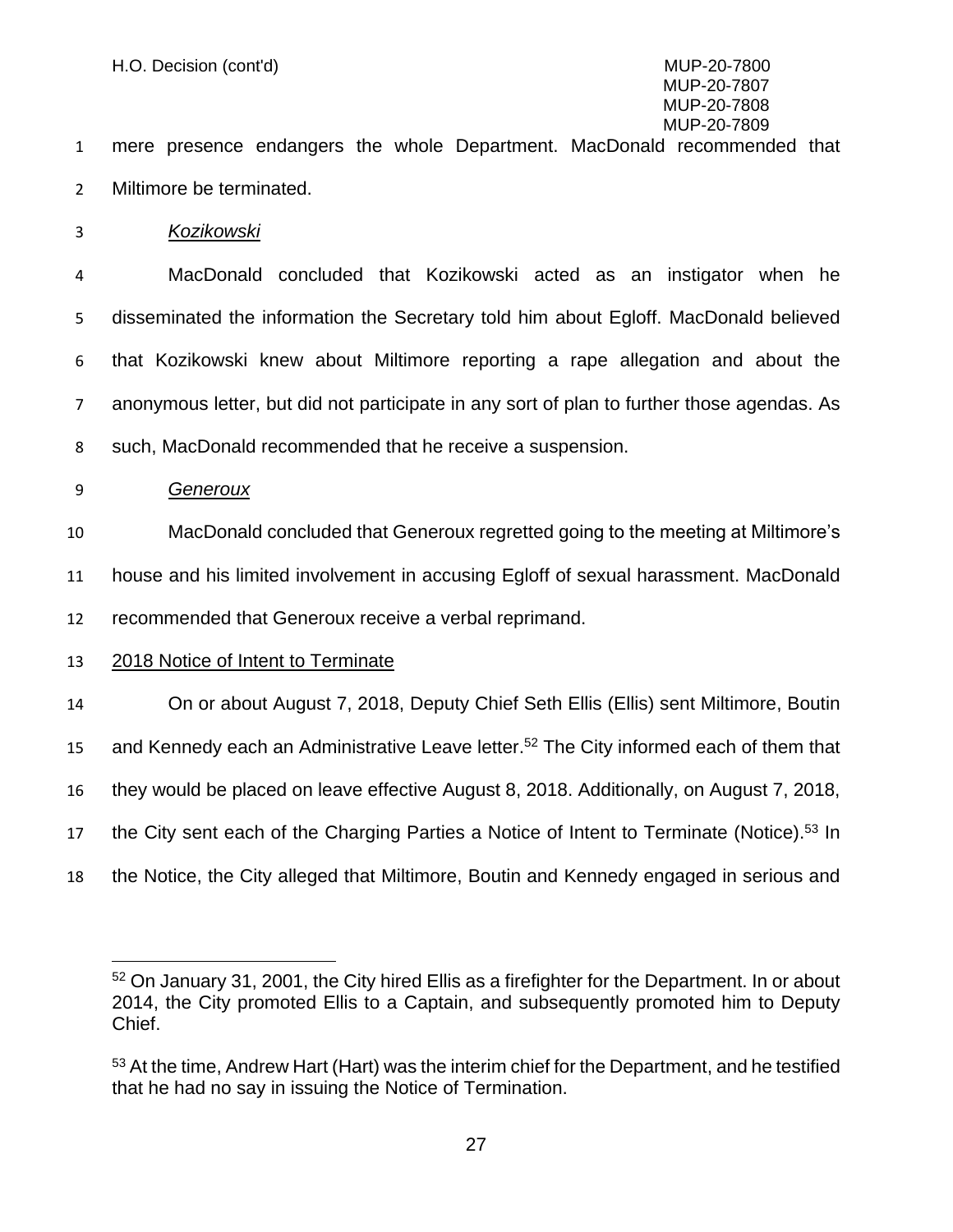substantial misconduct warranting their termination. According to the City, it was discovered that the Charging Parties had violated several Department policies including: dereliction of duty, cost contract violations, insubordination, threatening or intimidating other employees, failure to maintain productivity standards, instability or unwillingness to work harmoniously with fellow employees, sexual harassment, and substantial misconduct which adversely affects the public interest by impairing the efficiency of the public service.

 In the description of the incident section of the Notice of Intent to Terminate for each Charging Party, the City stated that it received a letter dated February 22, 2018, that was signed by the "Westfield Fire Fighters." The February 22 letter alleged that Egloff had engaged in criminal misconduct. The letter further described that the City hired an investigator to investigate the allegations, and that the Investigator found that the allegations against Egloff were unfounded and were created as part of a conspiracy to discredit and harm his reputation of Egloff and block his promotion to Fire Chief. The letter stated that the Investigator found that Miltmore was the lone author or one of the co- authors of the February 22 letter and was likely the mastermind behind the conspiracy to harm Egloff. The City stated that based on the results of the investigation, the City had 18 no choice but to terminate the Charging Parties' employment.<sup>54</sup>

 On or about August 7, 2018, the Charging Parties each filed grievances on the terminations. Additionally, the Charging Parties successfully challenged their terminations

<sup>&</sup>lt;sup>54</sup> The Investigator's recommendations for each charging party were attached to each of their Notices of Intent to Terminate.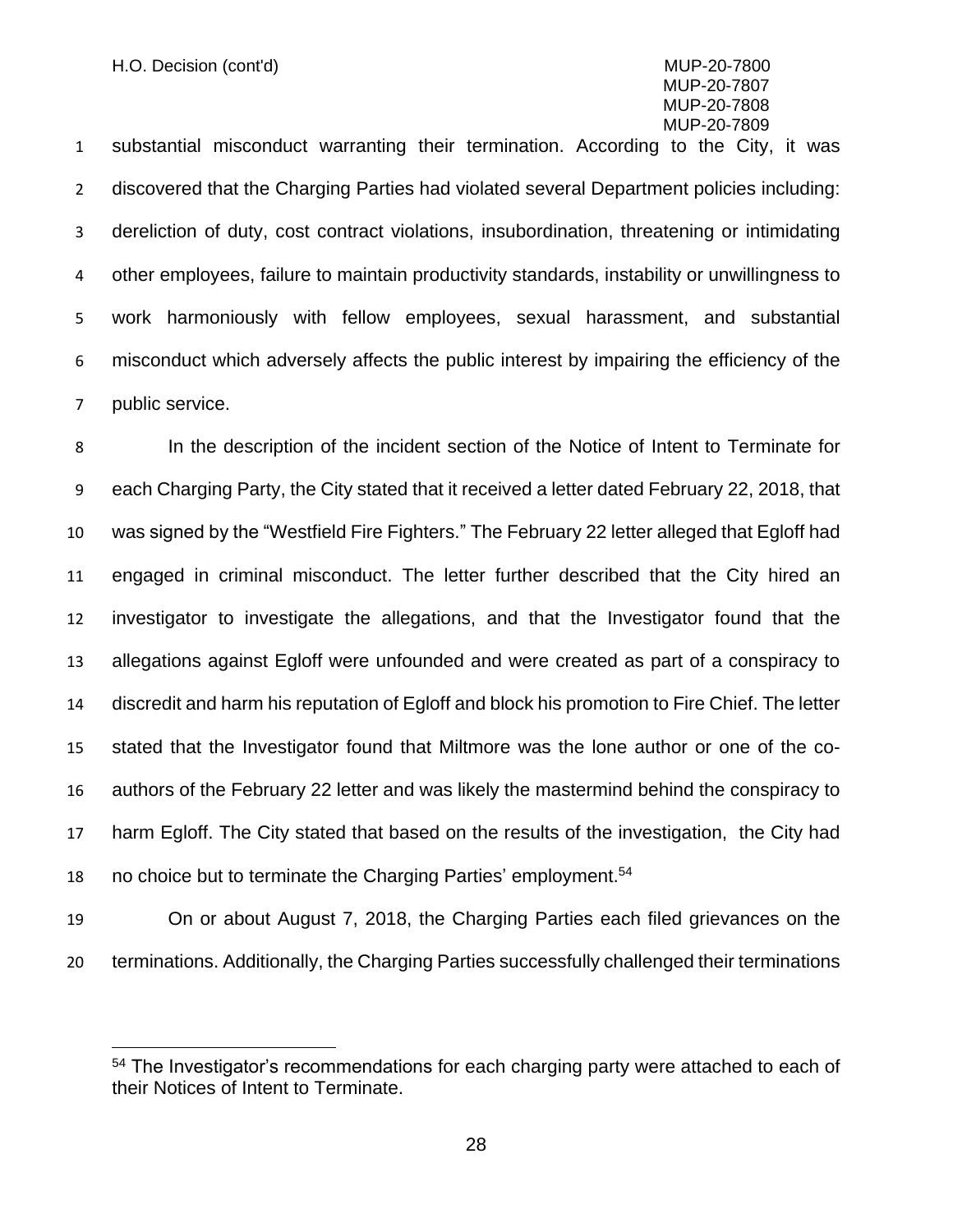on the basis that the City had terminated their employment in violation of the 2 Commonwealth's Open Meeting law.<sup>55</sup>

#### 2019 Terminations

 By letter dated November 18, 2019, Deputy Chief Hart notified the City's Fire Commissioners, Albert Masciadrelli (Masciadrelli), C. Lee Bennett (Bennett), and Jeffrey Siegel (Siegel) that the City had recommended the termination of Boutin, Kennedy, and 7 Miltimore from the Department based on MacDonald's investigative report.<sup>56</sup> In that letter, Hart also requested that the WFC conduct a hearing pursuant to G.L. c. 31, sec. 41 because "the recommended discipline exceeds the Chief's authority." By individual letters dated November 21, 2019, the City informed Boutin, Kennedy, and Miltimore that the WFC had scheduled a "Special Meeting" and executive session. On November 25, 2019, the WFC held its Special Meeting and decided to schedule a G.L. c. 31, sec. 41 hearing pursuant to Hart's November 18, 2019 request. By individual letters dated December 4, 2019, Deputy Chief Patrick Kane, Jr. (Kane), "acting under the direction of the…Commission," informed Boutin, Kennedy, and Miltimore that the WFC would hold a hearing pursuant to G.L. c. 31, sec. 41.

 In February of 2020, Boutin filed a motion for a preliminary injunction in Superior Court against the City which sought reinstatement of her benefits. By order issued on June 9, 2020, the judge granted her motion.

 On or about 1990, the City hired Hart as a reserve firefighter. Since approximately 2010, Hart has held a Deputy Chief position in the City's Fire Department. From July 2018 until January 2019, Hart held the Fire Department's Interim Fire Chief position.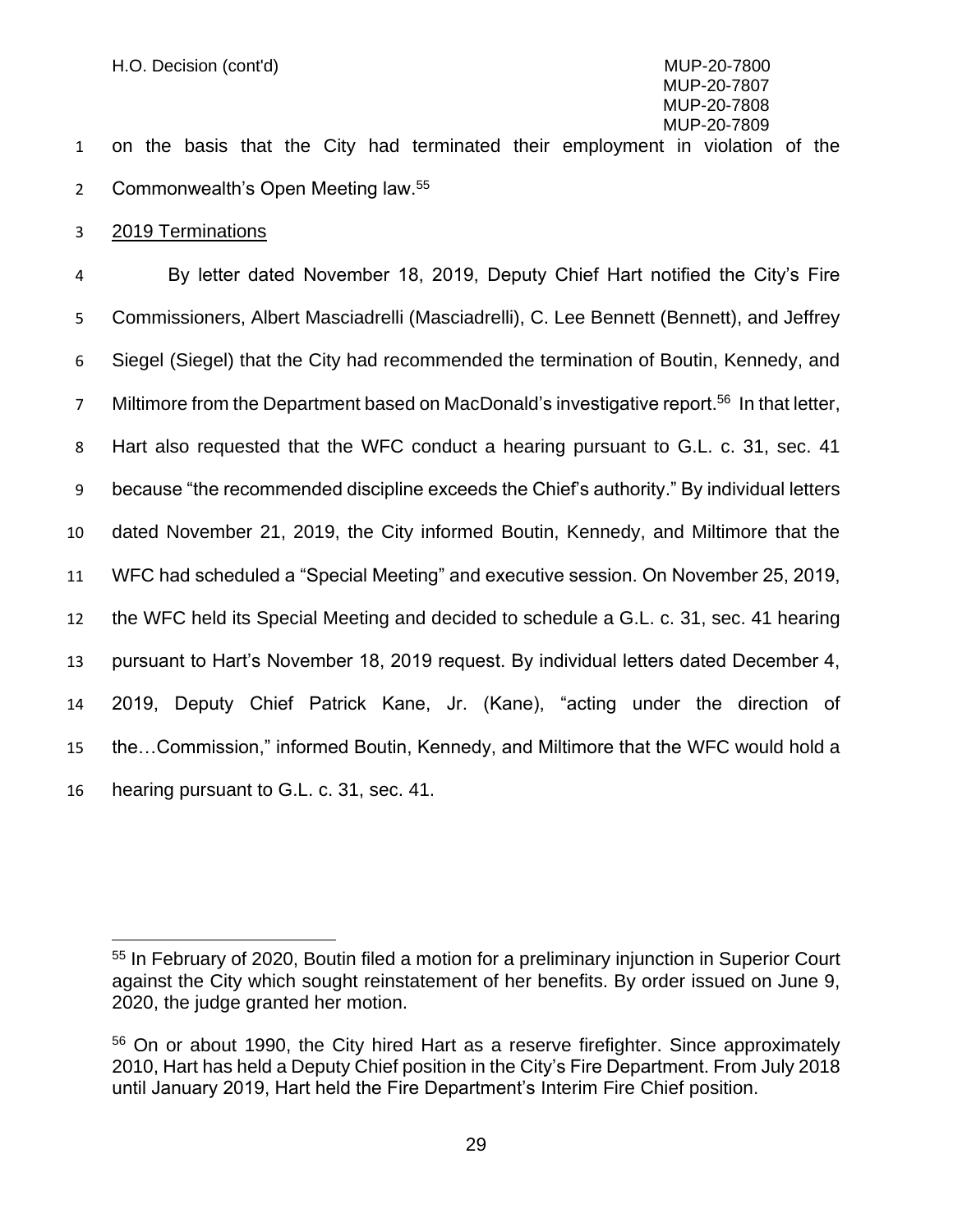| $\mathbf{1}$   | On December 10 and 18, 2019, the WFC conducted two days of hearing regarding                         |
|----------------|------------------------------------------------------------------------------------------------------|
| $\overline{2}$ | the City's recommendations to terminate Boutin, Kennedy, and Miltimore. <sup>57</sup> At the         |
| 3              | hearing, the City called MacDonald to testify about her investigation and findings. <sup>58</sup> On |
| 4              | December 18, 2019, Siegel informed the Charging Parties that the Fire Commission                     |
| 5              | found that MacDonald's report was credible and encompassed a fair and accurate                       |
| 6              | overview of the facts. Siegel stated that he found that the Charging Parties had                     |
| $7^{\circ}$    | aggressively trafficked innuendo, fueled the flames of gossip and half-truths, and                   |
| 8              | repeated second and third hand accusations in an attempt to discredit and harm Egloff's              |
| 9              | reputation. <sup>59</sup>                                                                            |
| 10             | At the close of the hearing, each Commissioner deliberated on the charges against                    |
| 11             | Boutin, Kennedy, and Miltimore. Siegel stated that he read MacDonald's report and that               |
|                |                                                                                                      |

12 he found it to be thorough and credible.<sup>60</sup> Siegel stated that: "I believe that in

<sup>57</sup> In early 2019, Siegel was appointed by the Mayor to the Fire Commission. When Siegel joined the WFC, the Law Department provided him with a copy of MacDonald's report and advised him to familiarize himself with it. Siegel read the report.

<sup>58</sup> MacDonald informed the Fire Commission at the December 2019 hearing that she was not able to speak with the Secretary during her investigation. Additionally, MacDonald informed the Fire Commission that Boutin had told some 11 firefighters that Egloff was going to be arrested for rape, but such details or findings were not included in her investigation report.

<sup>&</sup>lt;sup>59</sup> At the hearing in this case, Siegel testified that he knew other firefighters in the Department were talking about the rumors surrounding sexual assault allegations against Egloff.

 $60$  At the WFC's termination hearing for the Charging Parties, Siegel stated that the parties in their testimony tried to "portray themselves as whistleblowers, as victim rights' advocates or good Samaritans motivated by the desire for exposing wrong. However, I find that their failure to file any official means of doing so, including but not limited to filing a formal complaint with the Fire Department, filing a formal complaint with the City of Westfield, filing of a grievance with the Union or even filing separate litigation on their behalf in Courts shows they had no such intention."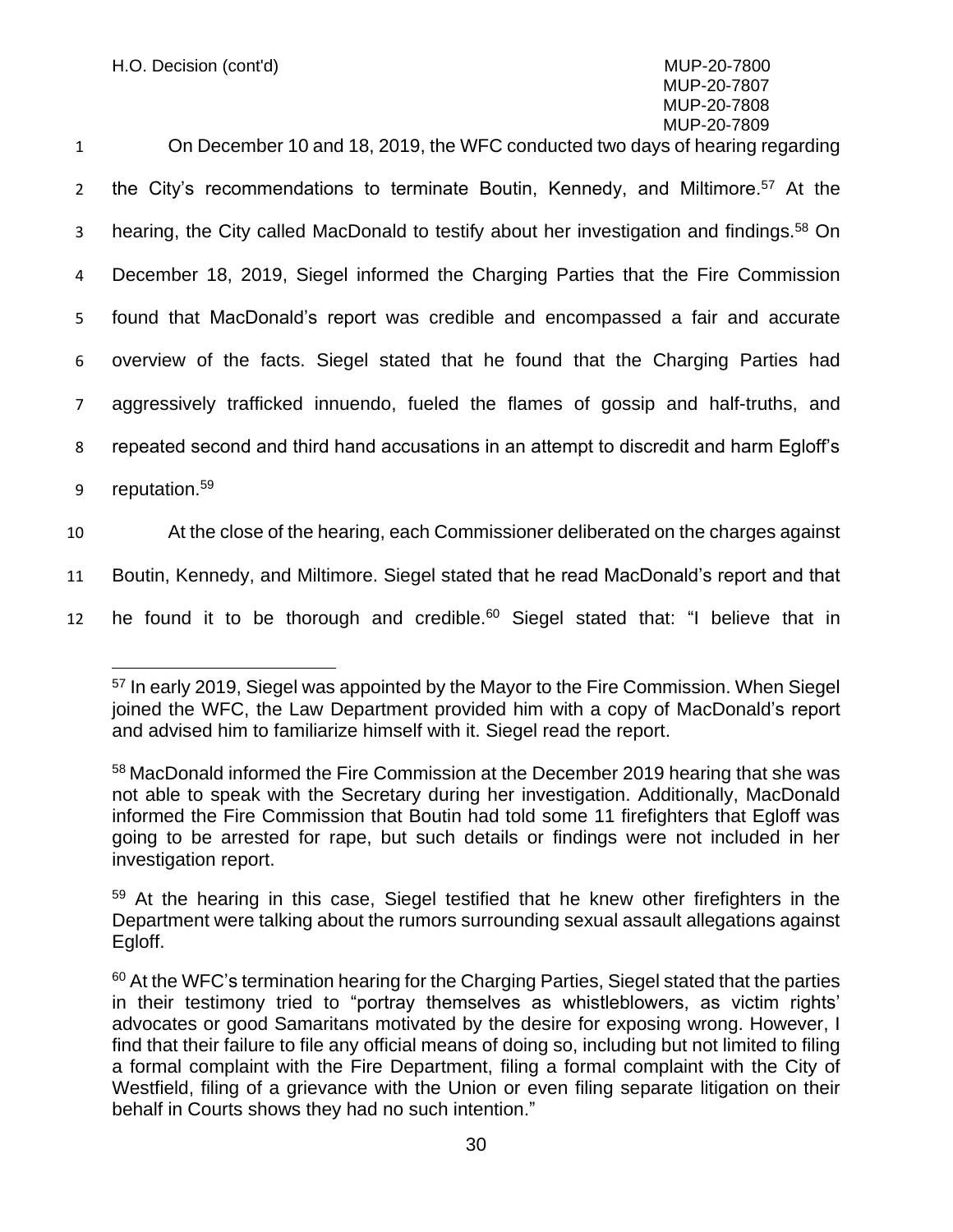disseminating secondhand information regarding alleged events that occurred years before, and then making efforts to ensure those allegations were amplified and spread on the part of these three firefighters displays not just poor judgment. It shows an attempt to discredit a fellow employee in a manner that was discourteous to a fellow employee and which they knew or should have known would have been a blow to employee morale."

 At the hearing, Commissioner Bennett stated that: "It doesn't matter to me who wrote the letter. What I find reprehensible is that you continued to complain and disparage the Department and your fellow firefighters after it was clear that the facts that you continued to portray them have turned out to be false and you continued with each opportunity to fabricate additional allegations….To consistently go outside the realm of normal protocol and procedures in a paramilitary organization is one of the most disruptive and demoralizing actions an employee can take. The incident you purport to be whistleblowers of occurred two years prior to your illegal actions. It was something that one of you testified was common knowledge in the Department. It was an incident you had no direct knowledge of and yet you did cause an investigation by calling an acquaintance who was a State Trooper who wisely followed protocol and passed it on to 17 an impartial investigator." <sup>61</sup> At the end of the hearing, the Fire Commissioners each voted to substantiate the charges against the Charging Parties and moved to discharge Boutin, Kennedy, and Miltimore.

<sup>&</sup>lt;sup>61</sup> Bennett also mentioned reading MacDonald's report. Additionally, Bennett stated that he was going along with the recommendations stated in MacDonald report.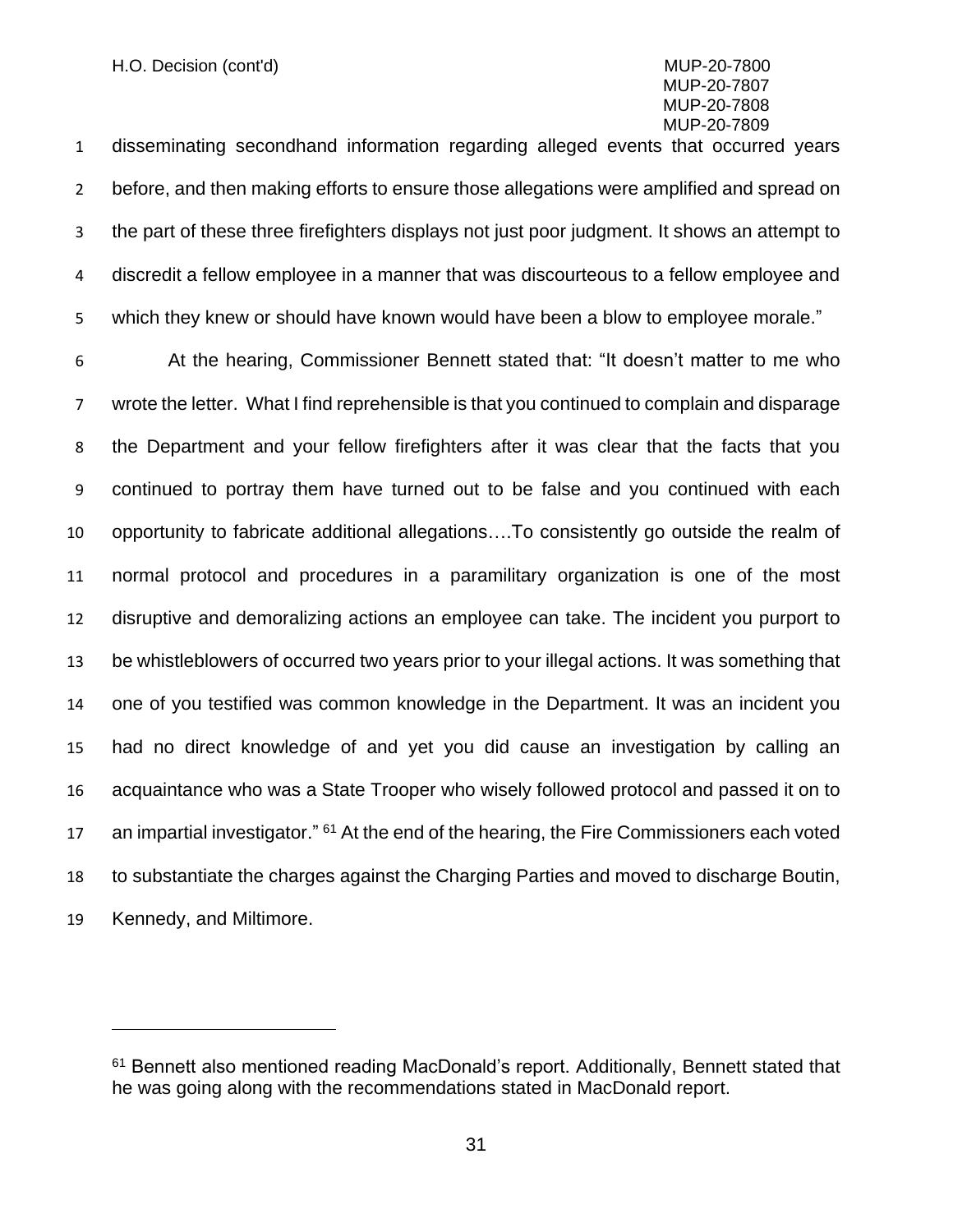| $\mathbf{1}$   | On December 19, 2019, the City terminated the employment of Boutin, Kennedy,                         |
|----------------|------------------------------------------------------------------------------------------------------|
| $2^{\circ}$    | and Miltimore. In part, the Fire Commission found that the Charging Parties had engaged              |
| $\mathbf{3}$   | in serious and substantial conduct, including making false statements. <sup>62</sup> The Fire        |
| 4              | Commission also believed that Miltimore had instigated the State Police investigation. <sup>63</sup> |
| 5              | The Fire Commission concluded that Miltimore, Kennedy and Boutin knew that the                       |
| 6              | allegations against Egloff were false based on their lack of credibility as outlined in              |
| 7 <sup>7</sup> | MacDonald's investigative report. <sup>64</sup> By individual memoranda dated December 19, 2019,     |
| 8              | the Commission notified Boutin, Kennedy, and Miltimore that the City had just cause to               |
| 9              | terminate their employment, effective immediately. <sup>65</sup>                                     |

<sup>63</sup> Siegel explained that the WFC understood that the Charging Parties had an obligation to answer questions that the State Police had asked during its investigation.

<sup>&</sup>lt;sup>62</sup> Siegel acknowledged that rumors about Egloff and the sexual assault allegations were discussed by many employees in the Fire Department, not just the Charging Parties, and he opined that it was acceptable and unavoidable that firefighters would gossip about the sexual assault allegations. However, Siegel concluded it was unacceptable for Boutin to gossip about the Secretary's allegations to other firefighters as she was a Captain. Siegel distinguished the gossip between the Nurse's allegations and the Secretary's allegations because Egloff admitted to assaulting the Nurse.

<sup>&</sup>lt;sup>64</sup> Although Siegel testified that he was not aware of the Charging Parties' grievances at the time of the 2019 termination hearing, he had read the investigative report which referenced Kennedy filing grievances. Also, Siegel was present at the termination hearing where MacDonald testified about her investigation. Additionally, Siegel was present at a June 3, 2019 Fire Commission meeting, where the Union asked to table the Charging Parties' grievances from the 2018 Notice of Terminations. Siegel made the Motion to table the grievances.

<sup>&</sup>lt;sup>65</sup> Although Kennedy and Miltimore informed Boutin, their supervisor, of the Egloff sexual assault allegations, and Boutin attempted to inform then Fire Chief Reagan of the assault allegations, the Fire Commission terminated the Charging Parties in part for failing to follow the chain of command. The Fire Commission concluded that the Charging Parties failed to follow the chain of command when they contacted a private attorney and attempted to gather information to come forward with a Complaint as a group.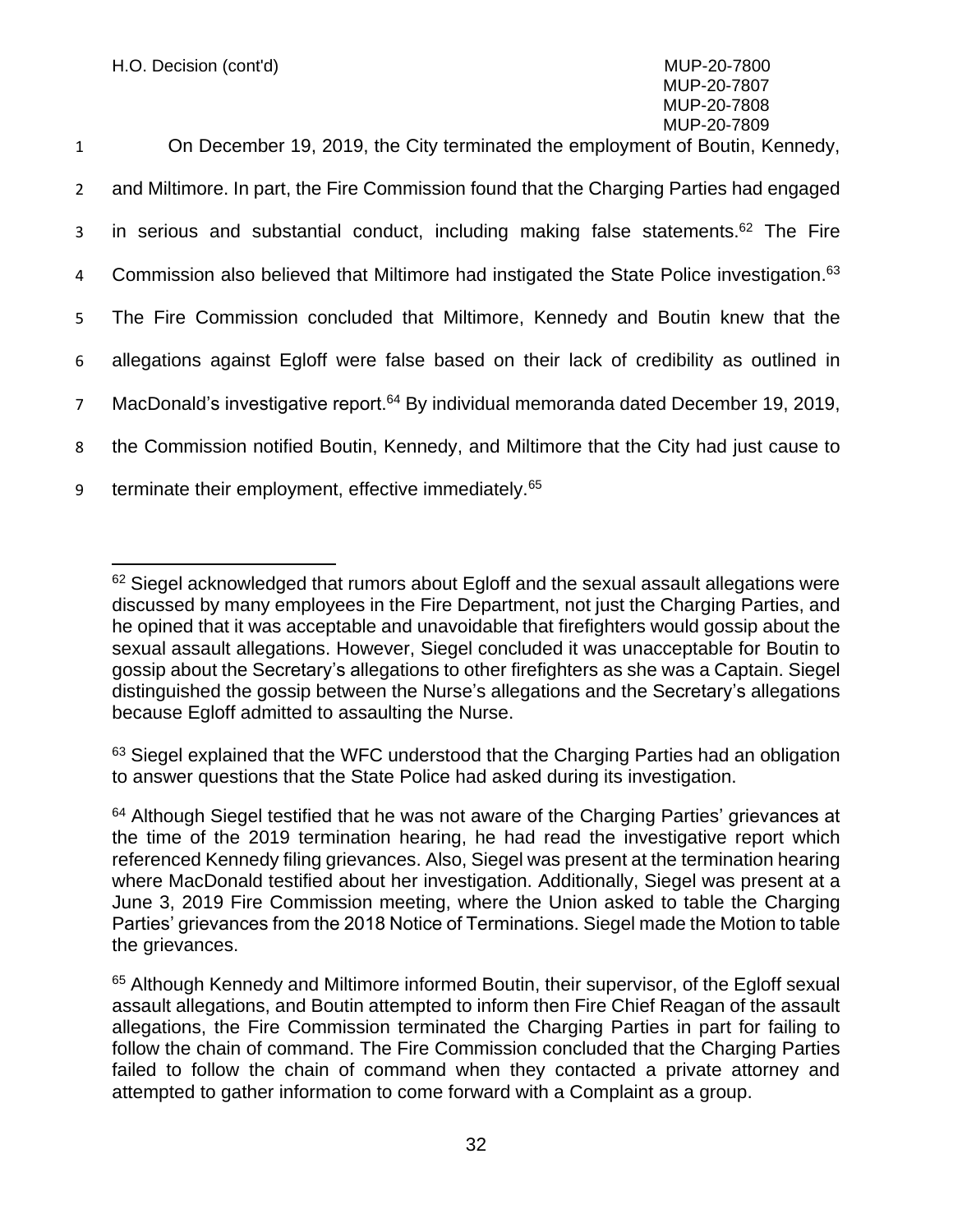#### Other Discipline

 As result of MacDonald's investigation, the City issued Kozikowski a three-day suspension based on policy violations related to the investigation of allegations made 4 against Egloff.<sup>66</sup> Additionally, the City issued Generoux a verbal warning for conspiring to harm the reputation of a senior officer. However, the City did not pursue disciplinary charges against Egloff for admitting to inappropriately touching the Nurse at the Waterfront Tavern while in uniform and surrounded by his subordinates and co-workers. Additionally, the Fire Commission did not pursue disciplinary charges against Egloff for any of the allegations of aggressive behavior towards his subordinates that MacDonald found to be true. In 2019, the Fire Commission voted to promote Egloff to Fire Chief.

#### Opinion

#### *Prima Facie Case*

 A public employer that retaliates or discriminates against an employee for engaging in activity protected by Section 2 of the Law violates Section 10(a)(3) of the Law. Southern Worcester Reg. Voc. School District v. Labor Relations Commission, 388 Mass. 414 (1982); School Committee of Boston v. Labor Relations Commission, 40 Mass. App. Ct. 327 (1996). To establish a prima facie case of discrimination, a charging party must show that: 1) an employee was engaged in activity protected by Section 2 of the Law; 2) the employer knew of that conduct; 3) the employer took adverse action against

<sup>&</sup>lt;sup>66</sup> The City alleged that Kozikowski committed the following violations: dereliction of duty, cost control violations, insubordination, threatening or intimidating other employees, failure to maintain productivity standards, inability or unwillingness to work harmoniously with fellow employees, sexual harassment, and substantial misconduct which adversely affects the public interest by impairing the efficiency of the public service.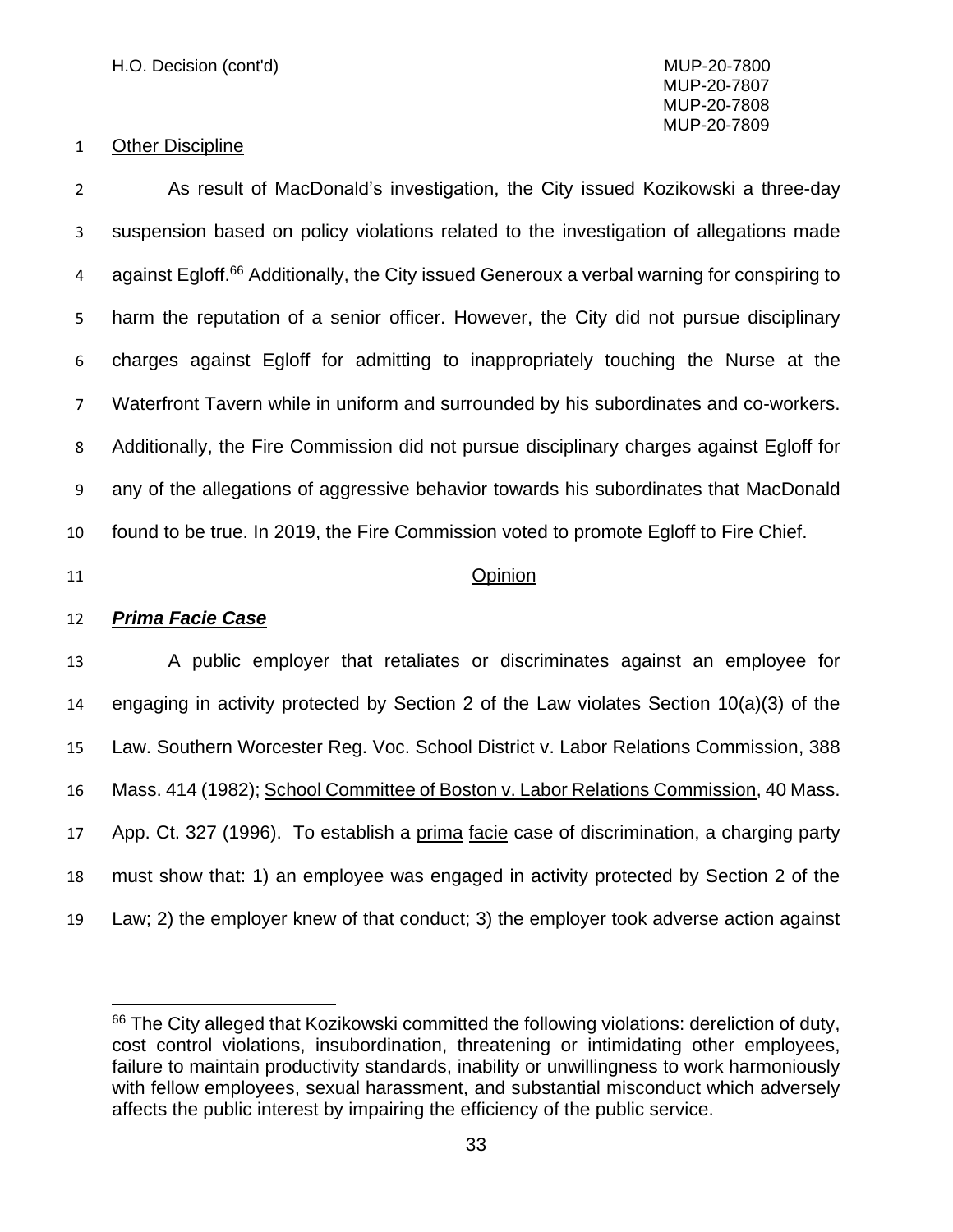the employee; and 4) the employer took the adverse action to discourage the protected activity. Quincy School Committee, 27 MLC 83, 92, MUP-1986 (December 29, 2000); Town of Clinton, 12 MLC 1361, 1365, MUP-5659 (November 9, 1985).

**Protected Activity**

 The Commonwealth Employment Relations Board (CERB) has decided that an employee's activity is protected if it focuses on generally applicable terms and conditions of employment that impact the collective bargaining unit as a whole. City of Boston, 8 MLC 1872, 1875, MUP-3994 (February 25, 1982); Town of Shrewsbury, 5 MLC 1519, 1523, MUP-2999 (December 22, 1978). To be concerted, the evidence must demonstrate that the employee is acting with other employees, or on the authority of other employees, rather than acting out of self-interest. Town of Southborough, 21 MLC 1242, 1249, MUP- 8521 (August 29, 1994)(citing Meyers Industries, 268 NLRB 493, 115 LRRM 1025 (1984)). Compare Commonwealth of Massachusetts, 14 MLC 1743, 1747, SUP-3081 (May 19, 1988)(probationary employee's complaints with other employees about unhealthy working conditions constituted concerted activity) with Town of Athol, 25 MLC 208, 211, MUP-1448 (June 11, 1999)(employee's safety and work break complaints did not constitute concerted activity, because the employee was acting alone and without the authority of other employees); Higher Education Coordinating Council, 24 MLC 97,102, SUP-4095, 4096, 4098, 4099 (April 27, 1998)(without evidence that the employee was acting with other employees or acting on their authority, the filing of a sexual harassment complaint is not concerted activity).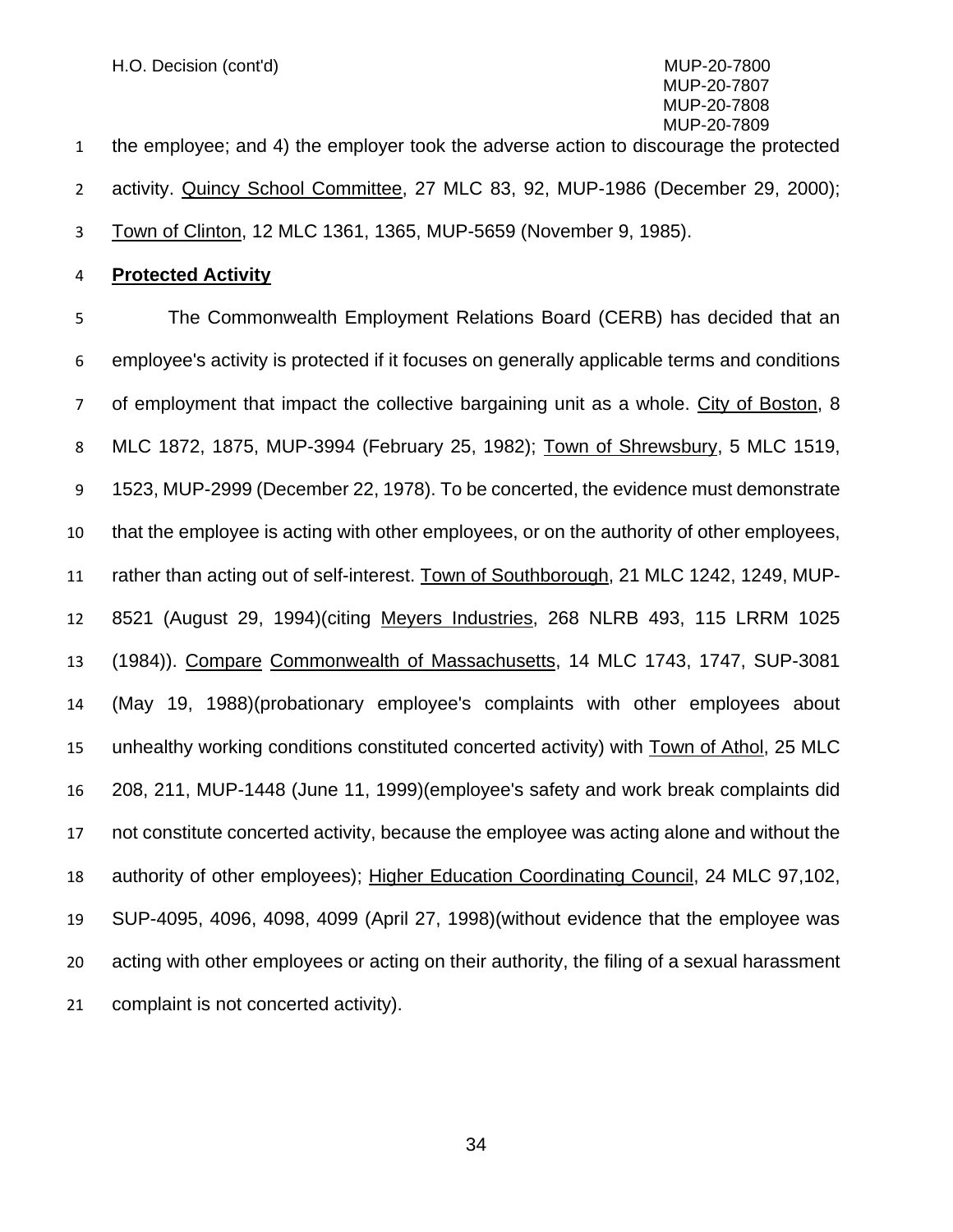H.O. Decision (cont'd) MUP-20-7800

### MUP-20-7807 MUP-20-7808 MUP-20-7809

1 The Charging Parties demonstrated that Boutin, Kennedy, and Miltimore engaged 2 in acts protected by Section 2 of the Law by filing various grievances, including when they s filed grievances on their terminations.<sup>67</sup>

 Additionally, Kennedy and Miltimore engaged in protected, concerted activity by 5 attending the February 2018 meeting at Miltimore's house.<sup>68</sup> The City argues that the February 2018 meeting at Miltimore's house is not protected, concerted activity because it was only attended by four bargaining unit members. However, the City did not provide any case law that required a certain number of bargaining unit members to attend a meeting for that gathering to be considered protected, concerted activity. Moreover, the number of meeting attendees does not detract from the purpose of the meeting. In this case, the purpose of the February meeting was for bargaining unit members to gather and discuss their working conditions and concerns about Egloff. Next, the City argues that the February 2018 meeting was not protected, concerted

- 14 activity because the purpose of the meeting was to "stop Egloff" from becoming Fire Chief.
- 15 The City argues that everyone in the Department knew that Egloff was going to become

<sup>&</sup>lt;sup>67</sup> As the February 2018 letter was unsigned, I do not make a finding as to whether the letter constituted concerted, protected activity.

<sup>&</sup>lt;sup>68</sup> The Charging Parties argued that Boutin, Kennedy, and Miltimore engaged in concerted, protected activity when they respectively filed a charge with the Massachusetts Commission Against Discrimination (MCAD). However, the Charging Parties did not demonstrate that they were acting on behalf of their fellow unit members when they filed complaints at the MCAD. Higher Education Coordinating Council, 24 MLC 97, 102, SUP-4095, 4096, 4098, 4099 (April 27, 1998)(without evidence that the employee was acting with other employees or acting on their authority, the filing of a sexual harassment complaint is not concerted activity).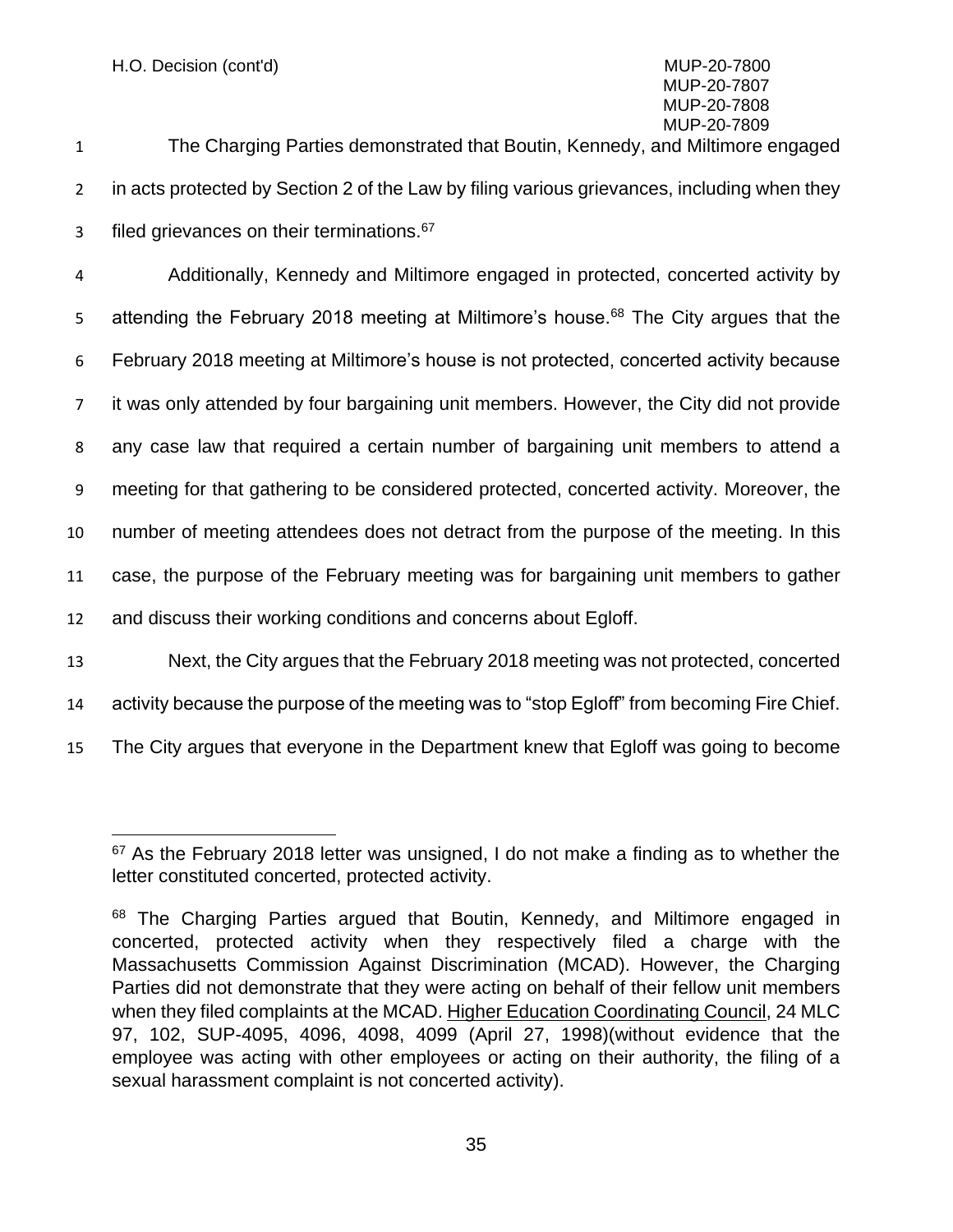1 Fire Chief imminently, and that the purpose of the February meeting was to strategize on 2 how to prevent Egloff from becoming Chief. I disagree.

 First, the record clearly demonstrates that the four attendees discussed multiple topics about their working conditions including, but not limited to, issues Miltimore had with sick time. Since the four members gathered to discuss their working conditions, the February meeting constitutes concerted, protected activity. However, even if the purpose of the February meeting was to discuss concerns about Egloff becoming Chief and help the Secretary come forward about her allegations against Egloff, the meeting would still 9 constitute concerted, protected activity. $69$ 10 It is clear from the record that several firefighters, including the Charging Parties, had concerns about Egloff becoming Fire Chief. Specifically, the Charging Parties had concerns that the City would promote Egloff to Chief when he had allegedly sexually

13 assaulted several females at the 2016 St. Patrick's Day parade. <sup>70</sup> At the time of the

14 February meeting, Miltimore, Generoux, Kozikowski, and Kennedy had valid reasons to

 $69$  In this case, it does not matter that the Secretary was not a City employee. The focus of the meeting was the unit members' concerns about Egloff's ability to lead the Department as the Fire Chief in light of the sexual assault allegations. The fact that the Secretary did not work for the Fire Department does not detract from the unit members' reasonable concerns about Egloff's promotion to Fire Chief and its impacts on their terms and conditions of employment.

<sup>&</sup>lt;sup>70</sup> The Charging Parties argued that Boutin engaged in concerted, protected activity when she discussed the sexual misconduct allegations against Egloff with Warren and Supinski. However, Boutin informed Warren and Supinski that Egloff was being arrested for rape. Boutin's decision to spread false rumors about Egloff being arrested for rape does not fall within the scope of concerted, protected activity. City of Boston, 6 MLC 1096, MUP-2878 (May 23, 1979).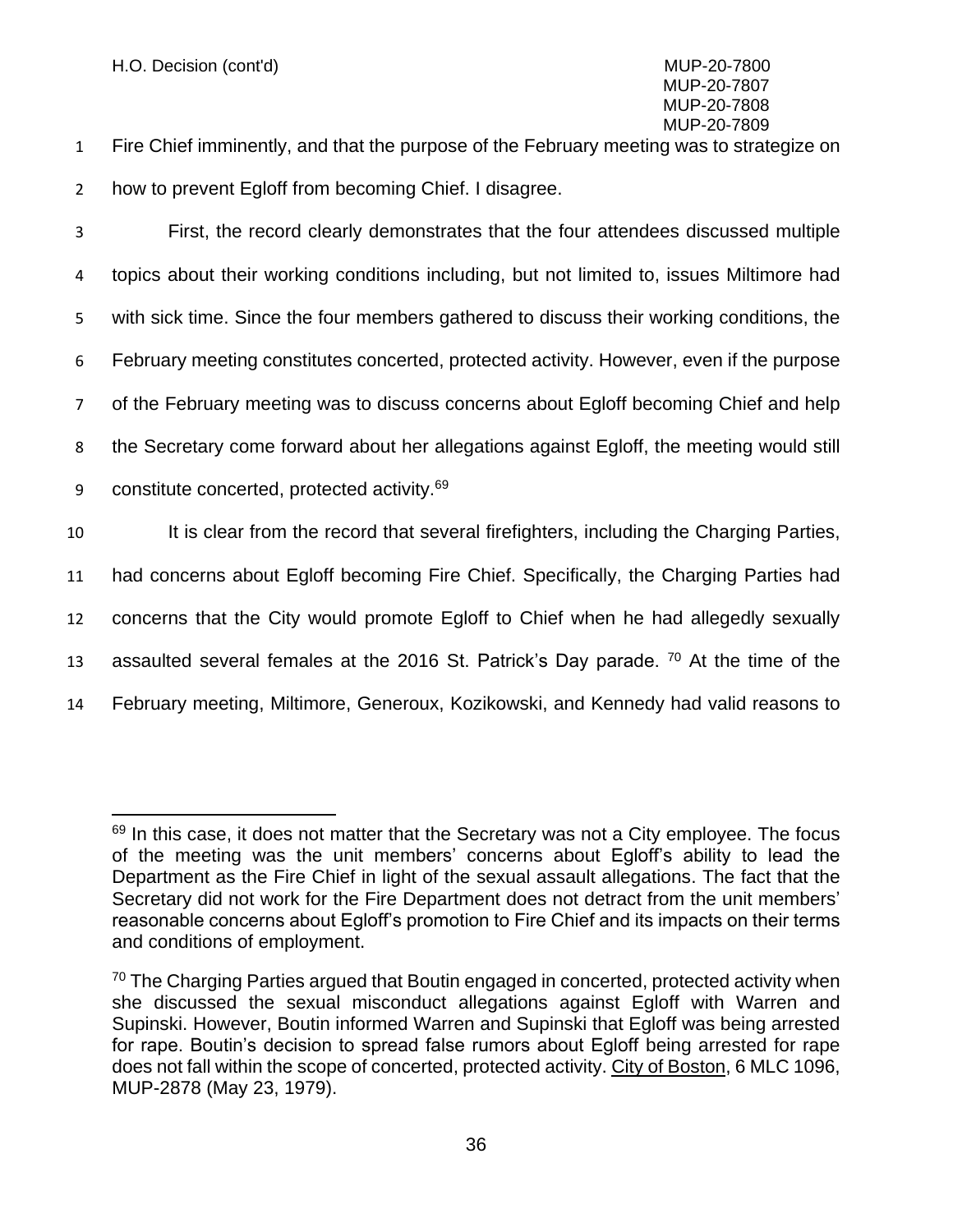1 believe that Egloff had allegedly assaulted Humason, the Secretary, and the Nurse. Employees have a right to discuss among themselves their sexual harassment concerns and complaints. All American Gourmet, 292 NLRB 1111 (1989).

 In addition to the employees' concerns that Egloff's assaults against women demonstrated an inability to lead or represent the Fire Department as Chief, the sexual assault allegations against Egloff raised concerns about the firefighters' health and safety; particularly for female members of the Fire Department. At the time of the meeting, Kennedy, Generoux, Miltimore, and Kozikowski believed that Egloff had sexually assaulted females while in uniform, at a work-related event and in the presence of his subordinates. As such, the alleged assaults, combined with the surrounding circumstances of Egloff being in uniform, may reasonably lead a firefighter to fear that Egloff may engage in similar behavior with them or a co-worker.

 In MacDonald's investigation report, she concluded that Egloff had never sexually assaulted any of the female firefighters. However, Egloff did not have to sexually assault one of the firefighters for his conduct to be a concern to bargaining unit members, or for his conduct to potentially impact their health and safety. Although the assault occurred off City property and the victim was not a City employee, the fact that Egloff's actions took place during a work event and in uniform, as noted above, still would have inspired reasonable concern from bargaining unit members about their safety.

 Miltimore, Generoux, Kozikowski, and Kennedy's belief that Egloff had sexually assaulted the Secretary was reasonable because she told several of the firefighters that Egloff had touched her inappropriately. The Secretary gave the firefighters no reason to doubt her allegation.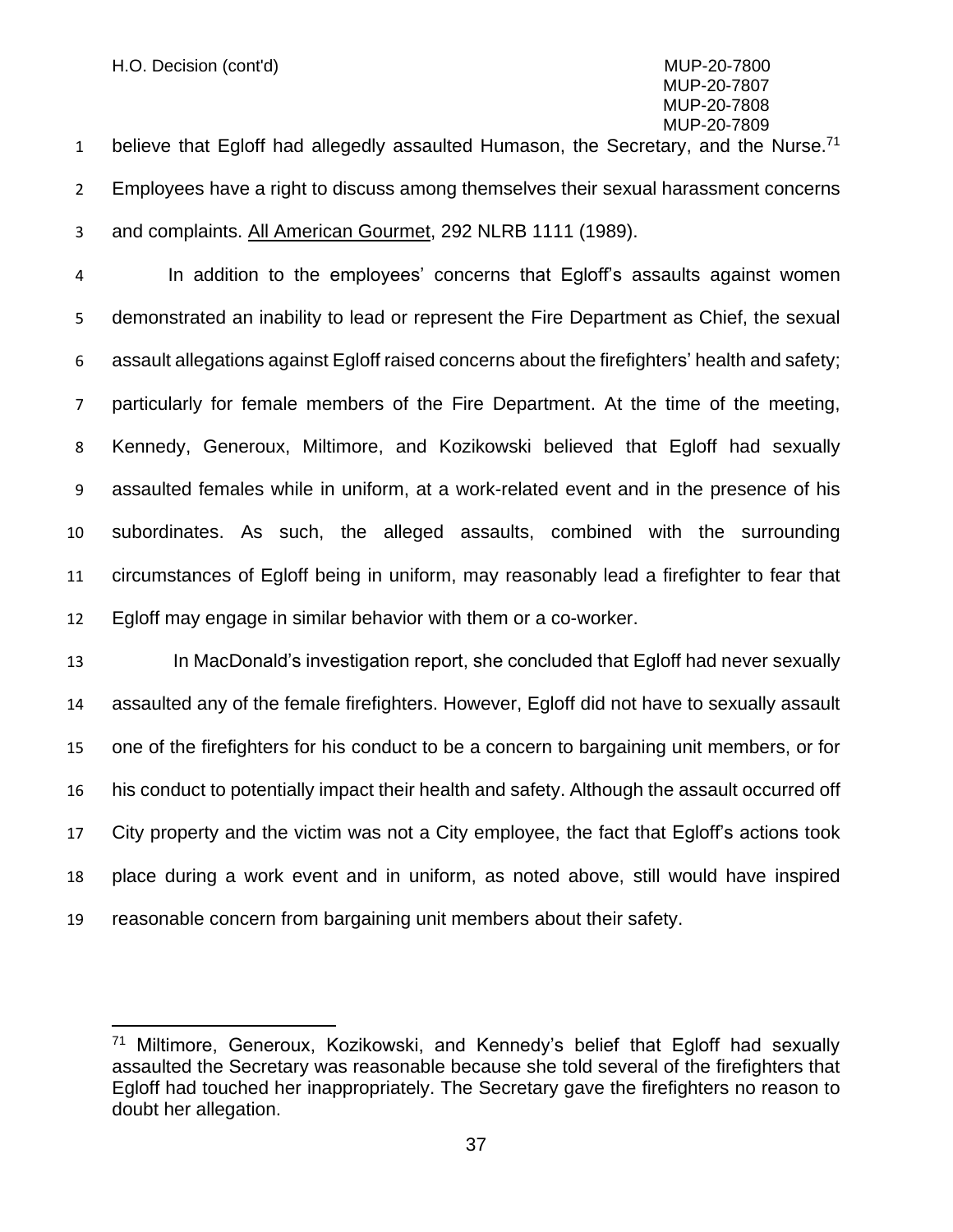H.O. Decision (cont'd) MUP-20-7800

### MUP-20-7807 MUP-20-7808 MUP-20-7809

 Employees are entitled to be protected against threats of physical violence, and the harassment of a fellow employee created a difficult condition of employment. NLRB 3 v. Leslie Metal Arts, 509 F.2d 811, 814 (6<sup>th</sup> Cir. 1975) as cited in NLRB v. Downslope 4 Indus., 676 F2d. 1114, 1118 (6<sup>th</sup> Cir. 1982). Under such circumstances, the Charging Parties could legitimately protest by concerted activity the failure of the employer to take appropriate action to correct or alleviate the situation. Id. In this case, Kennedy, Miltimore, Generoux, and Kozikowski believed that Egloff's alleged sexual assault of several females would further exasperate the difficult working conditions if the City promoted him to Chief. Thus, given the circumstances of the alleged sexual assaults, Egloff's imminent promotion to Chief, and the resulting concerns about his promotion, the conversation between Kennedy, Miltimore, Generoux, and Kozikowski at the February 2018 meeting constitutes concerted, protected activity.

 Additionally, Boutin engaged in protected, concerted activity when she complained to Chief Reagan about Egloff's sexual misconduct allegations. Kennedy and Miltimore informed Boutin – as their supervisor – of Egloff's alleged sexual misconduct. Boutin was not acting solely on her own behalf, but with Kennedy, Generoux, Kozikowski, and Miltimore when she raised these concerns to Reagan. She, too, had legitimate concerns about Egloff becoming Chief, and thus her attempts to inform former Chief Reagan about those concerns constitutes concerted, protected activity.

 Next, the Charging Parties engaged in protected, concerted activity when they spoke with the State Police who were investigating the sexual assault allegations against Egloff. The City has argued that Miltimore's decision to involve the State Police was not concerted, protected activity because he did not consult Kennedy and the other meeting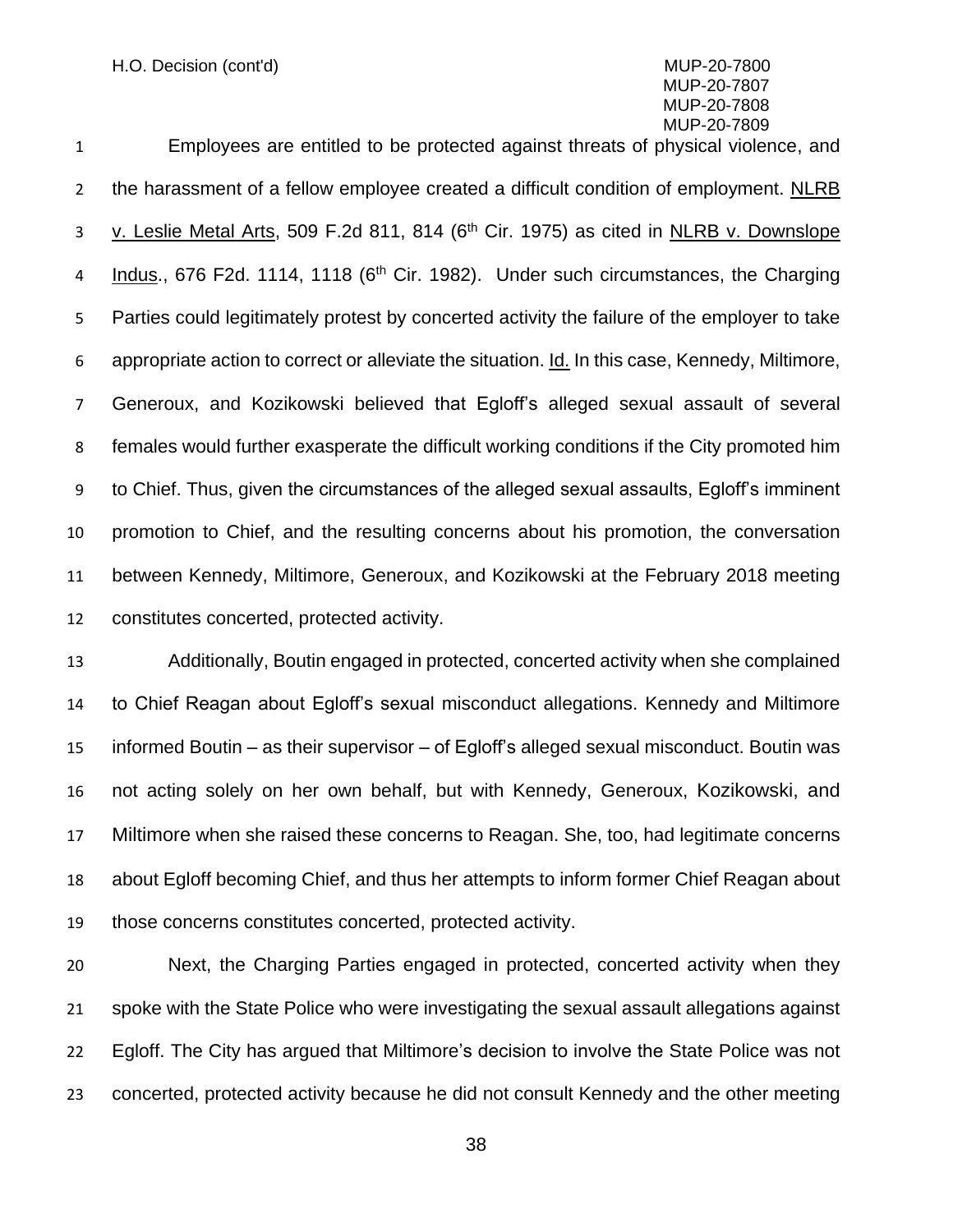attendees about his decision. However, the group of unit members decided together to find a way to address the sexual assault allegations against Egloff and support the Secretary. Although Miltimore did not expressly seek approval from the group before calling his friend on the State Police force, his actions were consistent with the group's collective efforts.

 Miltimore spoke with his friend at the State Police about sexual assault allegations against Egloff out of concern for not only himself but all unit members. Miltimore's decision to speak with his friend was a natural extension of the unit members' February meeting when they collectively decided to address their concerns about Egloff's promotion in light of the sexual assault allegations. The City did not provide any case law to suggest that unit members could not obtain counsel from third parties about how to address their concerns regarding matters that impact their terms and conditions of employment. The City failed to explain how Miltimore's decision to seek guidance from his friend at the State Police was different from a unit member's decision to seek guidance from a friend who happened to be an attorney. As such, I find that Miltimore's decision to ask his friend from the State Police for advice on how to address the sexual assault allegations against Egloff 17 is concerted, protected activity.<sup>72</sup>

 $72$  The Union argued that the Charging Parties' decision not to file a grievance over their concerns regarding the sexual assault allegations involving Egloff was protected, concerted activity. The Union did not provide any caselaw to suggest that the CERB has held that a unit member's decision not to engage in the grievance process is concerted, protected activity. In the Union's cited two cases, the respective union had filed grievances. See Generally Athol-Royalston Regional School District, 25 MLC 28, MUP-1506 (August 12, 1998) and Town of Dracut, 25 MLC 131, MUP-1397 (February 17, 1999).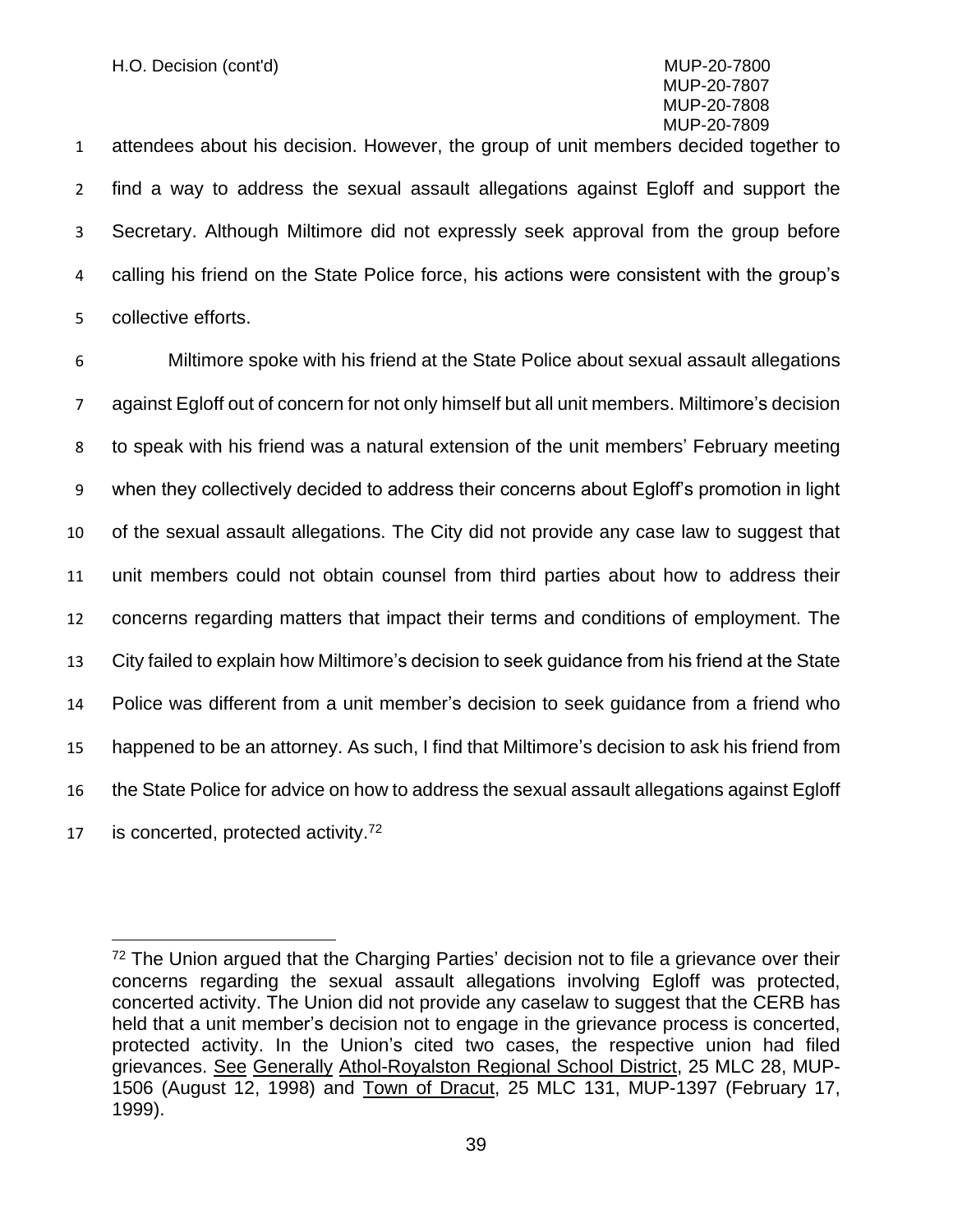Next, the Charging Parties argue that their interactions with the State Police, including providing statements, were all concerted, protected activity. I agree. Once Miltimore informed his friend of the sexual assault allegations, the State Police decided to open an investigation and requested an interview with Boutin and Miltimore. Additionally, Kennedy decided to contact the State Police to provide information on the sexual assault allegations against Egloff.

 The Charging Parties' statements to the State Police were an extension of Miltimore's decision to seek guidance from his friend and more importantly, the unit members' decision to address their concerns about Egloff becoming Chief, thus the Charging Parties' interactions with the State Police constituted concerted, protected activity. As discussed above, the Charging Parties' concerns about Egloff's imminent promotion to Fire Chief in light of the sexual assault allegations impacted their terms and conditions of employment.

 However, in certain circumstances, a unit member's concerted actions, even if they pertain to terms and of employment, may lose the veil of protection under the Law. Thus, I consider whether the Charging Parties' communications about their concerns regarding Egloff to the State Police constitutes protected activity or lost its protected status.

 The National Labor Relations Board (NLRB) has repeatedly held that employees may, with the protection of Section 7, communicate with third parties about matters relating to an ongoing labor dispute. See The Sacramento Union*,* 291 NLRB 540, 1988 WL 214195 (1998)*,* and cases cited therein, Emarco, Inc., 284 NLRB 832, 1987 WL 89746 (1987), and Cordura Publications Inc., 289 NLRB 230, 1986 WL 538993 (1986) (employees' communications with respondent's parent company were protected). The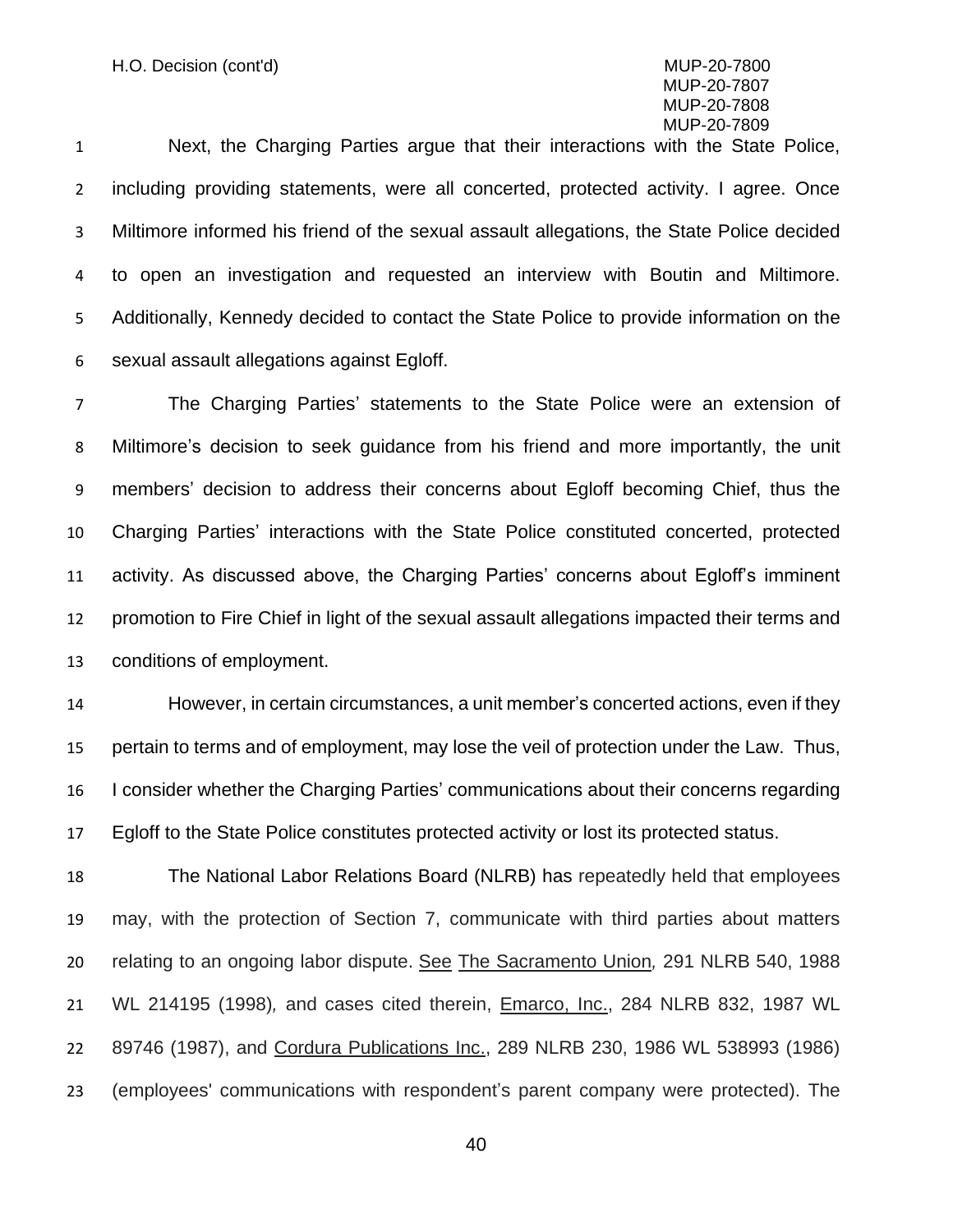caveat in these cases is that the communication not be so disloyal or maliciously false as to remove the employees from the protection of the National Labor Relations Act. Compuware Corp., 134 F.3d at 1291 (1998). "An employee's appeal to a third party or ... a client only loses its protected status if the appeal does not relate to the labor practices of the employer or [is] maliciously false." Id. In this case, the record demonstrates that certain unit members, including the Charging Parties, had ongoing issues with Egloff's behavior and the information the Charging Parties provided to the State Police regarding Egloff clearly related to their terms and conditions of employment.

 Next, the NLRB has held that statements are maliciously untrue and unprotected if they are made with knowledge of their falsity. See TNT Logistics North America, Inc., 11 347 NLRB 568, 569 (2006), rev'd. sub nom. Jolliff v. NLRB, 513 F.3d 600 (6<sup>th</sup> Cir. 2008) as cited in MasTec Advanced Technologies, a Division of MasTec, Inc., 12-CA-025055 (July 21, 2011). However, the mere fact that statements are false, misleading or inaccurate is insufficient to demonstrate that they are maliciously untrue. See generally 15 Sprint/United Management Co., 339 NLRB 1012, 1018 (2003). In this case, Egloff admitted to MacDonald that the sexual assault allegations regarding the Nurse were true. As for the allegations relating to the Secretary, the Charging Parties did not know they were false as the Secretary had informed the unit members of the allegations. As such, the Charging Parties did not make maliciously untrue statements to the State Police about Egloff.

 Additionally, the Charging Parties' statements to the State Police were not disloyal. As stated above, the Charging Parties believed that Egloff had allegedly sexually assaulted several females at the St. Patrick's Day parade in 2016, and they had concerns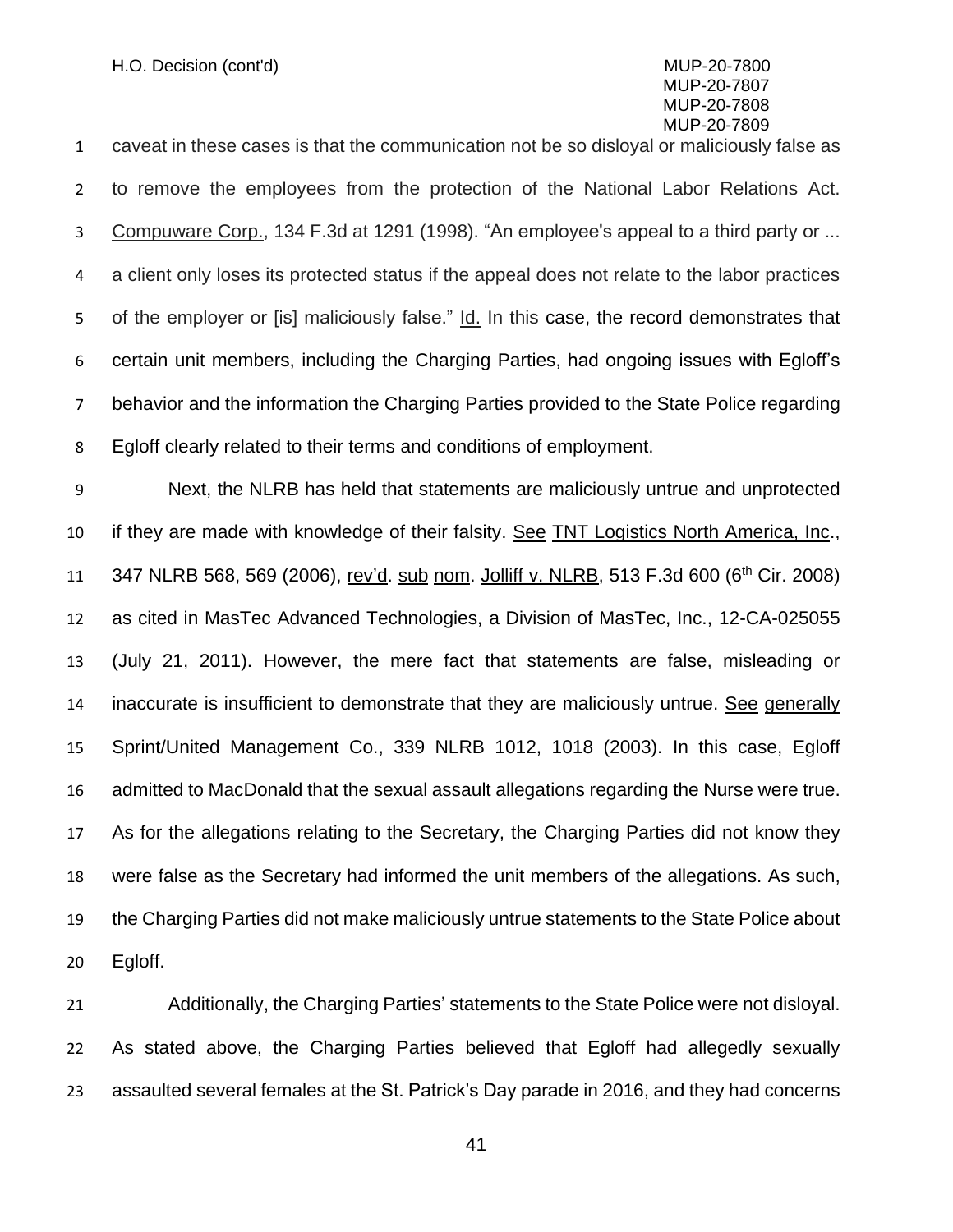about those allegations because of his imminent promotion to Fire Chief. Also, the Charging Parties advised the State Police that they did not have firsthand knowledge of the alleged incidents and were merely passing on information that they had heard from others.

 Next, the Charging Parties did not go to the press or make a statement to the public about the sexual assault allegations against Egloff. Instead, Miltimore discreetly called his friend at the State Police, and then the Charging Parties provided information to McNally.

 Finally, Boutin had tried to communicate her concerns about Egloff and the sexual assault allegations to Chief Reagan, but Chief Reagan refused to listen. Given the unique and sensitive nature of the allegations, and the fact that Boutin had tried to speak with Reagan about the matter, the Charging Parties' decision to speak with the State Police about their concerns was not reckless or disloyal. Therefore, the Charging Parties' communications with the State Police do not fall outside the realm of protection, and thus constitute concerted, protected activity.

#### **Employer Knowledge**

 The Charging Parties demonstrated that the City was aware of their concerted, protected activity. It is undisputed that the City knew about the February 2018 meeting, Boutin's attempts to speak with Chief Reagan about the sexual assault allegations, Miltimore's decision to reach out to his friend at the State Police, and the Charging Parties involvement in the subsequent State Police investigation.

 Also, the City knew about the Charging Parties' grievances. The City argued unpersuasively that the Fire Commission was not aware of the Charging Parties' previous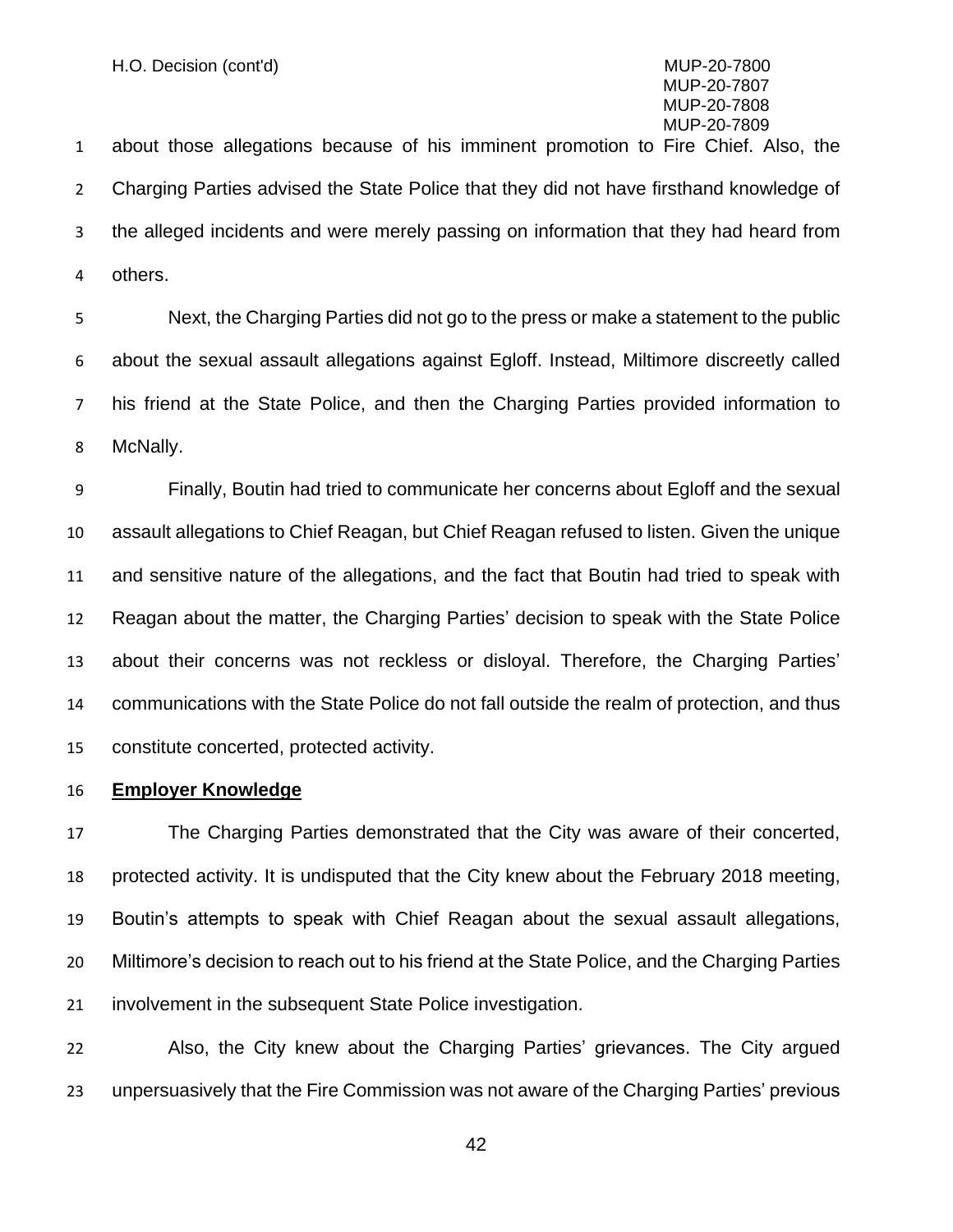grievances when it decided to terminate the Charging Parties in 2019. However, the record does not support the City's argument. Even though most of the Charging Parties' grievances were filed after MacDonald issued her report, all three Fire Commissioners read MacDonald's investigation report before they decided to terminate the Charging Parties, and the report mentions Kennedy filing grievances. Moreover, per the CBA, when the union or a member files a grievance, it is eventually moved before the Fire Commission. In fact, the Charging Parties produced the minutes of a Fire Commission meeting where Siegel moved to put the Charging Parties' 2018 termination grievances in abeyance. Thus, the WFC's contention that the Commissioners did not know about the Charging Parties' grievances in 2019 when they decided to terminate the Charging Parties is not credible.

#### **Adverse Actions**

13 It is undisputed that the City took adverse action against Boutin, Miltimore, and Kennedy when it terminated their employment in 2019. The Fire Commission's decision to terminate Boutin, Kennedy, and Miltimore ended their employment with the City and therefore was an adverse action under the Law. City of Holyoke, 35 MLC 153, 156, MUP- 05-4503 (2009) (citing Town of Dracut, 25 MLC 131, 133, MUP-1397 (February 17, 1999)).

#### **Unlawful Motivation**

 To support a claim of unlawful motivation, the last element of a prima facie case, a charging party may proffer direct or [i](http://sll.gvpi.net/document.php?id=labor:0029602-0000000&type=hitlist&num=6#hit9)ndirect evidenc[e](http://sll.gvpi.net/document.php?id=labor:0029602-0000000&type=hitlist&num=6#hit12) of discrimination. Lawrence School Committee, 33 MLC 90, 97, MUP-02-3631 (December 13, 2006) (citing Town of 23 Brookfield, 28 MLC 320, 327-328, MUP-2538 (May 1, 2002), aff'd sub nom. Town of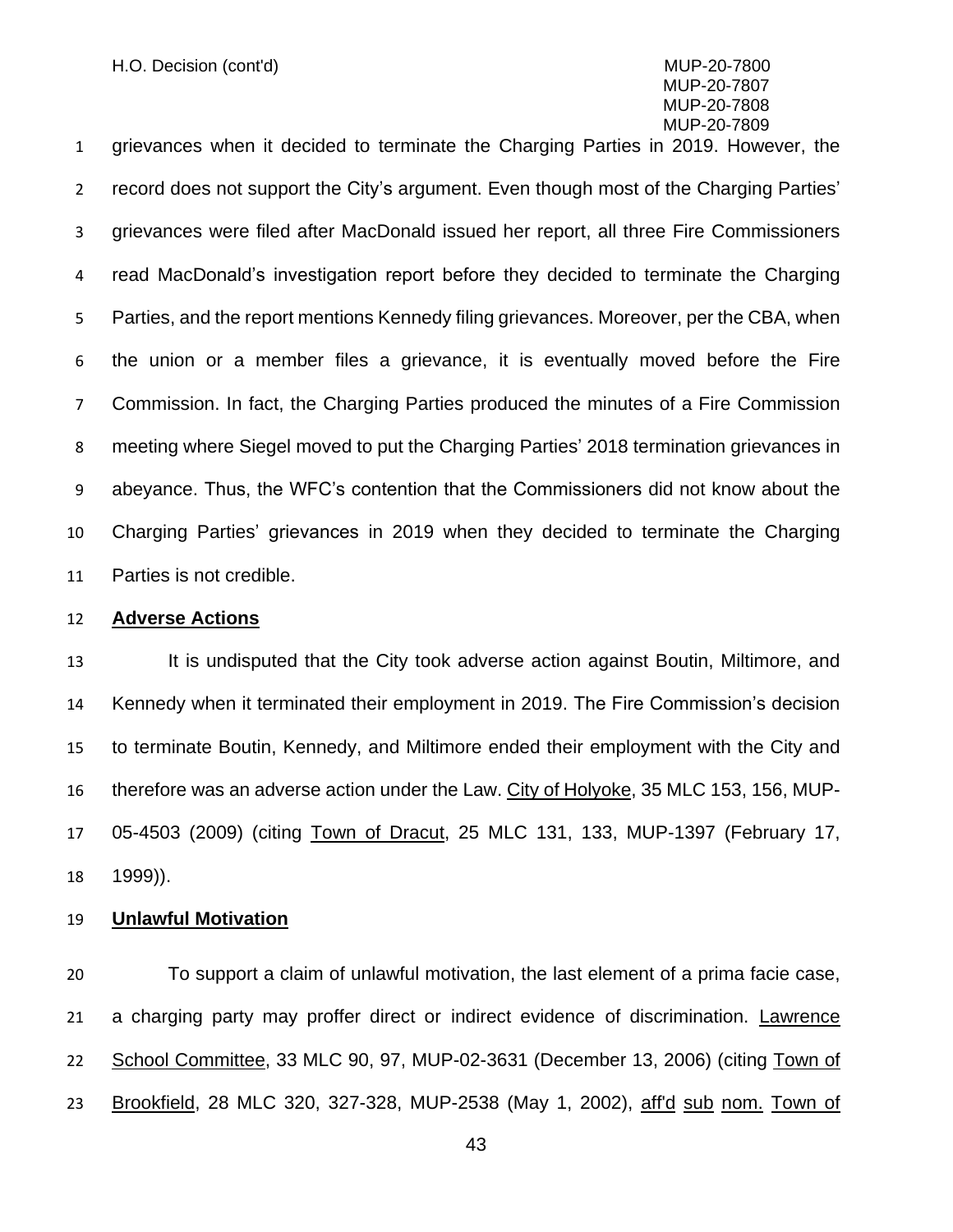H.O. Decision (cont'd) MUP-20-7800

 MUP-20-7807 MUP-20-7808 MUP-20-7809

1 Brookfield v. Labor Relations Commission, [443 Mass. 315](http://sll.gvpi.net/document.php?field=jd&value=sjcapp:443_mass._315) (2005)). Direct evidence is evidence that, "if believed, results in an inescapable, or at least a highly probable inference that a forbidden bias was present in the workplace." Wynn & Wynn, P.C. v. Massachusetts Commission Against Discrimination, [431 Mass. 655,](http://sll.gvpi.net/document.php?field=jd&value=sjcapp:431_mass._655) 667 (2000) (quoting 5 Johansen v. NCR Comten, Inc., [30 Mass. App. Ct. 294,](http://sll.gvpi.net/document.php?field=jd&value=sjcapp:30_mass._app._ct._294) 300 (1991)).

 Unlawful motivation also may be established through circumstantial, or indirect, evidence and reasonable inferences drawn from that evidence. Town of Carver, 35 MLC 29, 48, MUP-03-3894 (June 30, 2008) (citing Town of Brookfield, 28 MLC at 327- 328). Several factors may suggest unlawful motivation, including: the timing of the alleged discriminatory act in relation to the protected activity; triviality of reasons, or shifting and inconsistent reasons given by the employer; disparate treatment; an employer's deviation from past practices; or expressions of animus or hostility towards a union or the protected activity. Town of Carver, 35 MLC at 48 (citing Melrose School Committee, 33 MLC 61, 69, MUP-02-3549 (September 27, 2006)); Lawrence School Committee, 33 MLC 90, MUP-02-3631 (December 13, 2006); Cape Cod Regional Technical High School District Committee, 28 MLC 332, 335, MUP-2541 (May 15, 2002).

*Anti-Union Animus*

 The Charging Parties argue that MacDonald expressed animosity towards the Charging Parties and their engagement in concerted, protected activity in her investigation report. According to the Charging Parties, MacDonald's comments in the investigation report are evidence of retaliation because the Fire Commission relied heavily on her findings and recommendations when deciding to terminate them. I agree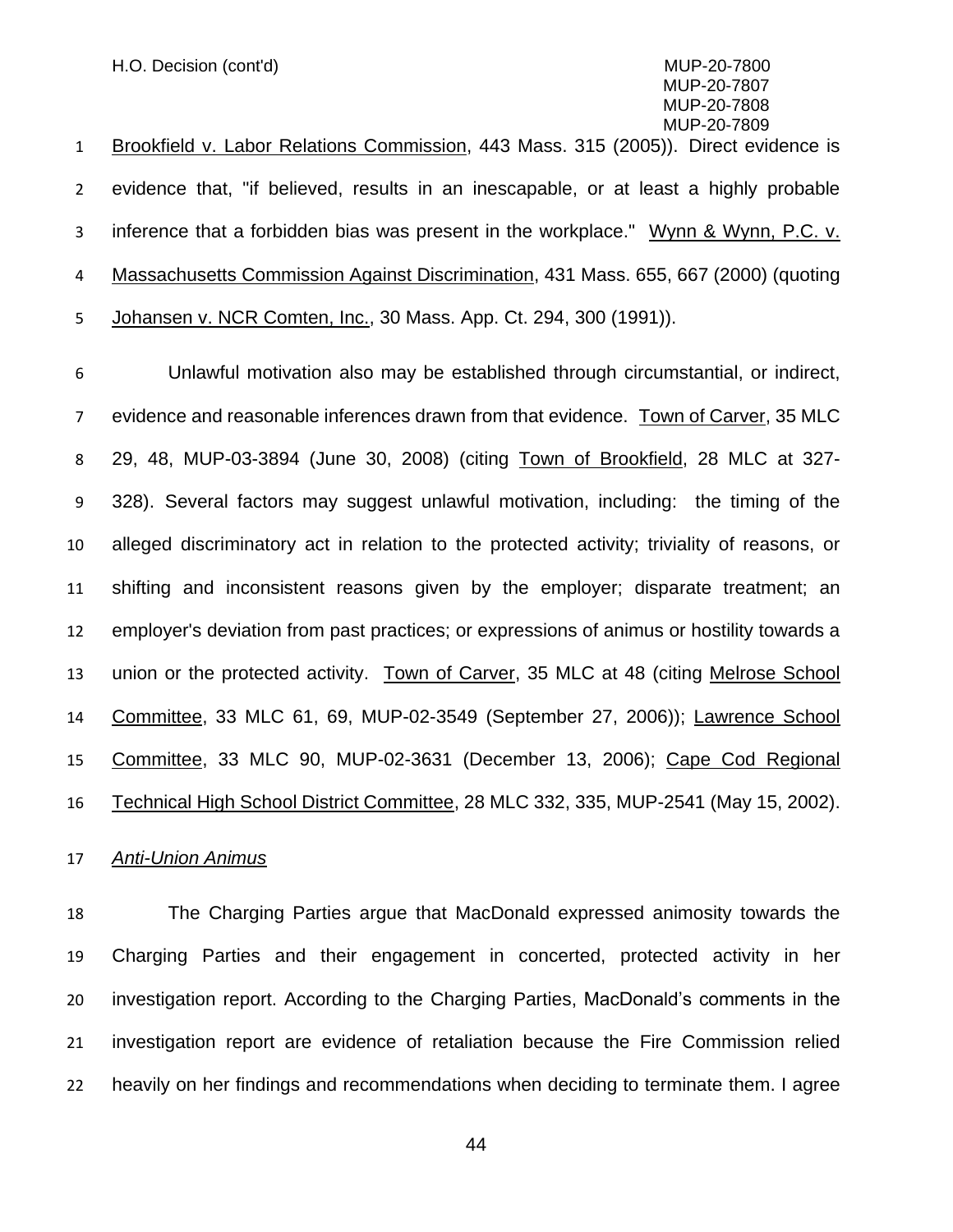with the Charging Parties that MacDonald made statements in her investigation report that criticized or commented negatively about the Charging Parties' protected, concerted activity. MacDonald was hyper critical of the Charging Parties for engaging in concerted, protected activity such as complaining about Egloff's aggressive behavior, and participating in the State Police investigation. Also, MacDonald criticized the Charging 6 Parties for filing grievances.<sup>73</sup> Thus, the Charging Parties have demonstrated that MacDonald had an animosity toward employees exercising their rights under the Law.

 Stray remarks in the workplace, statements by people without the power to make employment decisions, and statements made by decision makers unrelated to the decisional process itself do not suffice to satisfy a charging party's threshold burden. Id. 11 at 667 (citing Price Waterhouse v. Hopkins, 490 U.S. 228, 277 (1989). In this case, the Charging Parties have not provided any evidence that MacDonald had the power to make employment decisions in the Fire Department. However, the Charging Parties established that MacDonald was involved in a meaningful way with the decision-making process and influenced the Fire Commission's decision to terminate Boutin, Kennedy, and Miltimore. The Fire Commission is the governmental body that decided to terminate the Charging Parties. The Fire Commission read MacDonald's report, and MacDonald testified at the hearing. In fact, since the City's post-hearing brief states that the Fire Commission's

 In the investigation report, MacDonald made the following comments: 1) Kennedy showed his "Frenzied support" because he "lives to filing grievances and create upset and conflict in the Department," 2) Kennedy jumped on the bandwagon because he loves to complain and tilt the windmills, and 3) Miltimore is always at the center of controversy involving lawyers and legal authorities." She also criticized Kennedy over his "excitement when he was talking about his grievances."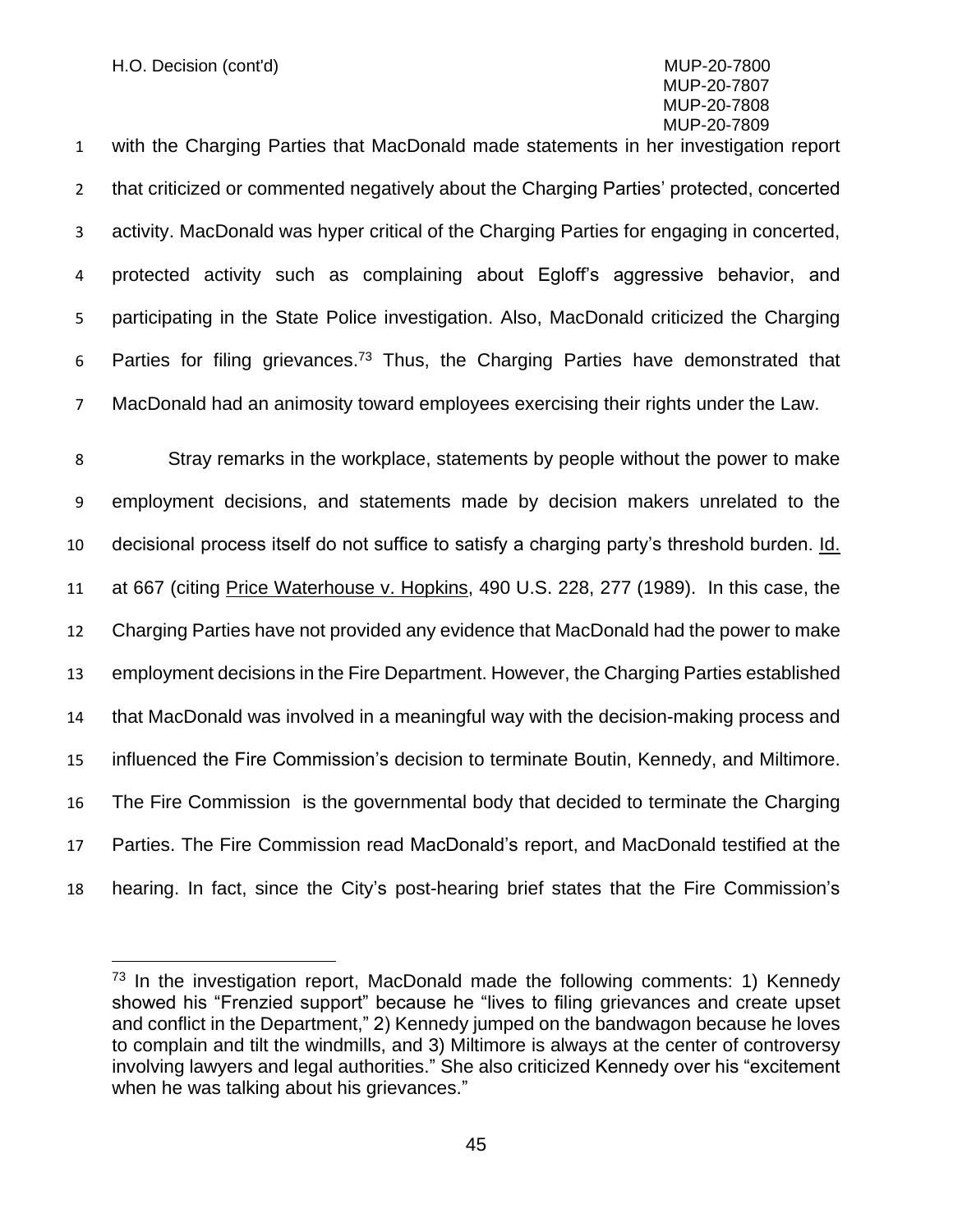decision to terminate the Charging Parties was based solely on MacDonald's investigation report, it is clear that the Fire Commission did not consider the Charging Parties' testimonies at the WFC termination hearing. Also, the Fire Commission copied and pasted large sections of MacDonald's report in the 2018 and 2019 termination notices. As such, the Charging Parties established that MacDonald's report and opinions infected the Fire Commission's decision with the anti-union animus that MacDonald harbored.

 The CERB has found that in cases where the decision-maker does not make an independent review of the facts and bases the decision to act on the evaluations and recommendations of other supervisors, the motives of the supervisors in a discrimination 11 case will be imputed to the decision-maker. Board of Regents, 12 MLC 1315, 1335. SUP- 2758 (October 25, 1985);see Trustees of Forbes Library, 384 Mass. 559, 569-70 (1981). Although MacDonald does not supervise any of the Charging Parties, the record clearly shows that the Fire Commission based its decision to terminate Boutin, Miltimore and Kennedy on MacDonald's evaluations and opinions of them.

 Additionally, during the termination hearing, the Fire Commission criticized Boutin, Kennedy, and Miltimore for their attempts to shine a light onto Egloff's sexual assault allegations and other concerning behavior. Siegel criticized the Charging Parties for reporting Egloff's alleged sexual misconduct to the State Police. They also stated that the Charging Parties, "in disseminating secondhand information regarding alleged events that occurred years before, and then making efforts to ensure those allegations were amplified and spread on the part of these three firefighters, displays not just poor judgment. It shows an attempt to discredit a fellow employee in a manner that was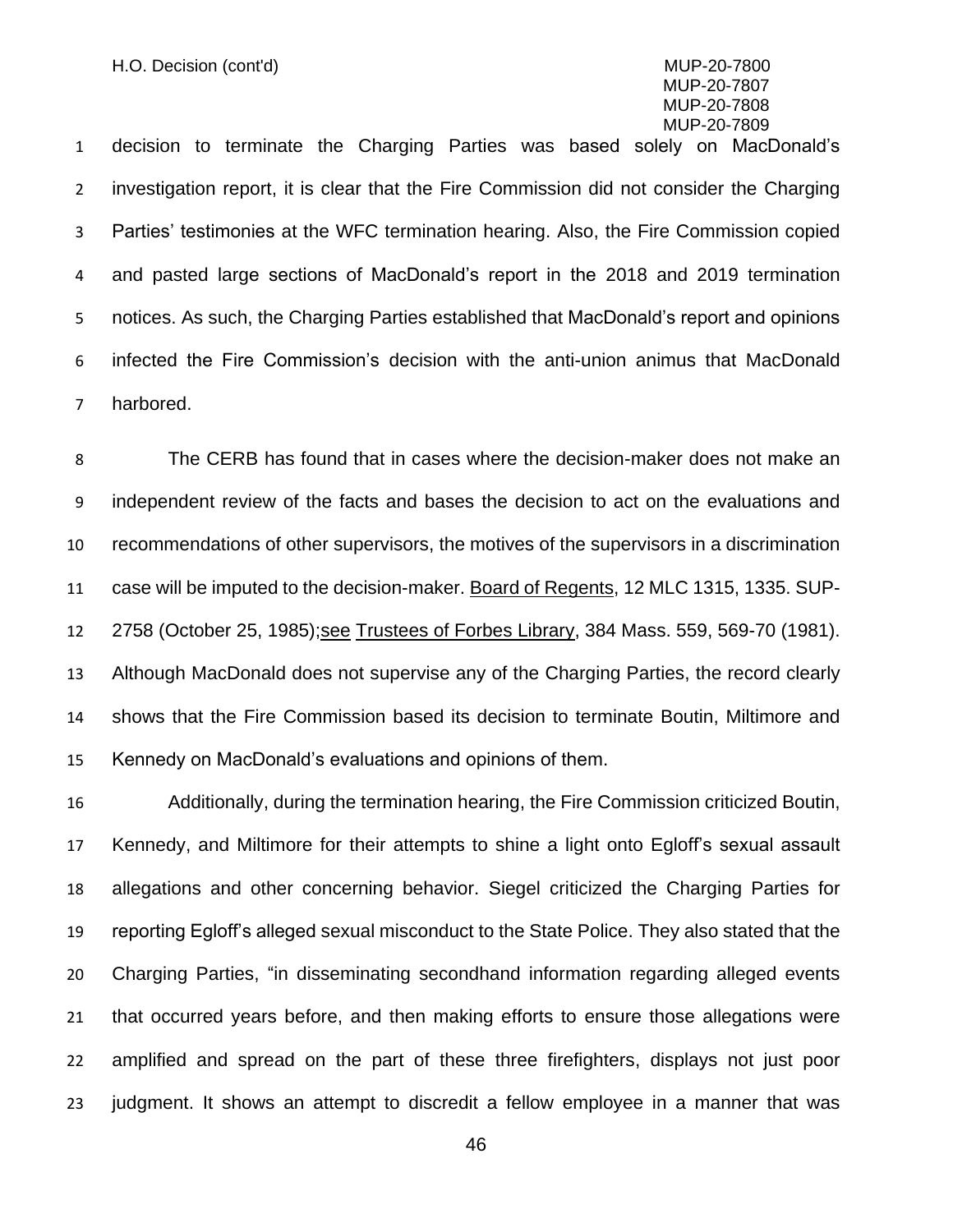discourteous to a fellow employee and which they knew or should have known would have been a blow to employee morale."

 The City argued that it did not terminate Boutin, Kennedy, and Miltimore because of their engagement in protected, concerted activity. The City asserts that many of the Charging Parties' grievances were filed after the MacDonald report was completed, and the entire basis for the Fire Commission's termination vote was MacDonald's report. As such, the City argues that it could not have terminated Boutin, Kennedy, and Miltimore for challenging their terminations in court, or for any of the other grievances that were filed thereafter. In part, I agree with the City. Considering that the City first unsuccessfully attempted to terminate the Charging Parties in 2018, and then initiated the termination process again in 2019 for the same reasons, the City clearly did not terminate the Charging Parties based on any of the grievances or complaints filed after the first termination proceedings.

 However, as noted, the City admitted in its brief that the Fire Commission based its decision to terminate the Charging Parties on MacDonald's report. As explained above, MacDonald's report is filed with animosity for the Charging Parties' protected, concerted activity such as filing past grievances, Boutin's attempt to speak with Reagan about Egloff, the February 2018 meeting, and the Charging Parties' participation in the State Police investigation. Moreover, the Fire Commission's testimony at the 2019 disciplinary hearing, and wording of the termination notices clearly show that the Commission terminated the Charging Parties in an effort to discipline and discourage firefighters from criticizing Egloff and illuminating concerns about his promotion by attending meetings to discuss the sexual assault allegations and speaking with the State Police about the sexual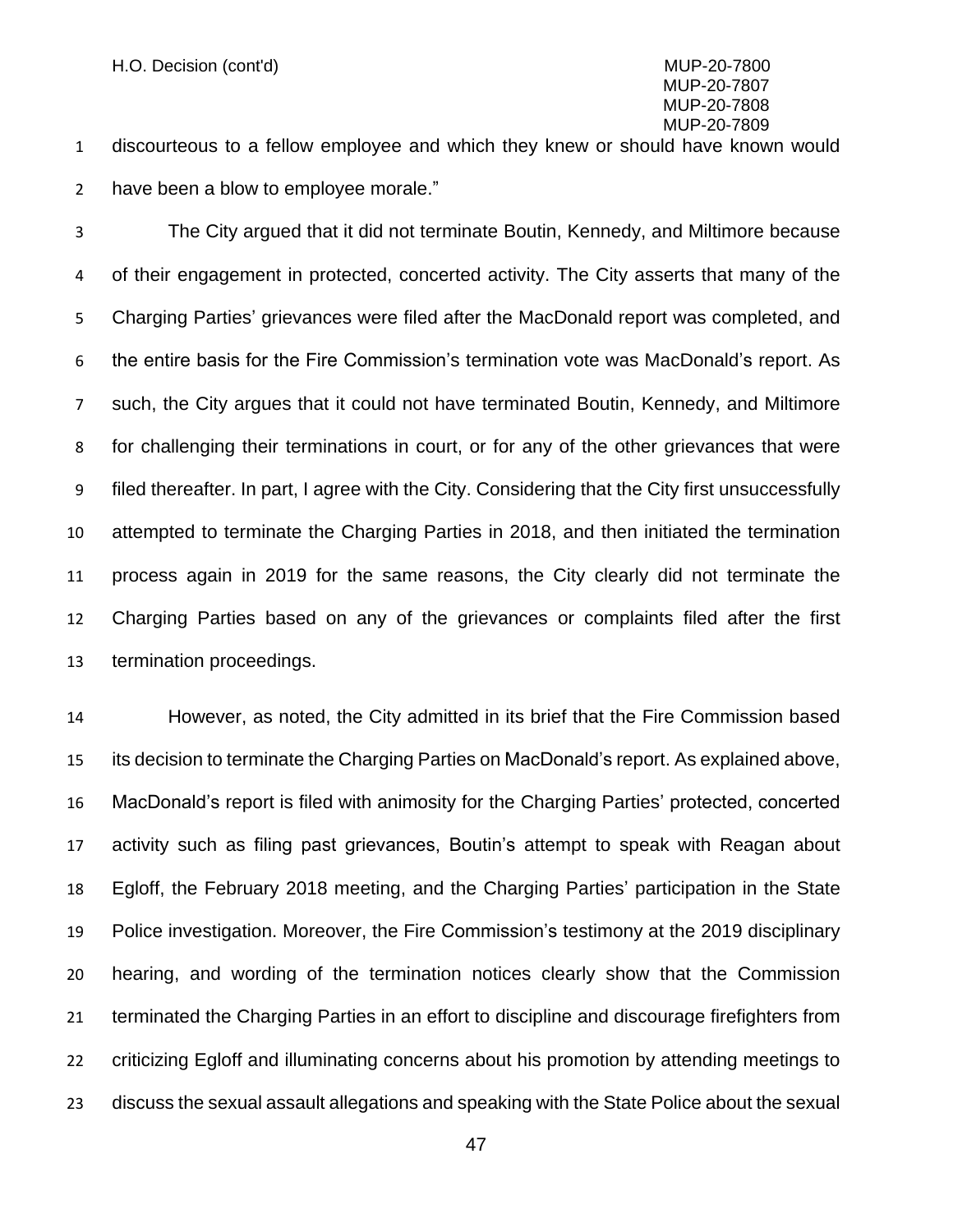1 assault allegations.<sup>74</sup> In sum, the Charging Parties demonstrated that the Fire Commission's decision to terminate Boutin, Miltimore, and Kennedy was motivated by a desire to penalize or discourage protected activity. Thus, the Charging Parties have satisfied the fourth element of the prima facie case of retaliation.

#### *Legitimate, Non-Discriminatory Motive*

 As the Charging Parties have established a prima facie case of retaliation, the City may produce evidence that it had a legitimate, non-discriminatory motive for taking the adverse action. Higher Education Coordinating Council, 23 MLC 90, 93, SUP-4090 (September 17, 1996); Town of Clinton, 12 MLC 1361, 1365, MUP-5659 (November 9, 1985) (citing Trustees of Forbes Library, 364 Mass. at 563). The City argued that the Fire Commission voted to terminate Boutin, Miltimore, and Kennedy based on the information, findings, and recommendations contained in MacDonald's report, and acting on the recommendations of an outside investigator is a legitimate, non-discriminatory reason for the vote of termination. As the City has not offered any other argument for how its actions were legitimate and non-discriminatory, I will examine the reasons the City provided in Termination Notices that included sections of the investigation report.

 In each Termination Notice, the City states that MacDonald's investigation uncovered that the charges listed on the anonymous letter related to the sexual assault allegations against Egloff were unfounded and were created as part of a conspiracy to discredit and harm Egloff's reputation. First, the City's reasoning does not ring true

<sup>&</sup>lt;sup>74</sup> The City argued that the Charging Parties should have filed a grievance if they wanted to address concerns about Egloff's sexual assault allegations, but never provided which article of the CBA that the Charging Parties should have cited.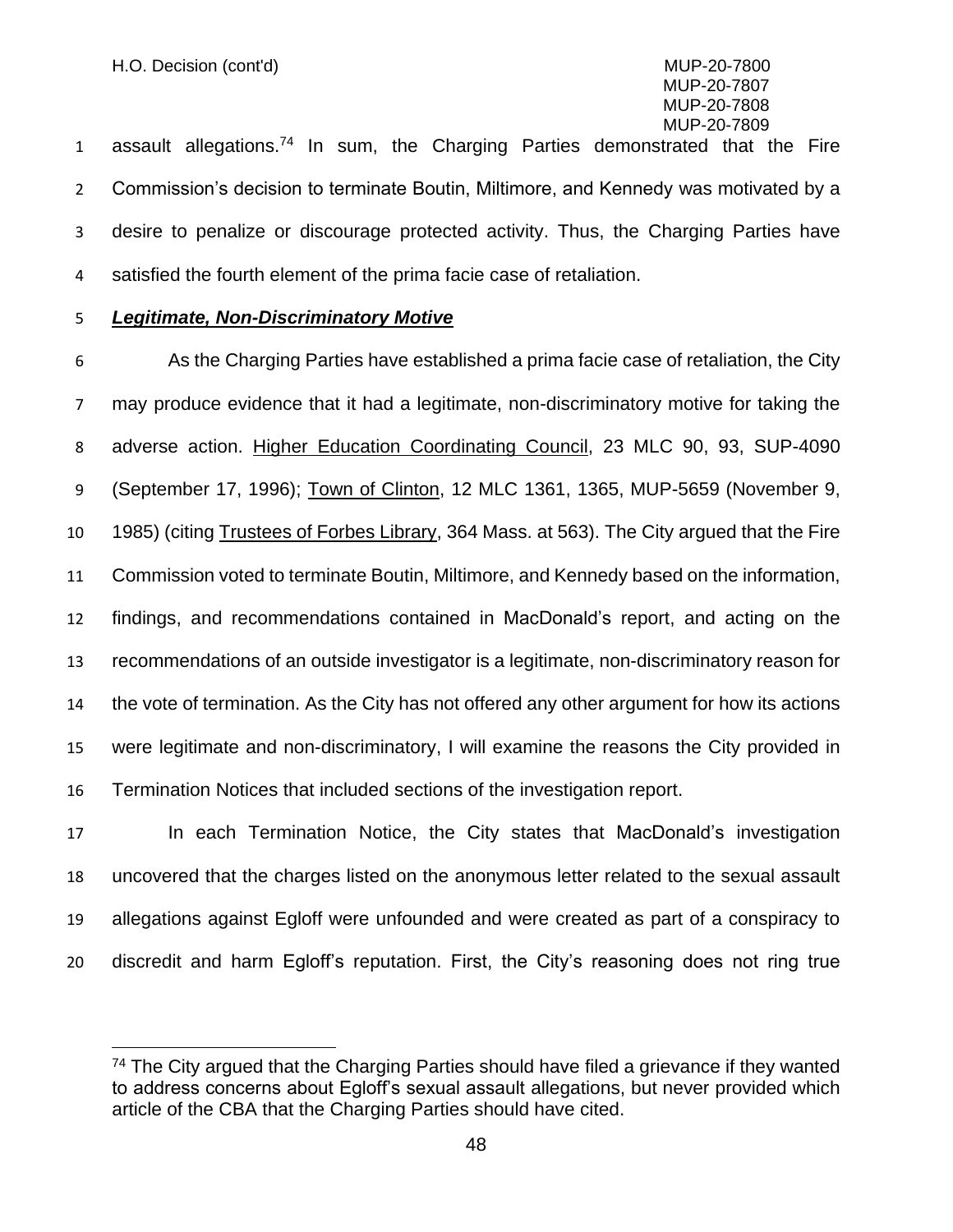because Egloff admitted to assaulting the Nurse, therefore some of the sexual assault allegations referenced in the anonymous letter clearly were true. Second, the City failed to prove that Boutin, Miltimore, or Kennedy wrote the anonymous letter. Moreover, the City failed to demonstrate that Boutin, Kennedy, or Kennedy were part of a conspiracy to discredit or harm Egloff's reputation. Rather, the record shows that the Charging Parties took actions to address concerns about sexual assault allegations against Egloff in light of his imminent promotion to Chief.

 MacDonald found that Boutin conspired with others to have Egloff arrested for rape. However, the City has not provided any evidence to suggest that Boutin was 10 engaged in a plot to effectuate Egloff's arrest.<sup>75</sup> MacDonald also found that Boutin aided in sending the anonymous letter to the City by providing information to Miltimore and Kennedy. Again, the City did not provide sufficient evidence to establish that Boutin had sent the anonymous letter or aided others in sending the letter. However, even if the City had proven that Boutin was involved in sending the letter, it would not demonstrate that it had legitimate, non-discriminatory reasons for terminating Boutin. Throughout the hearing, the City has argued that the Charging Parties should have filed a grievance or a complaint with the personnel director if they had concerns about the sexual assault allegations against Egloff. The anonymous letter described several concerns about Egloff

 Although Boutin did inform two-unit members that Egloff was going to be arrested for rape, she did not inform the State Police that Egloff had allegedly raped anyone. The City did not provide any evidence to establish that Boutin as an individual or working with others spoke with the State Police or attempted to speak with Reagan with the goal in mind to have Egloff arrested for rape. The record is clear that Boutin and the other Charging Parties spoke to the State Police because they had reasonable concerns about their terms and conditions of employment in light of the sexual assault allegations and Egloff's imminent promotion to Fire Chief.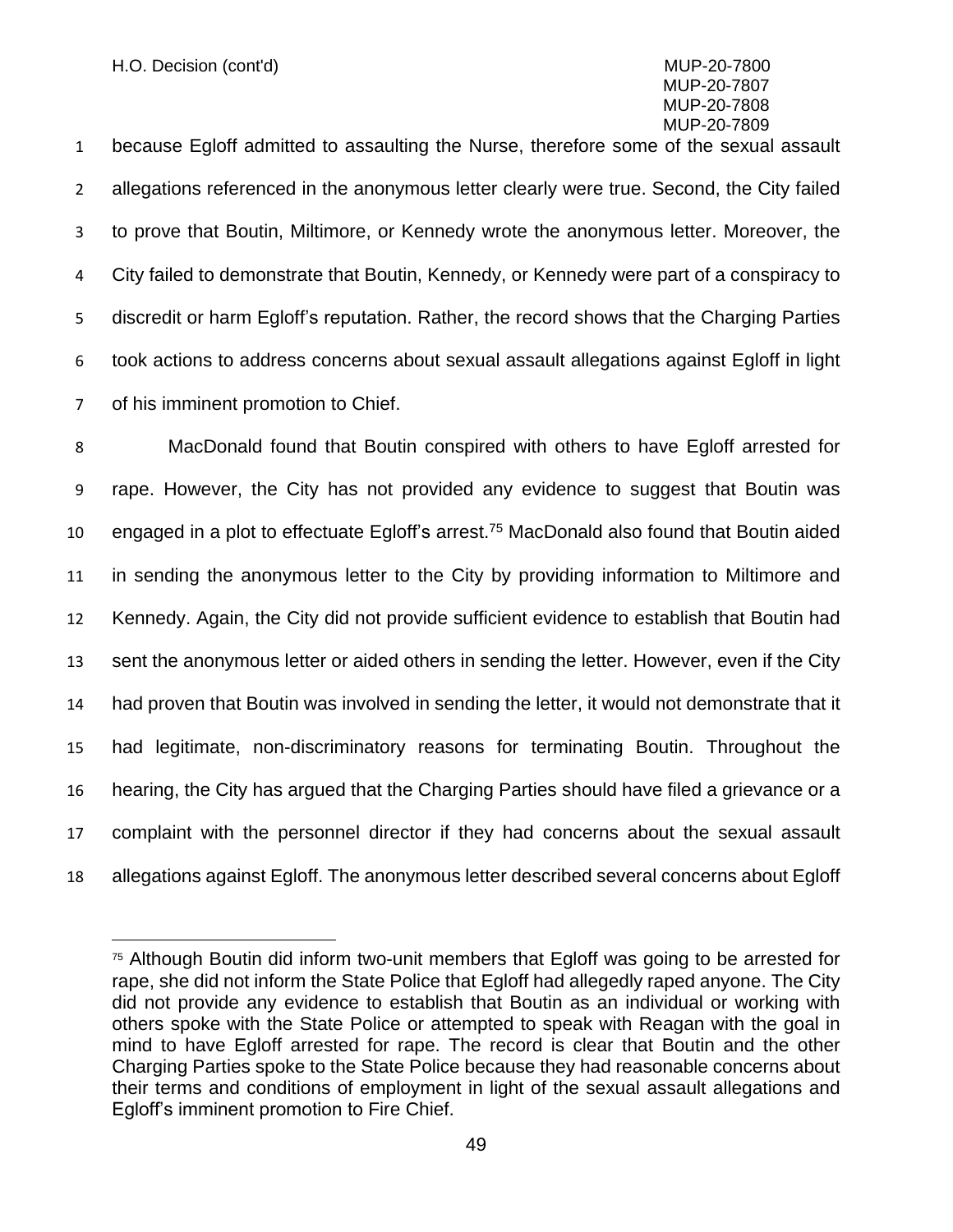becoming the Fire Chief, including the sexual assault allegations, and it was addressed to the Personal Director. Thus, the City both disciplined the Charging Parties for not informing the Personnel Director of their concerns,and criticized them for allegedly informing the Personal Director of their concerns through an anonymous letter.

 MacDonald found that Miltimore made a false report of rape to the State Police. However, Miltimore did not make a report of rape. In fact, Miltimore repeatedly told the State Police that he had no firsthand knowledge about any of the sexual assault allegations and only conveyed what he had heard from others. MacDonald accused Miltimore of harassing the Nurse and Secretary to come forward with their allegations. However, the City failed to establish that Miltimore harassed anyone, including the Nurse and Secretary. Finally, MacDonald accused Miltimore of defaming Egloff to others in the Department and the public. As discussed above, Miltimore exercised his rights under the Law when he gathered unit members to discuss concerns about Egloff's promotion to Chief in light of the sexual assault allegations, when he reached out for guidance on the situation from his friend at the State Police, and when he complied with the State Police and provided a statement for the investigation. Consequently, the City failed to establish that Miltimore defamed Egloff to others in the Department and public.

 In the investigation report, MacDonald found that Kennedy was involved in with accusing Egloff of rape. Again, the City has not provided any evidence to show that Kennedy had accused Egloff of rape. Also, MacDonald found that Kennedy harassed the Secretary and Nurse. However, I find that the text messages included in MacDonald's investigation report between Kennedy and others, do not indicate that he was harassing or annoying anyone. MacDonald accuses Kennedy of plotting against Egloff by citing his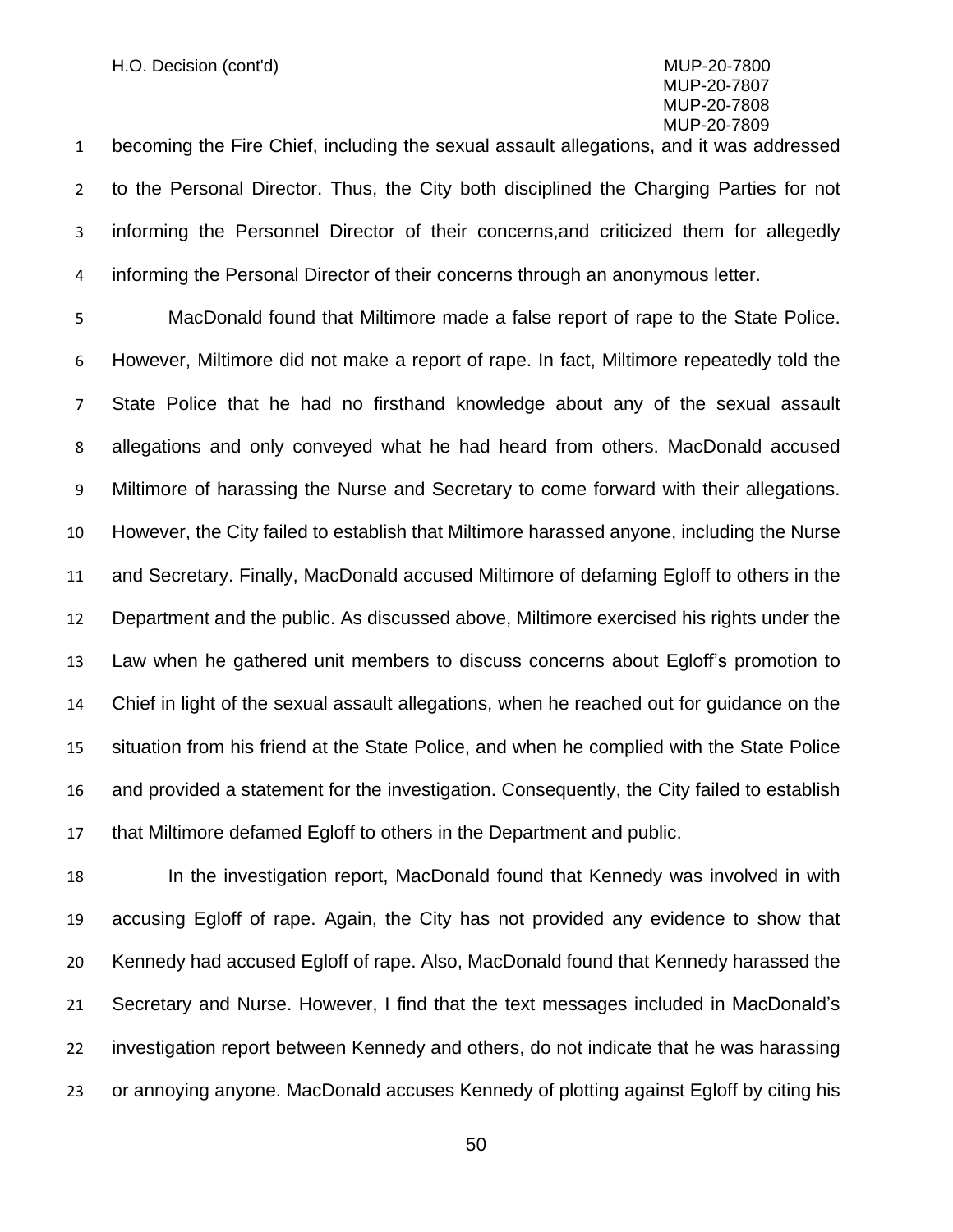involvement in the February meeting and his attempts at recruiting other firefighters to attend the meeting. Neither Kennedy's participation in the February gathering of unit members to discuss concerns about a supervisor, nor his attempts to have other unit 4 members attend the meeting constitutes a plot to accuse Egloff of rape.<sup>76</sup>

 For the aforementioned reasons, the City has not satisfied its burden to produce credible evidence that it had reasonable and legitimate reasons for terminating Boutin, Kennedy, and Miltimore. Accordingly, I conclude that the City failed to satisfy its burden of production and did not demonstrate that legitimate, non-discriminatory reasons motivated its adverse action against Boutin, Kennedy, and Miltimore.

#### *But for Test*

 Finally, even if the City had demonstrated that legitimate reasons motivated its adverse action, which it did not, the Charging Parties proved that but for the protected activity, the City would not have terminated Boutin, Miltimore, and Kennedy. Egloff admitted to sexually assaulting the Nurse, the Fire Commission knew of the admission, and the Fire Commission chose not to discipline Egloff for the assault. Rather, the Fire Commission chose to promote Egloff to Fire Chief despite the assault, the other anger management issues discovered by MacDonald, and MacDonald's recommendation that Egloff not receive the promotion. The City followed the recommendations in MacDonald's report to terminate the Charging Parties and discipline Generoux and Kozlowski, but ignored MacDonald's recommendation that Egloff not be promoted to Chief. The City's

 In the investigation report and the termination notices for each Charging Party, the City lists that Boutin, Kennedy, and Miltimore violated several sections of the Employee Manual. However, the investigation report does not clearly explain how each Charging Party violated each section of the Employee Manual listed.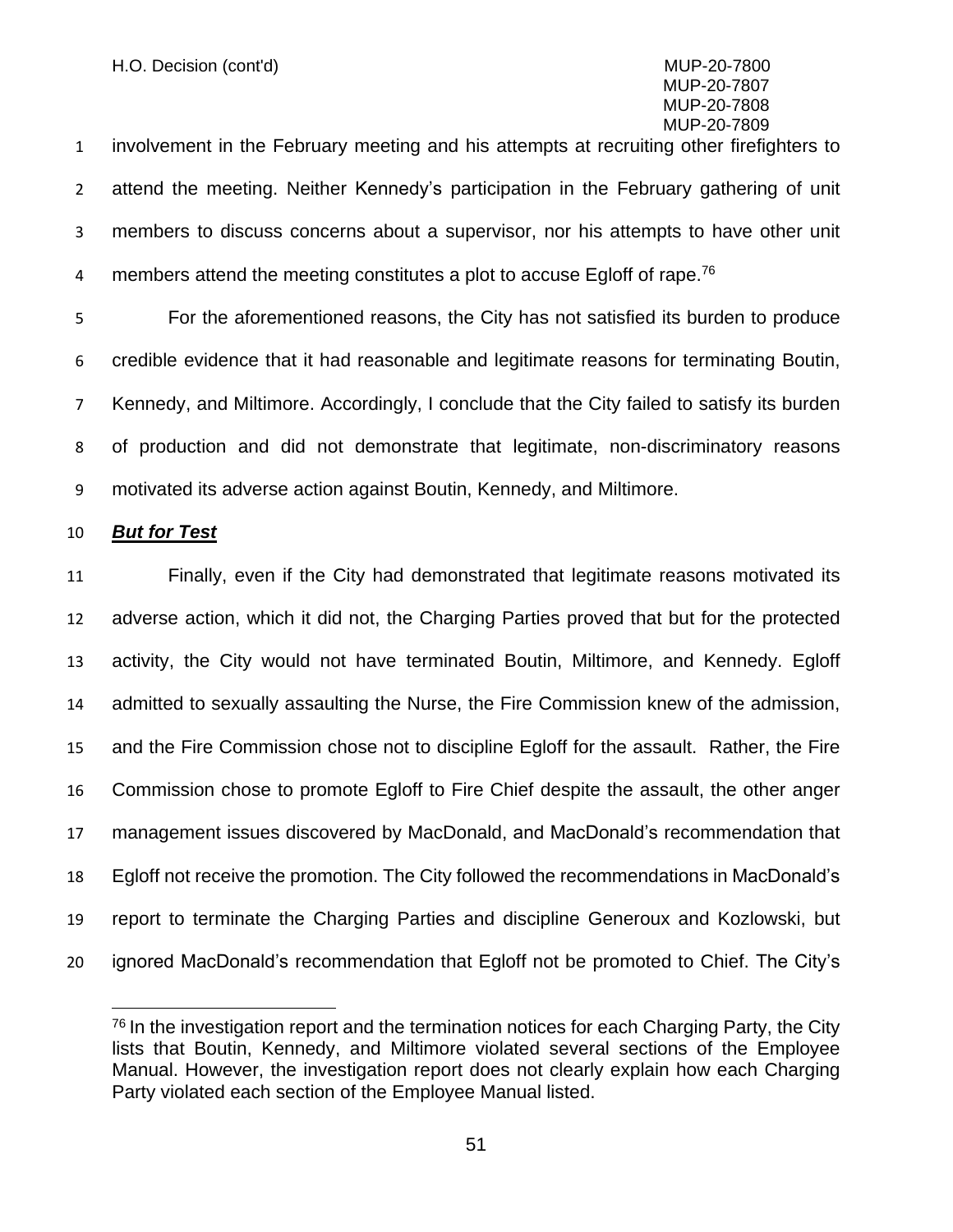double standard of executing the disciplinary recommendations for the unit members that engaged in concerted, protected activity, but ignoring the recommendations for Egloff demonstrates that but for the Charging Parties' concerted, protected activity, the City would not have terminated them.

 Further, the City argued that it disciplined the Charging Parties because they lied and participated in a plot to accuse Egloff of rape in an attempt to derail his promotion. However, an employee reporting allegations that their supervisor had allegedly sexually assaulted women, when they reasonably believed the allegations to be true, is not the same as lying. Even if the sexual assault allegations against Egloff were not true, it would not mean that the Charging Parties lied. As explained above, the Charging Parties had ample reason to believe that Egloff had sexually assaulted Humason, the Nurse, and the Secretary.

 In addition to alleging that the Charging Parties participated in a plot to derail Egloff's promotion, the City asserted that it terminated Boutin for spreading rumors. I agree that Boutin was wrong when she falsely informed fellow unit members that Egloff was going to be arrested for rape. However, the City cannot credibly assert that it terminated the Charging Parties for engaging in egregious acts, such as allegedly participating in a plot to have Egloff arrested for rape and spreading rumors about that arrest, when it not only failed to address Egloff's admission that he had sexually assaulted the Nurse, but then promoted him to Chief.

 Moreover, the City terminated the Charging Parties for spreading rumors about the sexual assault allegations. However, the record is clear that many firefighters were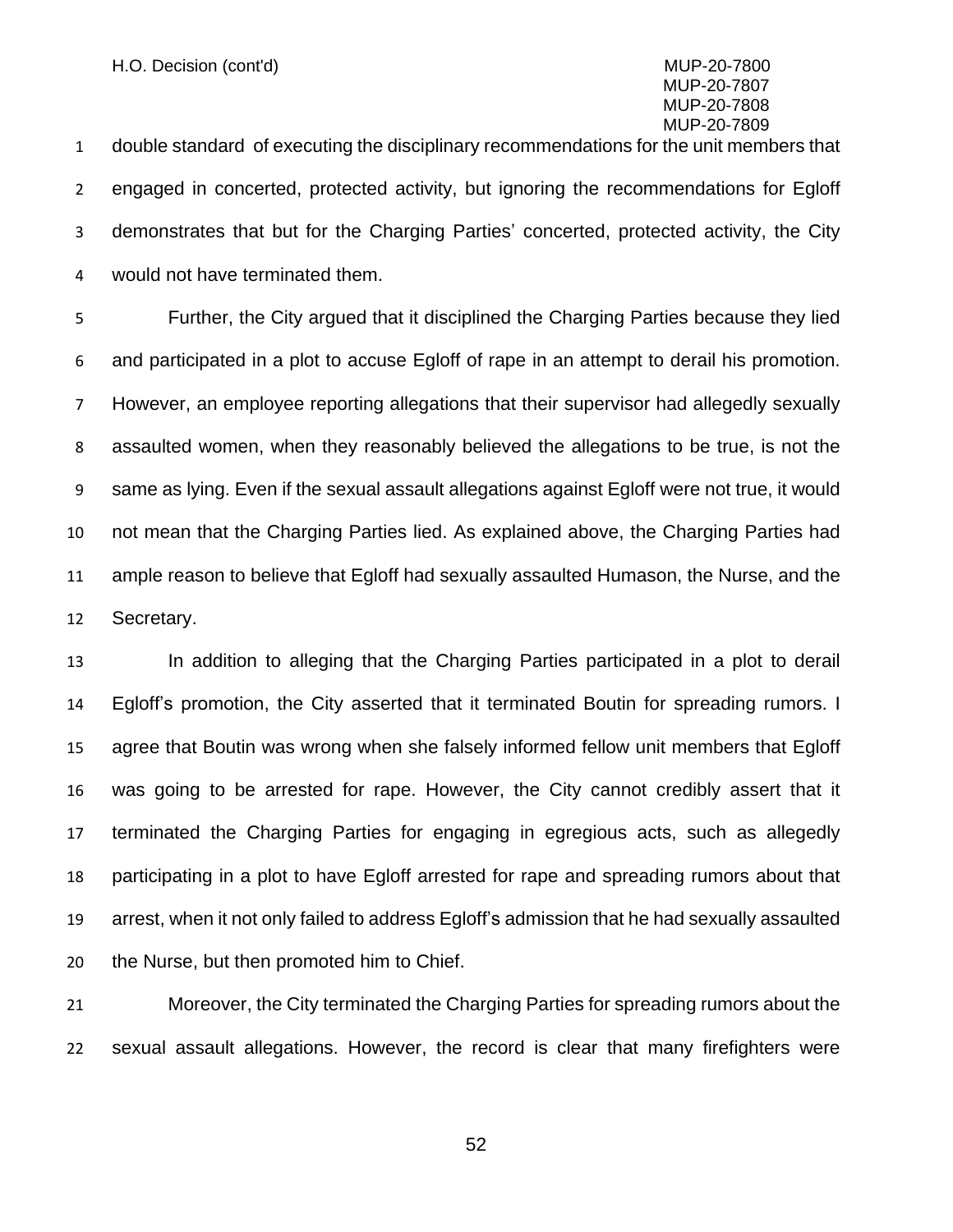| 1              | gossiping about the sexual assault allegations, yet the City only choose to discipline those                                 |
|----------------|------------------------------------------------------------------------------------------------------------------------------|
| $\overline{2}$ | unit members that engaged in the protected, concerted activities described above.                                            |
| 3              | Finally, the City argues that Egloff's assault of the Nurse happened outside the                                             |
| 4              | City limits when he was technically off duty. However, the Charging Parties held the                                         |
| 5              | February 2018 meeting and spoke to the State Police outside of work and on their own                                         |
| 6              | time. The City's double standards for disciplining its employees for off duty and egregious                                  |
| 7              | conduct illustrates that but for the Charging Parties' concerted, protected activity, it would                               |
| 8              | not have terminated Boutin, Kennedy, and Miltimore.                                                                          |
| 9              | <b>CONCLUSION</b>                                                                                                            |
| 10             | Based on the record and for the reasons explained above, I find that the City                                                |
| 11             | terminated Boutin, Kennedy, and Miltimore in retaliation for their protected, concerted                                      |
| 12             | activity in violation of Section 10(a)(3), and derivatively Section 10(a)(1) of the Law.                                     |
| 13             | ORDER                                                                                                                        |
| 14<br>15       | WHEREFORE, based upon the foregoing, it is hereby ordered that the City shall:                                               |
| 16<br>17       | 1. Cease and desist from:                                                                                                    |
| 18<br>19       | a) Disciplining unit members in retaliation for their protected, concerted<br>activity;                                      |
| 20<br>21<br>22 | In any like manner, interfering with, restraining and coercing its<br>b)<br>employees in any right guaranteed under the Law. |
| 23<br>24<br>25 | 2. Take the following action that will effectuate the purposes of the Law:                                                   |
| 26<br>27<br>28 | a) Rescind the termination letters issued to Boutin, Kennedy, and<br>Miltimore;                                              |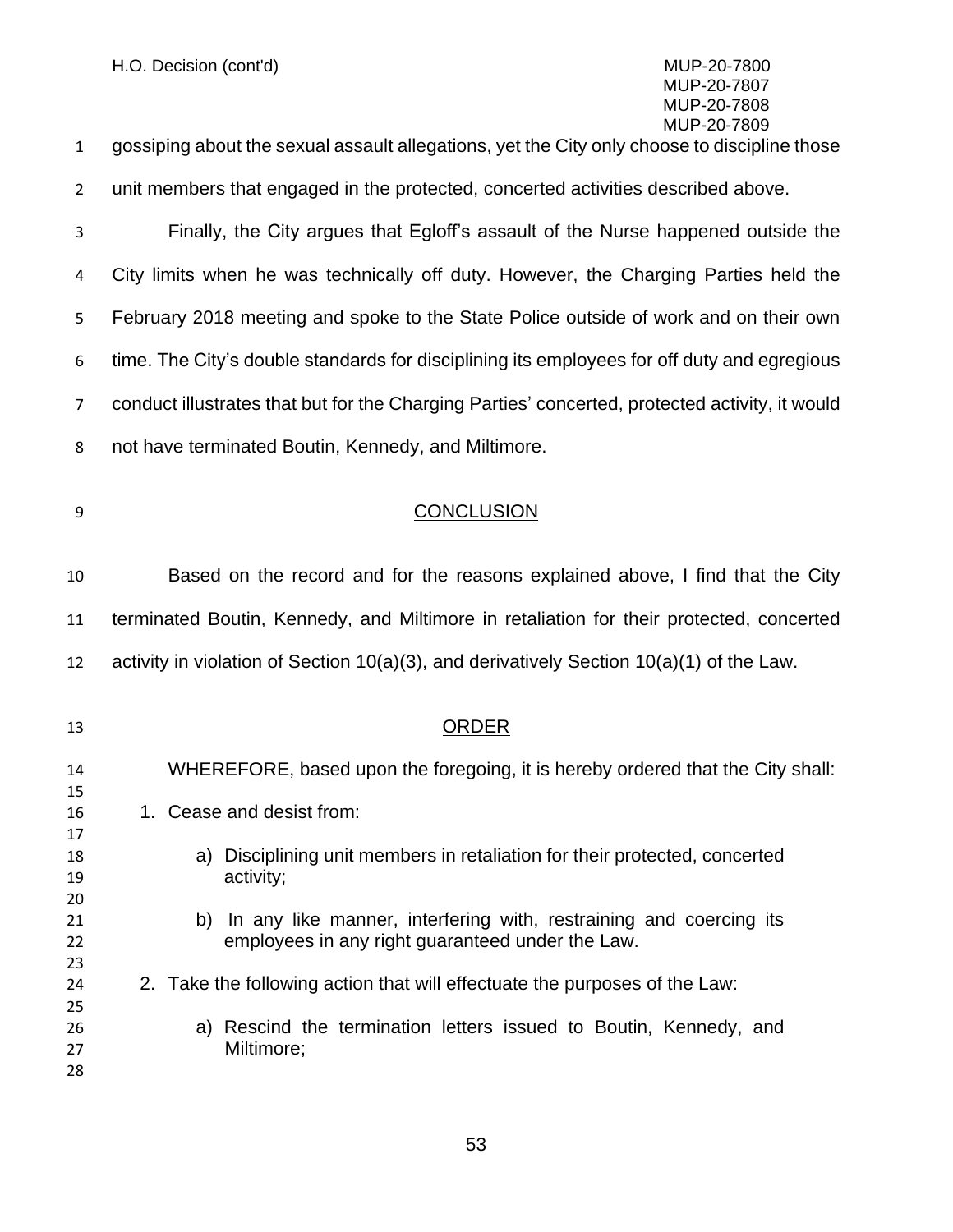- 1 b) Immediately reinstate Boutin, Kennedy, and Miltimore to their 2 positions and make them whole for any loss of benefits and wages 3 from the date of their termination to the date of compliance with this 4 order, plus interest on all sums owed at the rate specified in M.G.L. 5 c. 231, Section 6I, compounded quarterly;
- 7 c) Post immediately in all conspicuous places where members of the 8 Union's bargaining unit usually congregate, or where notices are 9 usually posted, including electronically, if the City customarily 10 communicates with these unit members via intranet or email and 11 display for a period of thirty (30) days thereafter, signed copies of the 12 **attached Notice to Employees;**
- 14 d) Notify the DLR in writing of the steps taken to comply with this 15 decision within ten (10) days of receipt of this decision.

SO ORDERED.

6

13

COMMONWEALTH OF MASSACHUSETTS DEPARTMENT OF LABOR RELATIONS

Maylan U \_\_\_\_\_\_\_\_\_\_\_\_\_\_\_\_\_\_\_\_\_\_\_\_\_\_\_\_\_\_\_\_\_\_\_\_

MEGHAN VENTRELLA, ESQ.

SO ORDERED.

#### APPEAL RIGHTS

The parties are advised of their right, pursuant to M.G.L. c.150E, Section 11 and 456 CMR 13.19, to request a review of this decision by the Commonwealth Employment Relations Board by filing a Notice of Appeal with the Department of Labor Relations not later than ten days after receiving notice of this decision. If a Notice of Appeal is not filed within ten days, this decision shall become final and binding on the parties.